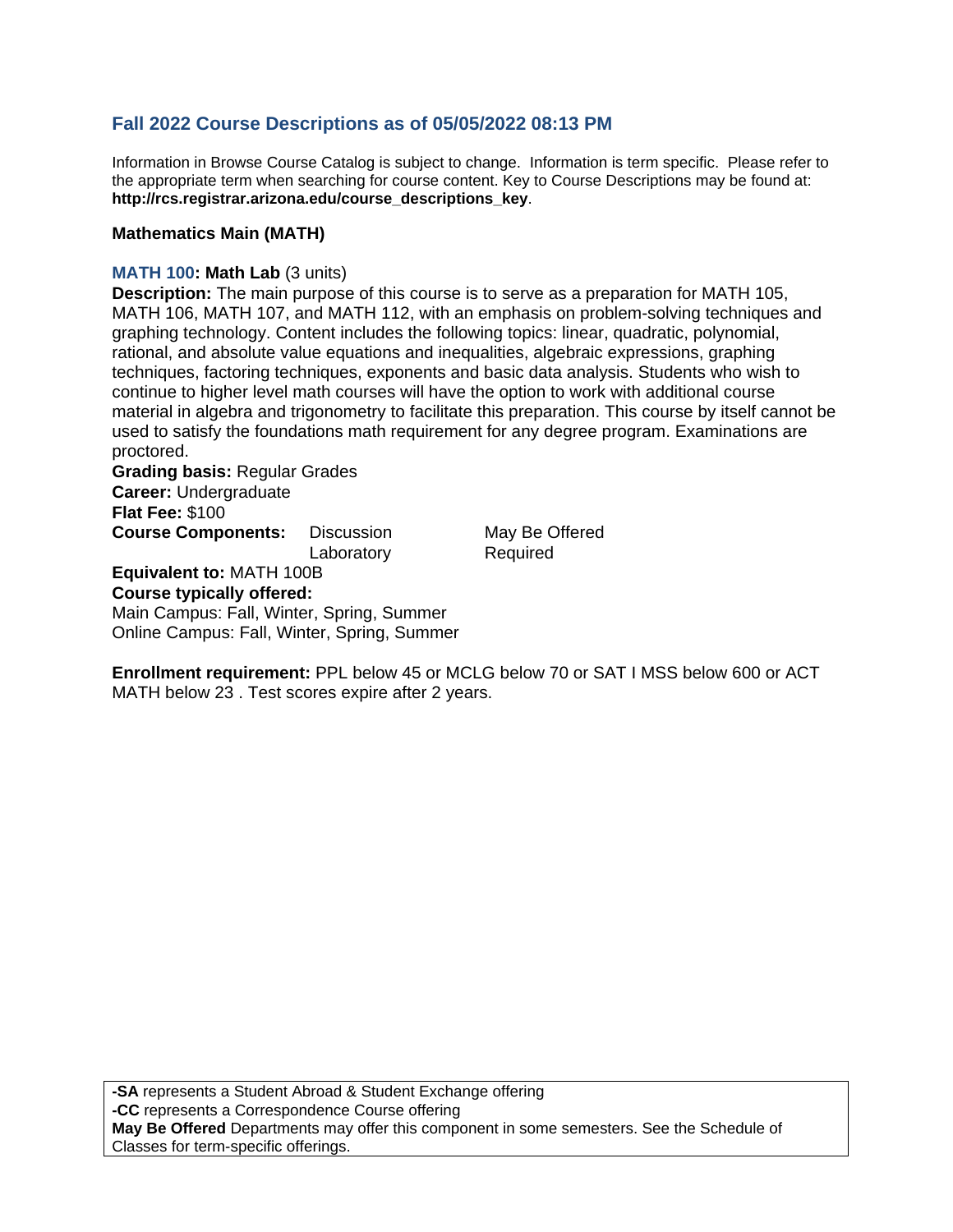# **MATH 105: Mathematics in Modern Society** (3 units)

**Description:** This course will examine how the mathematics learned in high school is applied to real life situations. Topics may include personal finance, statistics, elections, symmetry, and scheduling. Some of the applications may be how the site of the Olympic Games is chosen, why spirals occur in nature, and how statistical data is collected and how it can be used to mislead the public. The course is designed for elementary education majors, fine arts majors, humanities majors, and those social and behavioral science majors whose further courses do not require College Algebra as a prerequisite. Except as per University policy on repeating a course, credit will not be given for this course if the student has credit in a higher level math course. Such students may be dropped from the course. Examinations are proctored.

**Grading basis:** Regular Grades **Career:** Undergraduate **Course Components:** Lecture Required **Equivalent to:** MATH 122 **Course typically offered:**  Main Campus: Fall, Spring

**Enrollment requirement:** PPL 30+ or MCLG 40+ or SAT I MSS 530+ or ACT MATH 21+ . Test scores expire after 1 year. Some students may need to take Math 100 first.

#### **MATH 106: Exploring and Understanding Patterns, Functions, and Modeling for Elementary Teachers** (3 units)

**Description:** This course explores algebraic thinking from early childhood through middle school, with a focus on the different conceptions of algebra, including generalized arithmetic; patterns and functions; and modeling. Students will examine the different topics in K-8 algebra from an advanced perspective. Examinations are proctored.

**Grading basis:** Regular Grades **Career:** Undergraduate **Course Components:** Lecture Required **Course typically offered:**  Main Campus: Fall, Spring

**Enrollment requirement:** PPL 30+ or MCLG 40+ or SAT I MSS 530+ or ACT MATH 21+ . Test scores expire after 1 year. Some students may need to take Math 100 first. **Mathematics Foundations:** General Math Strand **Mathematics Foundations:** General Math Strand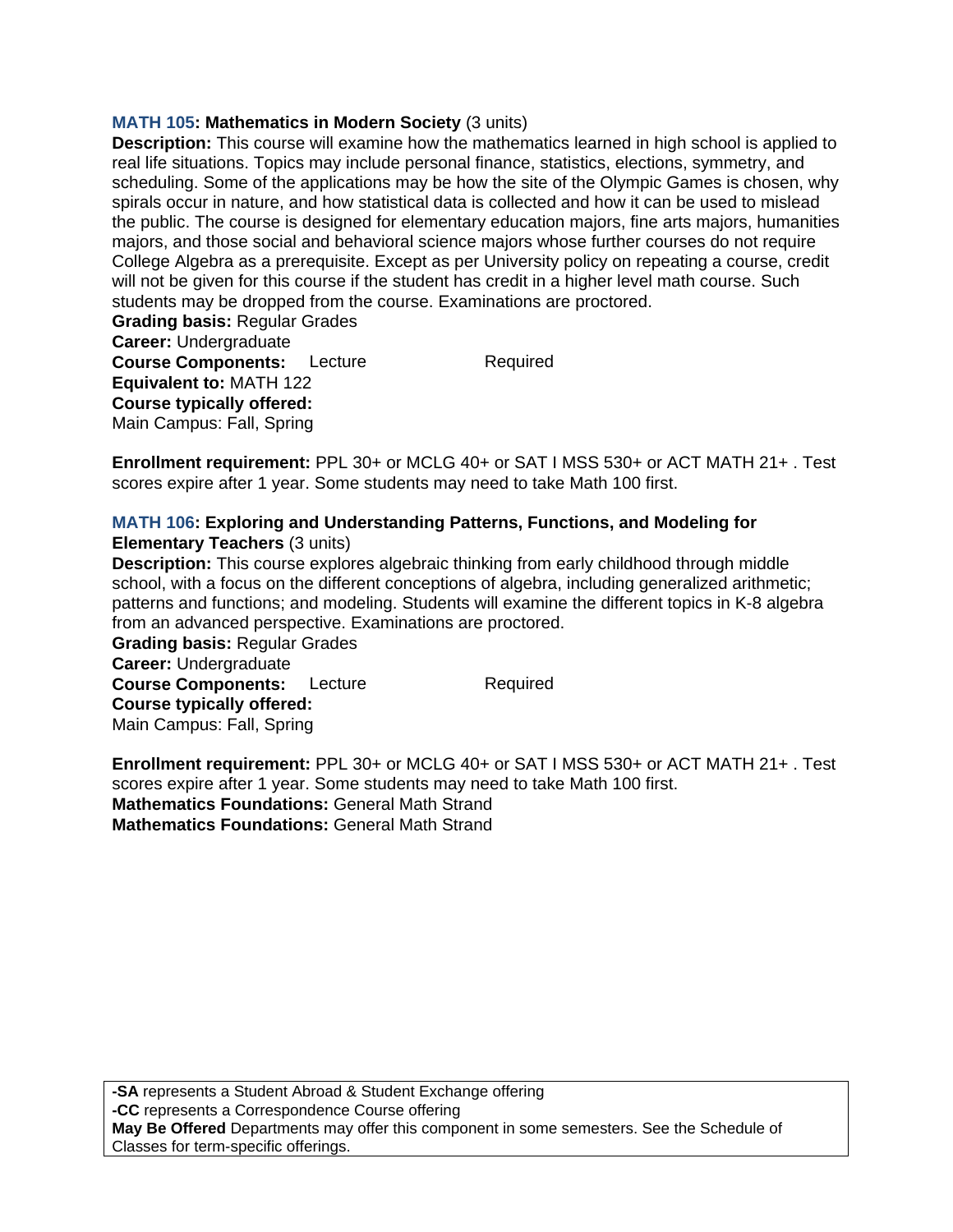### **MATH 107: Exploring and Understanding Data** (3 units)

**Description:** The main purpose of this course is to help students understand, interpret, and represent data in a useful way to prepare students for courses in statistics. The course will provide students with the knowledge of basic mathematical and software tools and concepts which they can utilize to interpret quantitative information they encounter in their daily life. With the knowledge they gain, students will be able to better understand and assess the validity of quantitative information they receive through the web, newspaper, television, etc. Course topics will include creating various data summaries and descriptive statistics, probability, normal distributions, linear and other regression models, applying techniques to real world data sets. Examinations are proctored.

**Grading basis:** Regular Grades **Career:** Undergraduate **Course Components:** Lecture Required **Course typically offered:**  Main Campus: Fall, Spring, Summer Online Campus: Fall, Spring, Summer

**Enrollment requirement:** PPL 30+ or MCLG 40+ or SAT I MSS 530+ or ACT MATH 21+ . Test scores expire after 1 year. Some students may need to take Math 100 first. **Mathematics Foundations:** Moderate Math Strand **Mathematics Foundations:** Moderate Math Strand

### **MATH 108: Modeling with Algebraic and Trigonometric Functions** (4 units)

**Description:** The main purpose of this course is to help students use algebraic and trigonometric functions to model real-life situations. Particular emphasis will be placed on applications relevant to Architecture and Speech, Language, and Hearing Sciences majors. Course topics will include ratios and proportions, functions and graphs, linear and quadratic functions and equations, trigonometric functions and equations, sinusoidal curve-fitting, exponential and logarithmic functions and equations, all with an emphasis on applications. Examinations are proctored. **Grading basis:** Regular Grades **Career:** Undergraduate

**Course Components:** Lecture Required **Course typically offered:**  Main Campus: Fall, Spring

**Enrollment requirement:** PPL 40+ or MCLG 55+ or SAT I MSS 560+ or ACT MATH 24+. Test scores expire after 1 year. Some students may need to take Math 100 first. **Mathematics Foundations:** Moderate Math Strand **Mathematics Foundations:** Moderate Math Strand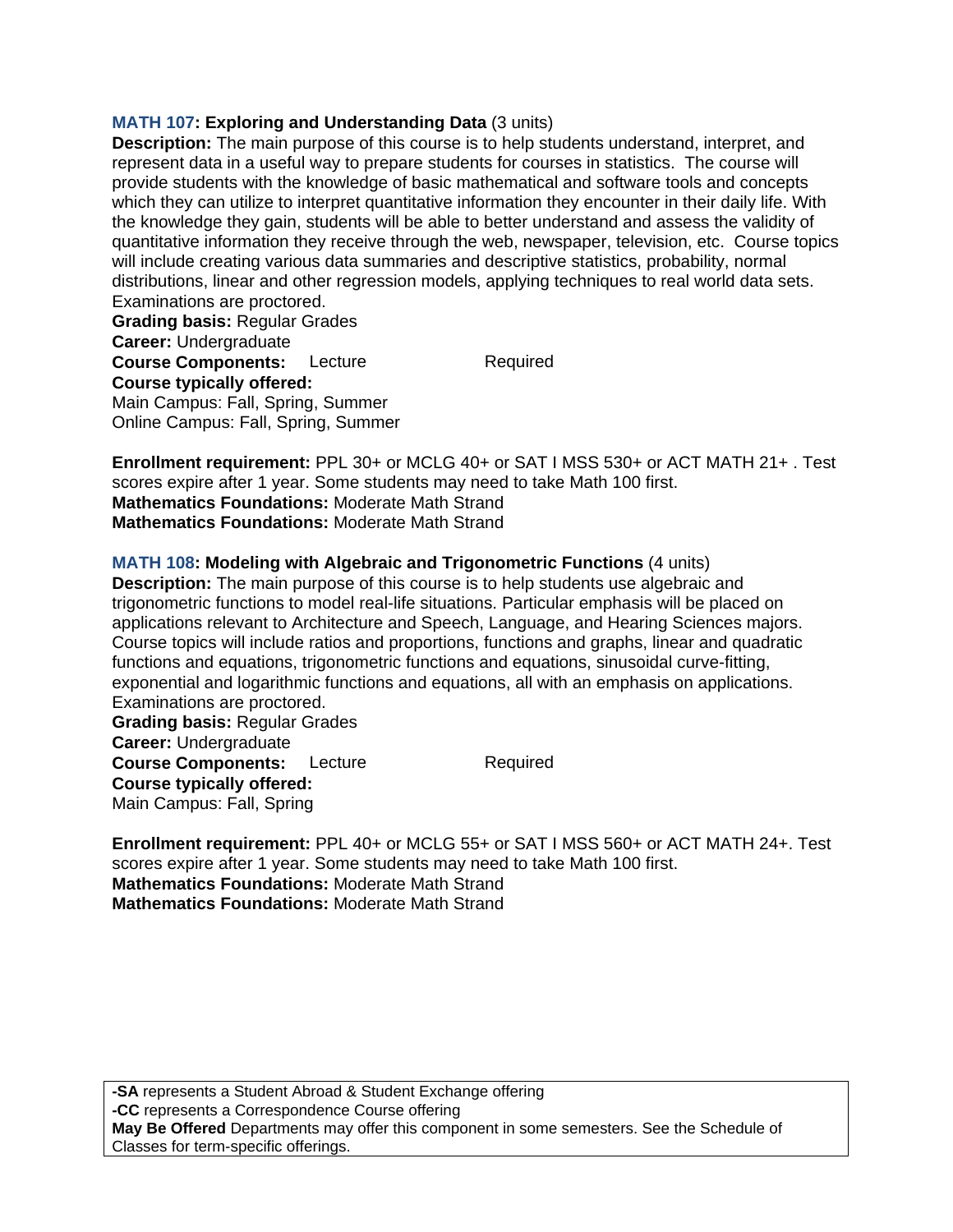# **MATH 109C: Applied College Algebra with Data Analysis** (3 units)

**Description:** College algebra course that emphasizes data analysis. Topics include functions, rates of change, linear functions, systems of equations, exponential & logarithmic functions, and quadratic functions. Graphing calculators and spreadsheets will be used. It is not intended for students planning to take MATH 122A/B, and it will not serve as a prerequisite for that course. Except as per University policy on repeating a course, credit will not be given for this course if the student has credit in a higher level math course. Such students may be dropped from the course. Examinations are proctored. Credit will be allowed for only one of the following courses: MATH 109, MATH 109C, MATH 110, or MATH 112.

**Grading basis:** Regular Grades **Career:** Undergraduate **Course Components:** Lecture Required **Equivalent to:** MATH 109, MATH 110, MATH 112 **Course typically offered:**  Main Campus: Fall, Spring

**Enrollment requirement:** Proctored/Prep for Calculus 40+ or Proctored/Prep for College Algebra 55+.

# **MATH 111: Plane Trigonometry** (2 units)

**Description:** Topics include right triangle trigonometry, trigonometric functions and graphs, trig identities, inverse trig functions, law of sines, and law of cosines. A graphing calculator is required for this course. We recommend the TI-83 or TI-84 models. Calculators that perform symbolic manipulations, such as the TI-89, NSpire CAS, or HP50g, cannot be used. Not applicable to the mathematics major or minor. Except as per University policy on repeating a course, credit will not be given for this course if the student has credit in a higher level math course. Such students may be dropped from the course. Examinations are proctored. **Grading basis:** Regular Grades

**Career:** Undergraduate **Course Components:** Lecture Required **Course typically offered:**  Main Campus: Fall, Spring, Summer

**Enrollment requirement:** PPL 50+ or MCLG 88+ or SAT I MSS 590+ or ACT MATH 24+ or Math 112 or Math 113. Test scores expire after 1 year. Some students may need to take Math 100, then Math 112, then Math 111.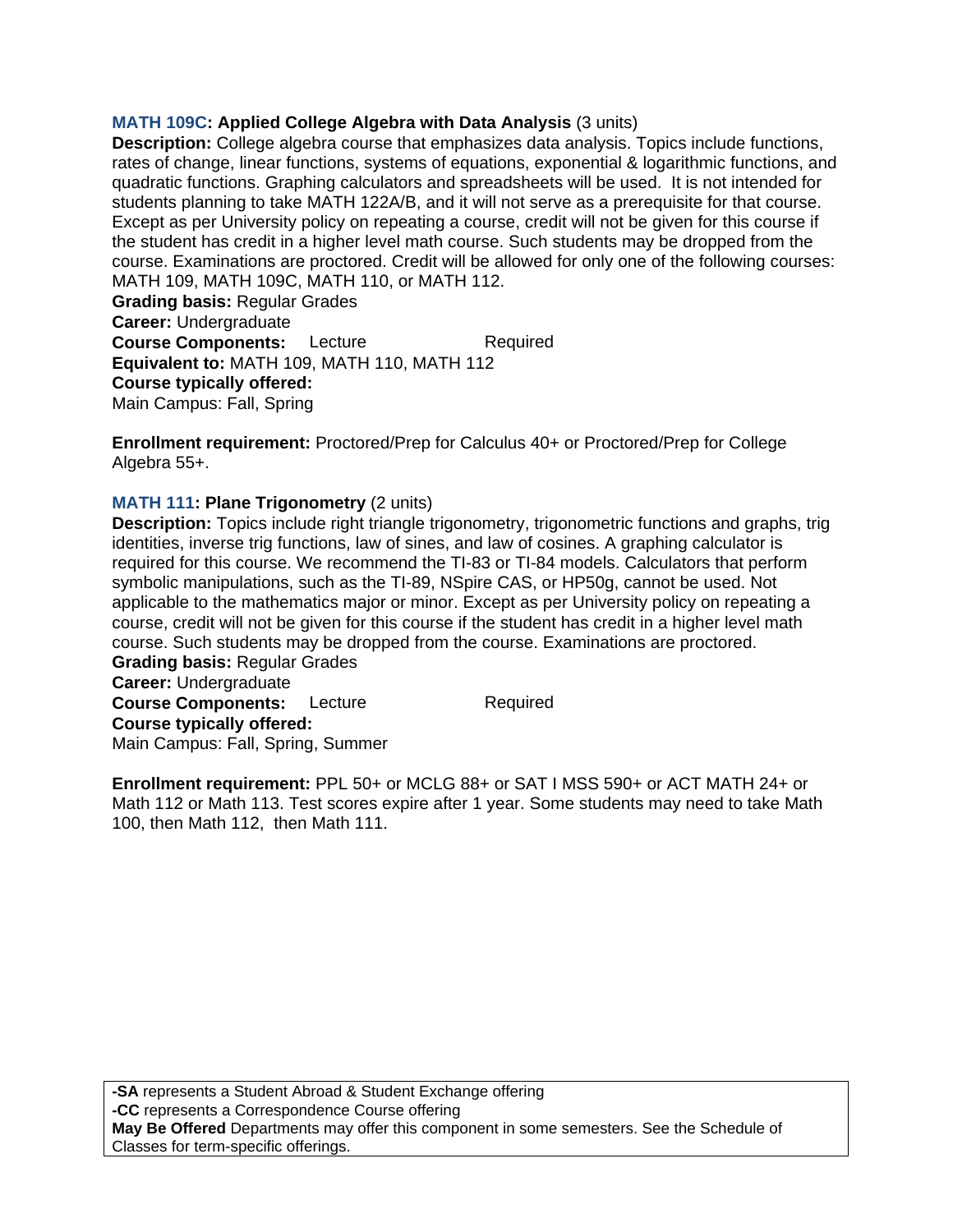# **MATH 112: College Algebra Concepts and Applications** (3 units)

**Description:** Topics include properties of functions and graphs, linear and quadratic equations, polynomial functions, exponential and logarithmic functions with applications. A graphing calculator is required for this course. We recommend the TI-83 or TI-84 models. Calculators that perform symbolic manipulations, such as the TI-89, NSpire CAS, or HP50g, cannot be used. Except as per University policy on repeating a course, credit will not be given for this course if the student has credit in a higher level math course. Such students may be dropped from the course. Examinations are proctored.

**Grading basis:** Regular Grades **Career:** Undergraduate **Course Components:** Lecture Required **Equivalent to:** MATH 109, MATH 109C, MATH 110 **Course typically offered:**  Main Campus: Fall, Winter, Spring, Summer Online Campus: Fall, Spring, Summer

**Recommendations and additional information:** Credit allowed for only one of the following courses: MATH 110 or MATH 112.

**Enrollment requirement:** PPL 40+ or MCLG 55+ or SAT I MSS 560+ or ACT MATH 24+. Test scores expire after 1 year. Some students may need to take Math 100 first. **Shared Unique Number:** SUN# MAT 1151

# **MATH 113: Elements of Calculus** (3 units)

**Description:** Introductory topics in differential and integral calculus. Students are expected to have a graphing calculator. Except as per University policy on repeating a course, credit will not be given for this course if the student has credit in a higher level math course. Such students may be dropped from the course. Examinations are proctored.

**Grading basis:** Regular Grades **Career:** Undergraduate **Course Components:** Lecture Required **Equivalent to:** MATH 116 **Course typically offered:**  Main Campus: Fall, Spring, Summer

**Enrollment requirement:** PPL 60+ or SAT I MSS 640 or ACT MATH 26+ or recent Math 108(C or higher), Math 112(C or higher) or one recent course from MATH 113, 116 , or 120R. Test scores expire after 1 year. Some students may need to take Math 100, then Math 112 first.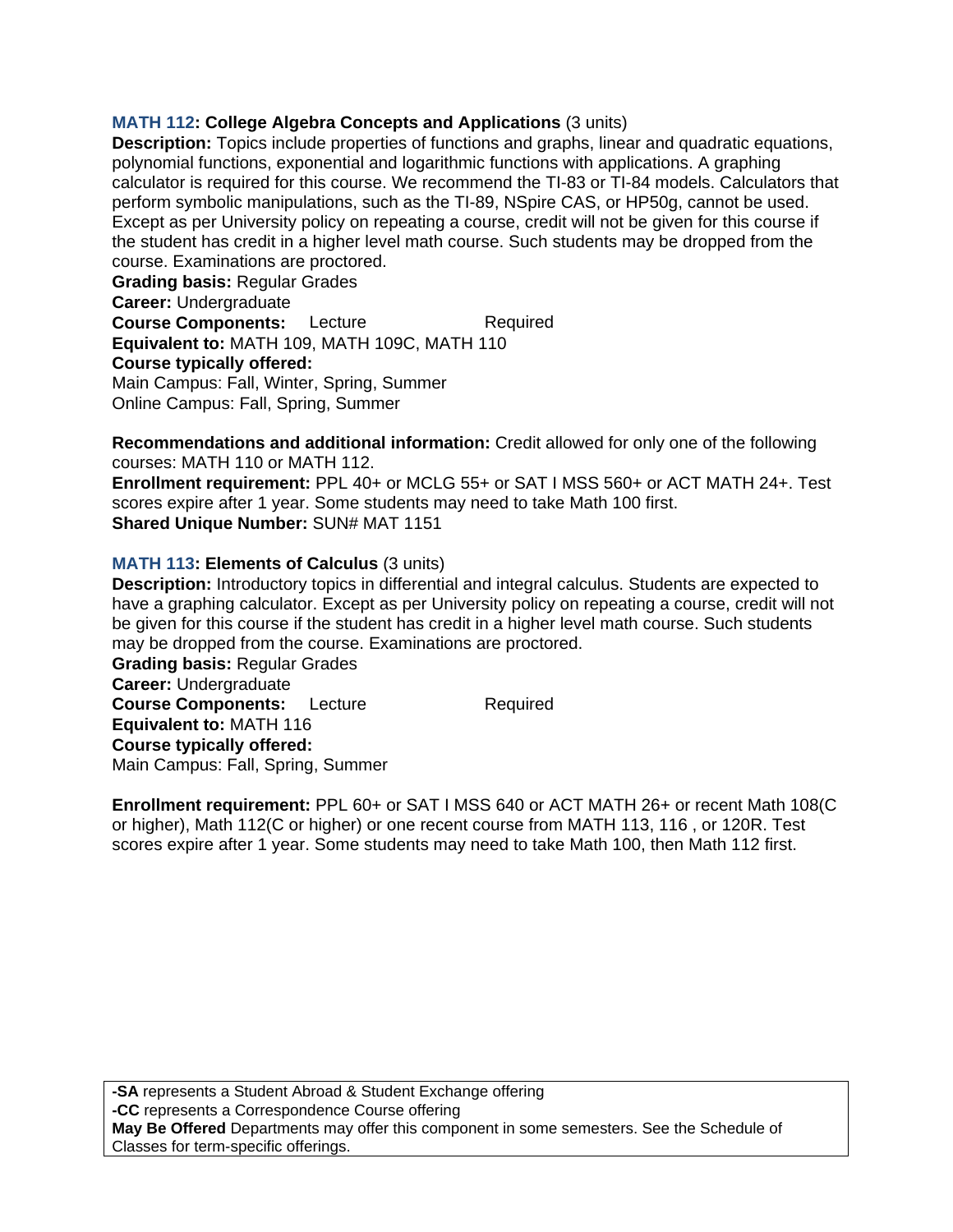# **MATH 116: Calculus Concepts for Business** (3 units)

**Description:** Introductory topics in differential and integral calculus, with particular emphasis on understanding the principal concepts and their applications to business. Microsoft Excel and graphing calculators will be used as tools for further understanding these concepts. Except as per University policy on repeating a course, credit will not be given for this course if the student has credit in a higher level math course. Such students may be dropped from the course.

**Grading basis:** Regular Grades **Career:** Undergraduate **Course Components:** Lecture Required **Equivalent to:** MATH 113 **Course typically offered:**  Main Campus: Fall, Spring, Summer Online Campus: Fall, Spring, Summer

**Enrollment requirement:** PPL 60+ or SAT I MSS 640+ or ACT MATH 26+ or one course from MATH 108 (C or higher), 112 (C or higher), 113, or 120R. Either MIS 111 or ABE 120. Test scores expire after 1 year. Some students need to take Math 100, then Math 112 first.

**MATH 119A: Mathematics of Biological Systems: a calculus based approach** (4 units) **Description:** A course using real examples developing and studying models of biological dynamical systems using concepts from calculus. Students taking this course will learn how to interpret and develop calculus-based models of biological systems that describe how quantities change in realistic and relevant settings drawn from physiology, neuroscience, ecology and evolution. They will also learn the rudiments of a programing language sufficient to graph functions, plot data and simulate systems of differential equations. This course is intended for students in the biological sciences or those interested in pursuing a career in medicine and does not require any prior knowledge of calculus or of programming.

**Grading basis:** Regular Grades **Career:** Undergraduate

**Course Components:** Discussion May Be Offered

Lecture Required

**Course typically offered:**  Main Campus: Fall, Spring

**Field trip:** None

**Enrollment requirement:** PPL 60+ or SAT I MSS 640+ or ACT MATH 26+ or one recent course from MATH 112 ,113, 116, 120R, or 122A. Test scores expire after 1 year. Some students may need to take Math 100, then Math 112 first. **Mathematics Foundations:** Moderate Math Strand **Mathematics Foundations:** Moderate Math Strand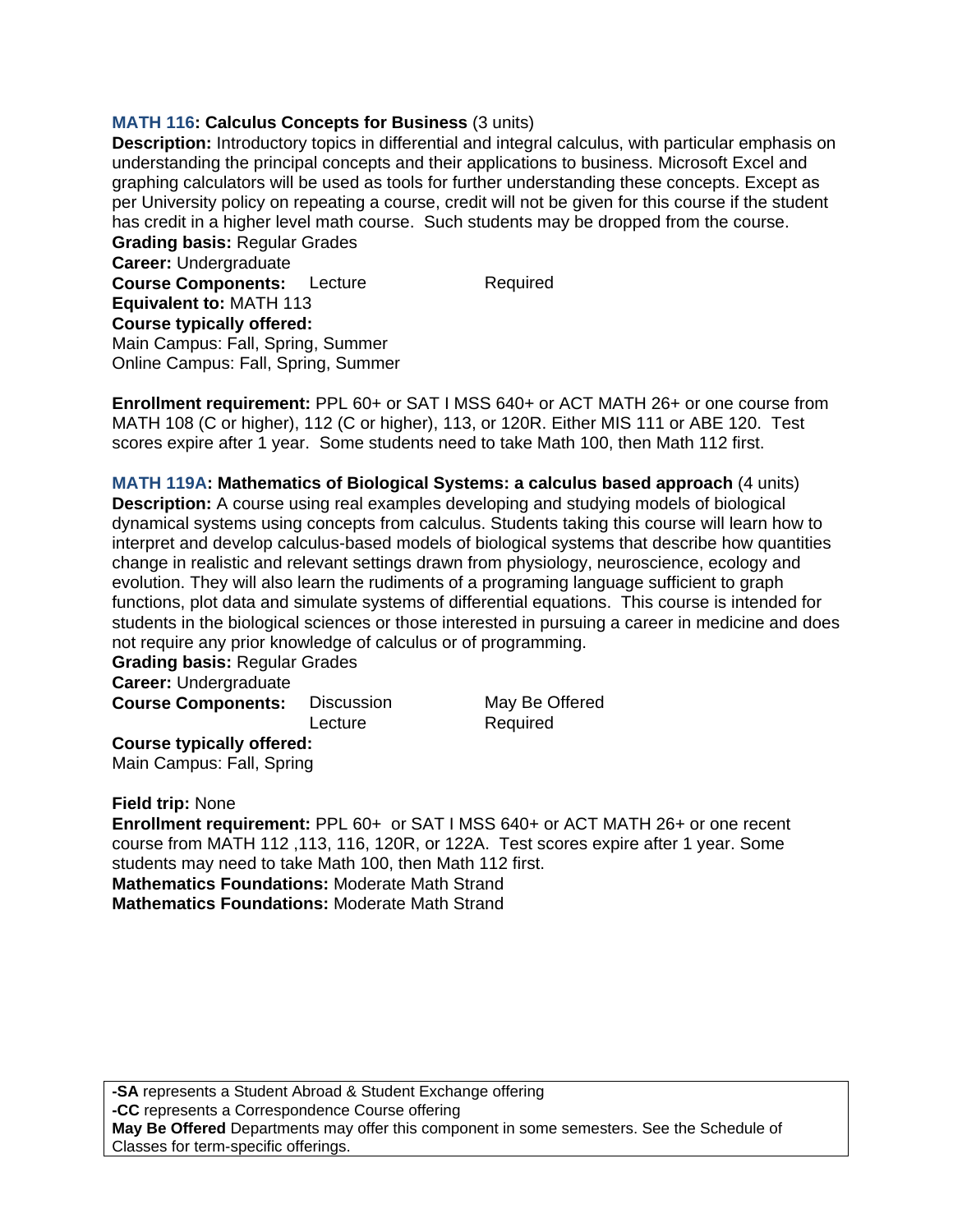### **MATH 120R: Calculus Preparation** (4 units)

**Description:** Review of algebra and trigonometry; study of functions including polynomial, rational, exponential, logarithmic and trigonometric. A graphing calculator is required for this course. We recommend the TI-83 or TI-84 models. Calculators that perform symbolic manipulations, such as the TI-89, NSpire CAS, or HP50g, cannot be used. For students who have high school credit in college algebra and trigonometry but have not attained a sufficient score on the UA Math Placement Test to enter calculus. Except as per University policy on repeating a course, credit will not be given for this course if the student has credit in a higher level math course. Such students may be dropped from the course. Examinations are proctored. **Grading basis:** Regular Grades

**Career:** Undergraduate

**Course Components:** Discussion May Be Offered

Lecture Required

**Course typically offered:** 

Main Campus: Fall, Spring, Summer

**Enrollment requirement:** PPL 60+ or SAT I MSS 640+ or ACT MATH 26+ or one recent course from MATH 108, 112 ,113, 116, 120R, or 122A. Test scores expire after 1 year. Some students may need to take Math 100, then Math 112 first .

#### **MATH 121A: Precalculus Functions and Models, Part I** (3 units)

**Description:** This is the first in a sequence of courses designed to lead to Calculus I. It serves a prerequisite for Math 121B. Topics covered include: functions and graphs, rates of change, transformations, inverse functions, quadratic and polynomial functions, rational functions, trigonometric functions. Examinations are proctored.

**Grading basis:** Regular Grades

**Career:** Undergraduate

**Course Components:** Lecture Required **Course typically offered:** Online Campus: Fall, Spring, Summer

**Enrollment requirement:** PPL 60+ or SAT I MSS 640+ or ACT MATH 26+ or one recent course from MATH 112,113, 116, or 120R. Test scores expire after 1 year. Some students may need to take Math 100, then Math 112 first.

#### **MATH 121B: Precalculus Functions and Models, Part II** (3 units)

**Description:** This is the second in a sequence of courses designed to lead to Calculus I. Topics covered include: trigonometric functions and identities, exponential and logarithmic functions and models, limits. Examinations are proctored. **Grading basis:** Regular Grades **Career:** Undergraduate **Course Components:** Lecture Required

**Course typically offered:** Online Campus: Fall, Spring, Summer

**Enrollment requirement:** Grade of C or higher in Math 121A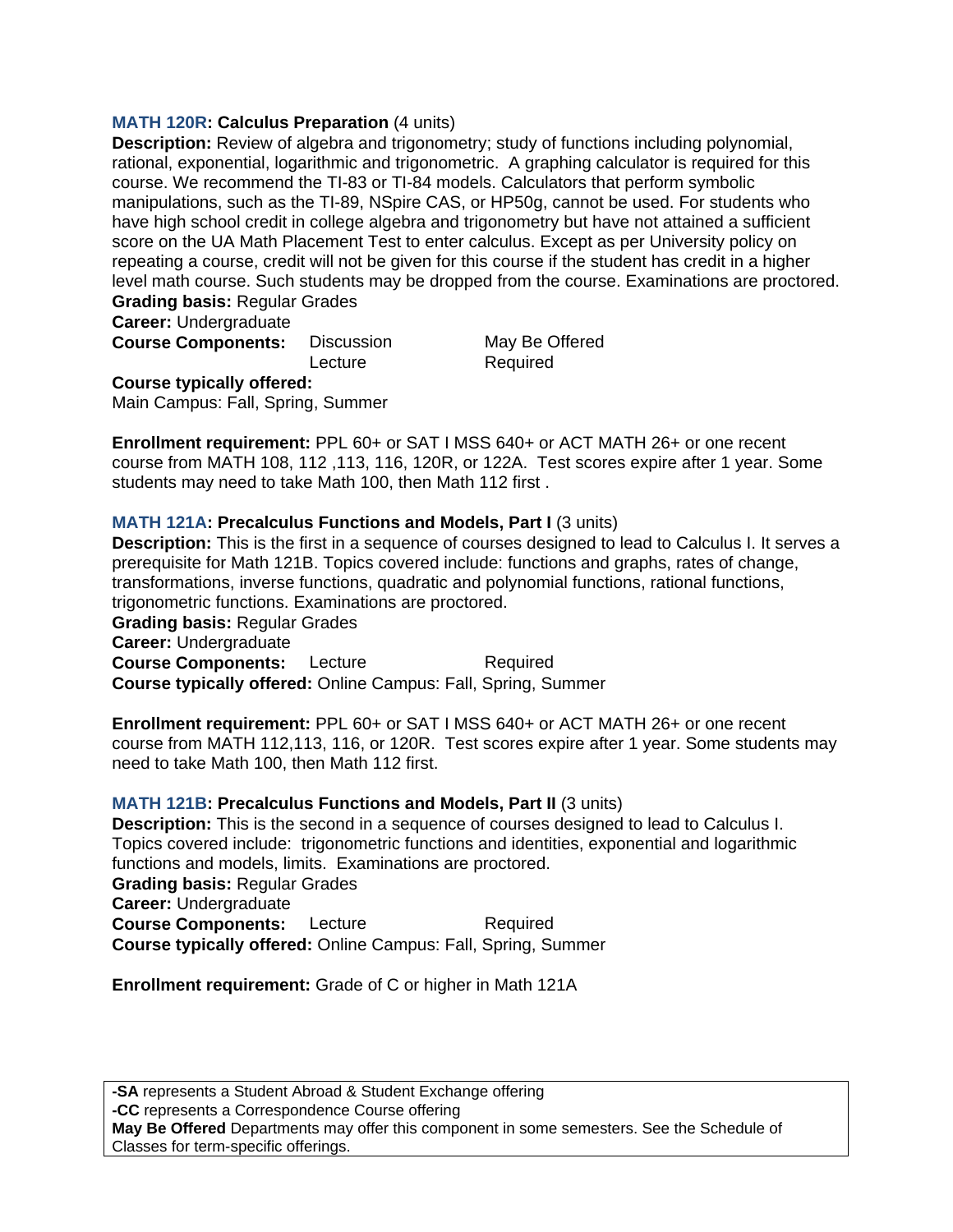### **MATH 122A: Functions for Calculus (1 unit)**

**Description:** Elementary functions, their properties, and uses in modeling. A graphing calculator is required for this course. We recommend the TI-83 or TI-84 models. Calculators that perform symbolic manipulations, such as the TI-89, NSpire CAS, or HP50g, cannot be used. **Grading basis:** Student Option ABCDE/PF

**Career:** Undergraduate **Course Components:** Lecture Required **Repeatable:** Course can be repeated a maximum of 2 times. **Course typically offered:**  Main Campus: Fall, Spring, Summer

**Enrollment requirement:** PPL 75+ or SAT I MSS 660+ or ACT MATH 28+ or recent MATH 120R with C or higher, or MATH 122A. Test scores expire after 1 year. Some students may need to take Math 100, then Math 112, then Math 120R first.

### **MATH 122B: First-Semester Calculus** (4 units)

**Description:** An introduction to first-semester calculus for engineering, science and math students, from rates of change to integration, with an emphasis on understanding, problem solving, and modeling. Topics covered include key concepts of derivative and definite integral, techniques of differentiation, and applications, using algebraic and transcendental functions. A graphing calculator is required for this course. We recommend the TI-83 or TI-84 models. Calculators that perform symbolic manipulations, such as the TI-89, NSpire CAS, or HP50g, cannot be used. Examinations are proctored. Except as per University policy on repeating a course, credit will not be given for this course if the student has credit in a higher level math course. Such students may be dropped from the course.

**Grading basis:** Regular Grades **Career:** Undergraduate **Course Components:** Lecture Required **Equivalent to:** MATH 124, MATH 125 **Course typically offered:**  Main Campus: Fall, Spring, Summer

#### **Recommendations and additional information:** MATH 122A.

**Enrollment requirement:** C or better, or concurrent enrollment in MATH 122A, transfer credit not allowed.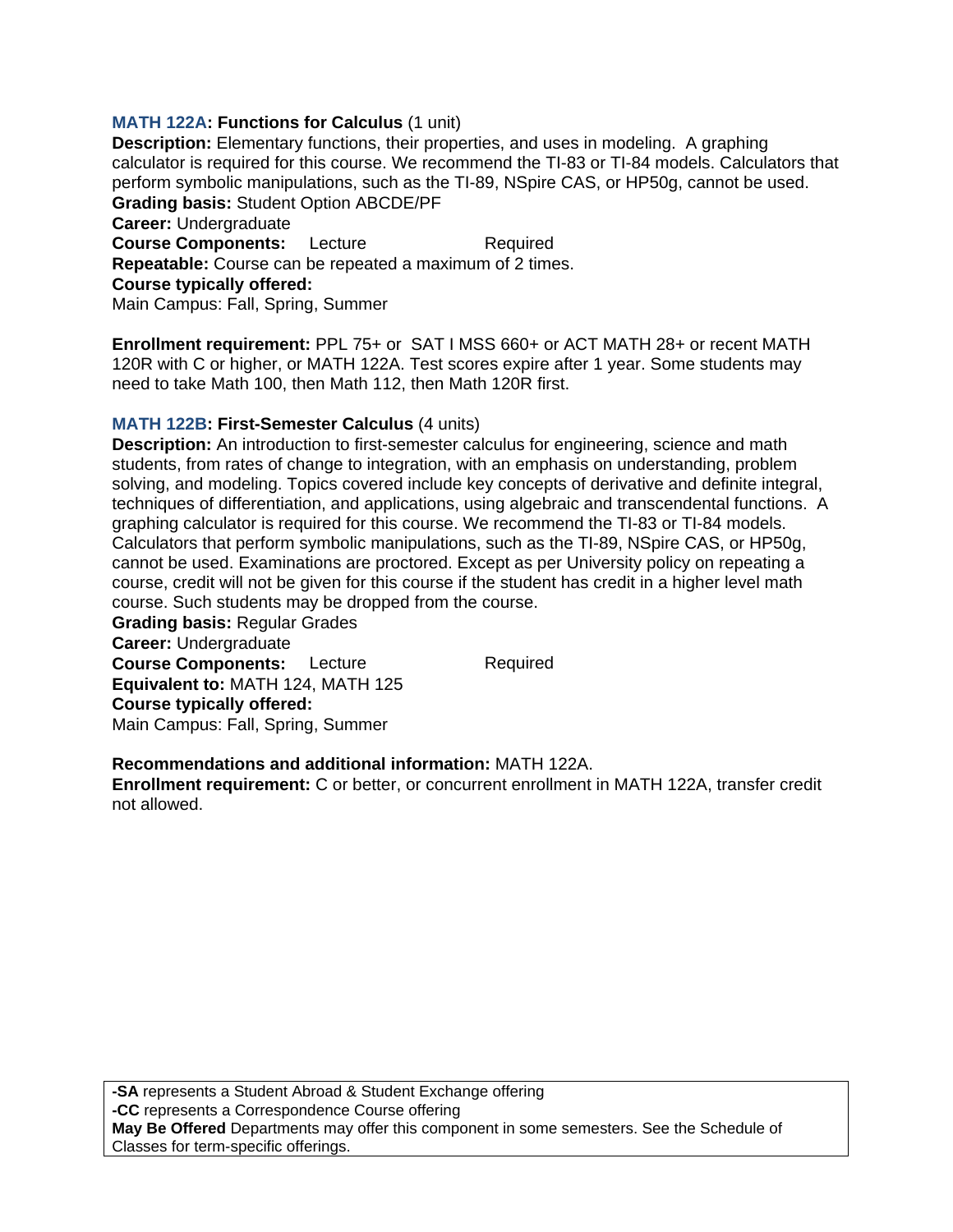#### **MATH 125: Calculus I** (3 units)

**Description:** An accelerated version of MATH 122B. Introduction to calculus with an emphasis on understanding and problem solving. Concepts are presented graphically and numerically as well as algebraically. Elementary functions, their properties and uses in modeling; the key concepts of derivative and definite integral; techniques of differentiation, using the derivative to understand the behavior of functions; applications to optimization problems in physics, biology and economics. A graphing calculator is required for this course. We recommend the TI-83 or TI-84 models. Calculators that perform symbolic manipulations, such as the TI-89, NSpire CAS, or HP50g, cannot be used. Except as per University policy on repeating a course, credit will not be given for this course if the student has credit in a higher level math course. Such students may be dropped from the course. Examinations are proctored.

**Grading basis:** Regular Grades **Career:** Undergraduate **Course Components:** Lecture Required **Equivalent to:** MATH 122B, MATH 124 **Course typically offered:**  Main Campus: Fall, Spring Online Campus: Spring

**Enrollment requirement:** PPL 92+ or SAT I MSS 730+ or ACT MATH 32+ or MATH 125 AP credit or UA Math 121B (UA Online) with C or higher. Test scores expire after 1 year. **Special Exam:** Special Exam Credit Only

#### **MATH 129: Calculus II** (3 units)

**Description:** Continuation of MATH 122B or MATH 125. Techniques of symbolic and numerical integration, applications of the definite integral to geometry, physics, economics, and probability; differential equations from a numerical, graphical, and algebraic point of view; modeling using differential equations, approximations by Taylor series. A graphing calculator is required for this course. We recommend the TI-83 or TI-84 models. Calculators that perform symbolic manipulations, such as the TI-89, NSpire CAS, or HP50g, cannot be used. Examinations are proctored.

**Grading basis:** Regular Grades **Career:** Undergraduate **Course Components:** Lecture Required **Equivalent to:** MATH 125B **Course typically offered:**  Main Campus: Fall, Spring, Summer Online Campus: Spring

**Enrollment requirement:** MATH 122B or 125 with C or higher. **Special Exam:** Special Exam Credit Only

**Shared Unique Number:** SUN# MAT 2230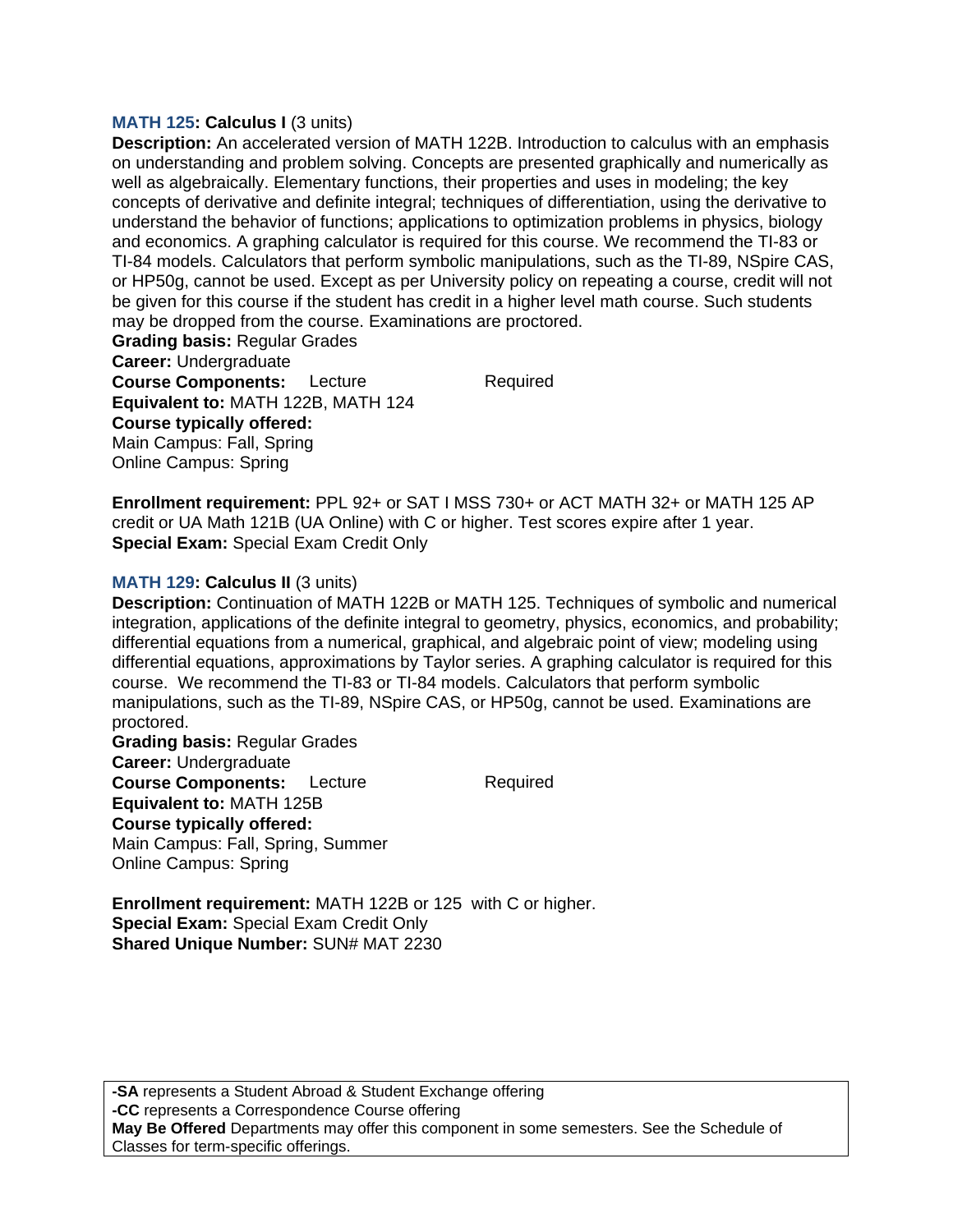### **MATH 163: Basic Statistics** (3 units)

**Description:** Organizing data: displaying distributions, measures of center, measures of spread, scatterplots, correlation, regression, and their interpretation. Design of experiments: simple random samples and their sampling distribution, models from probability, normal distributions, and normal approximations. Statistical inference: confidence intervals and hypothesis testing, t procedures and chi-square tests. Not intended for those who plan further studies in statistics. Except as per University policy on repeating a course, credit will not be given for this course if the student has credit in a higher level math course. Such students may be dropped from the course. Examinations are proctored.

**Grading basis:** Regular Grades **Career:** Undergraduate **Course Components:** Lecture Required **Equivalent to:** MATH 263 **Course typically offered:**  Main Campus: Fall, Spring

**Enrollment requirement:** PPL 60+ or MCLG 88+ or SAT I MSS 640+ or ACT MATH 26+ or one recent course from MATH 108, 112, 113, 116, 119A, 122B, or 125. Test scores expire after 1 year. Some students may need to take Math 100, then Math 112 first.

### **MATH 195M: Math and SDS Major Colloquium** (1 unit)

**Description:** Seminar-style course designed to introduce math department majors to the mathematical community at large, support new majors as they adjust to university life and expectations, and build students' written and oral communication skills, especially on mathrelated topics. **Grading basis:** Alternative Grading: S, P, F

**Career:** Undergraduate **Course Components:** Colloquium Required **Also offered as:** DATA 195M **Course typically offered:**  Main Campus: Fall, Spring

**Recommendations and additional information:** Declared major in Mathematics or Statistics & Data Science

**Field trip:** There are no field trips as a group; however, students will be required to attend at least one event outside of class on their own, as detailed in the syllabus. **Freshman Colloquia:** Freshman Colloquia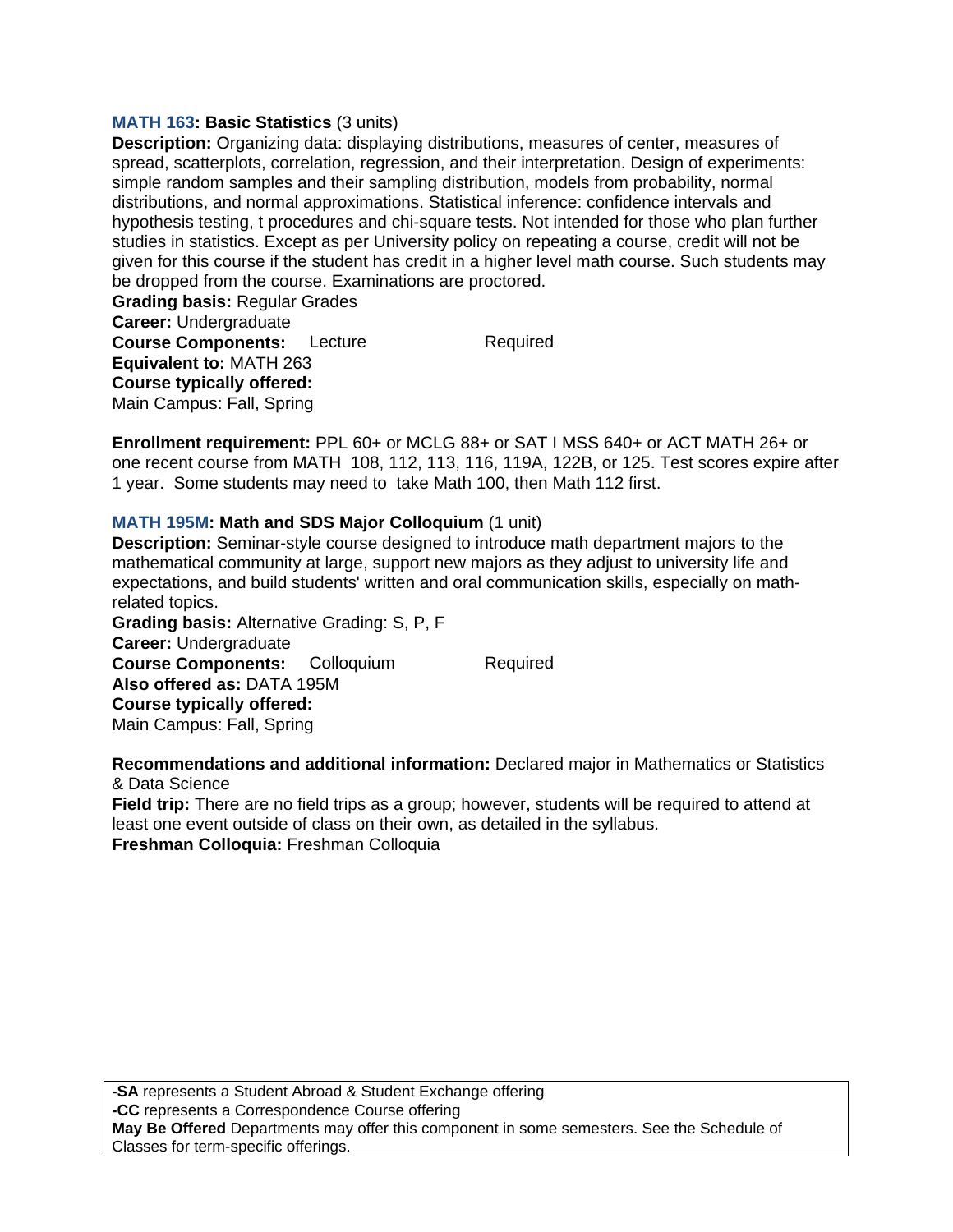### **MATH 196A: Tutoring in the Schools (1 unit)**

**Description:** This course is designed to introduce the mathematics teaching profession to mathematically talented college students. Students are given opportunities to observe and tutor in middle and high school mathematics classrooms. Additionally, class time will be dedicated to developing tutor techniques, examining learning styles, and exploring various methods of instruction. Readings, reflections, discussions, and group work will facilitate student understanding of the teaching and learning of mathematics. Students with a math placement level of calculus or higher will be given preference in the application process

**Grading basis:** Regular Grades **Career:** Undergraduate **Course Components:** Seminar Required **Course typically offered:**  Main Campus: Fall, Spring

**Recommendations and additional information:** Students must apply for the course. The application can be found at http://crr.math.arizona.edu . Students with a math placement level of calculus or higher will be given preference in the application process.

### **MATH 196B: UA Math Bootcamp - Algebra Refresher** (1 unit)

**Description:** Get a head start for fall! This 3-week intensive will help you brush off the cobwebs and help solidify your algebra skills. Tutors will be available several hours a day to help you stay on track with ALEKS. ALEKS uses a highly sophisticated AI to help determine what you know well and what you still need to review. Start the year off right in your math or science courses. This course is intended for students who have placed below calculus on the Math Placement Test.

**Grading basis:** Alternative Grading: S, P, F **Career:** Undergraduate **Course Components:** Seminar Required **Repeatable:** Course can be repeated a maximum of 10 times. **Course typically offered:**  Main Campus: Summer

**Field trip:** None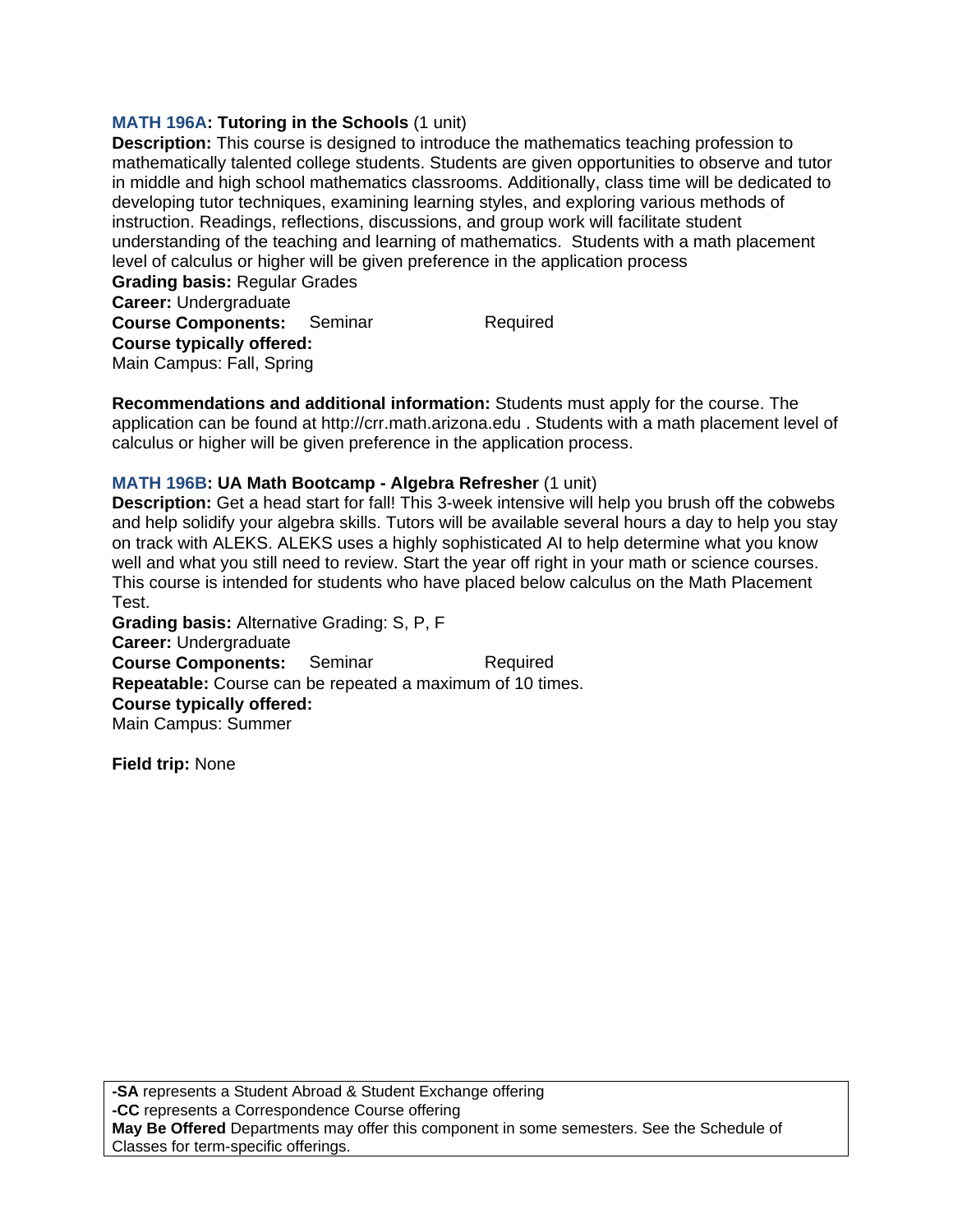# **MATH 196C: UA Math Bootcamp - Pre-calculus Refresher** (1 unit)

**Description:** For those of you daring to tackle the world¿s most pressing problems, this is the Bootcamp for you. We create an individualized plan that helps you refresh your pre-calculus skills so you can become a true master. Tutors will be available several hours a day to help you stay on track with ALEKS. ALEKS uses a highly sophisticated AI to help determine what you know well and what you still need to review. Start the year off right in your math or science courses. This course is intended for students who have placed into pre-calculus or calculus on the Math Placement Test.

**Grading basis:** Alternative Grading: S, P, F **Career:** Undergraduate **Course Components:** Seminar Required **Repeatable:** Course can be repeated a maximum of 10 times. **Course typically offered:**  Main Campus: Summer

**Field trip:** None

#### **MATH 196K: Business Calculus Supplemental Instruction Seminar** (1 unit)

**Description:** This course is designed as a complement to MATH 116. Students enrolled in the course will participate in a weekly problem session pertaining to material covered in MATH 116. Concurrent registration in MATH 116 is required.

**Grading basis:** Alternative Grading: S, P, F

**Career:** Undergraduate

**Course Components:** Seminar Required

**Repeatable:** Course can be repeated a maximum of 2 times.

**Course typically offered:** 

Main Campus: Fall, Spring

**Recommendations and additional information:** Concurrent registration: MATH 116.

#### **MATH 196L: Precalculus Supplemental Instruction Seminar** (1 unit)

**Description:** This course is designed as a complement to MATH 120R. Students enrolled in the course will participate in a weekly problem session pertaining to material covered in MATH 120R. Concurrent registration in MATH 120R is required.

**Grading basis:** Alternative Grading: S, P, F **Career:** Undergraduate **Course Components:** Seminar Required **Repeatable:** Course can be repeated a maximum of 2 times. **Course typically offered:**  Main Campus: Fall, Spring

**Recommendations and additional information:** Concurrent registration in MATH 120R.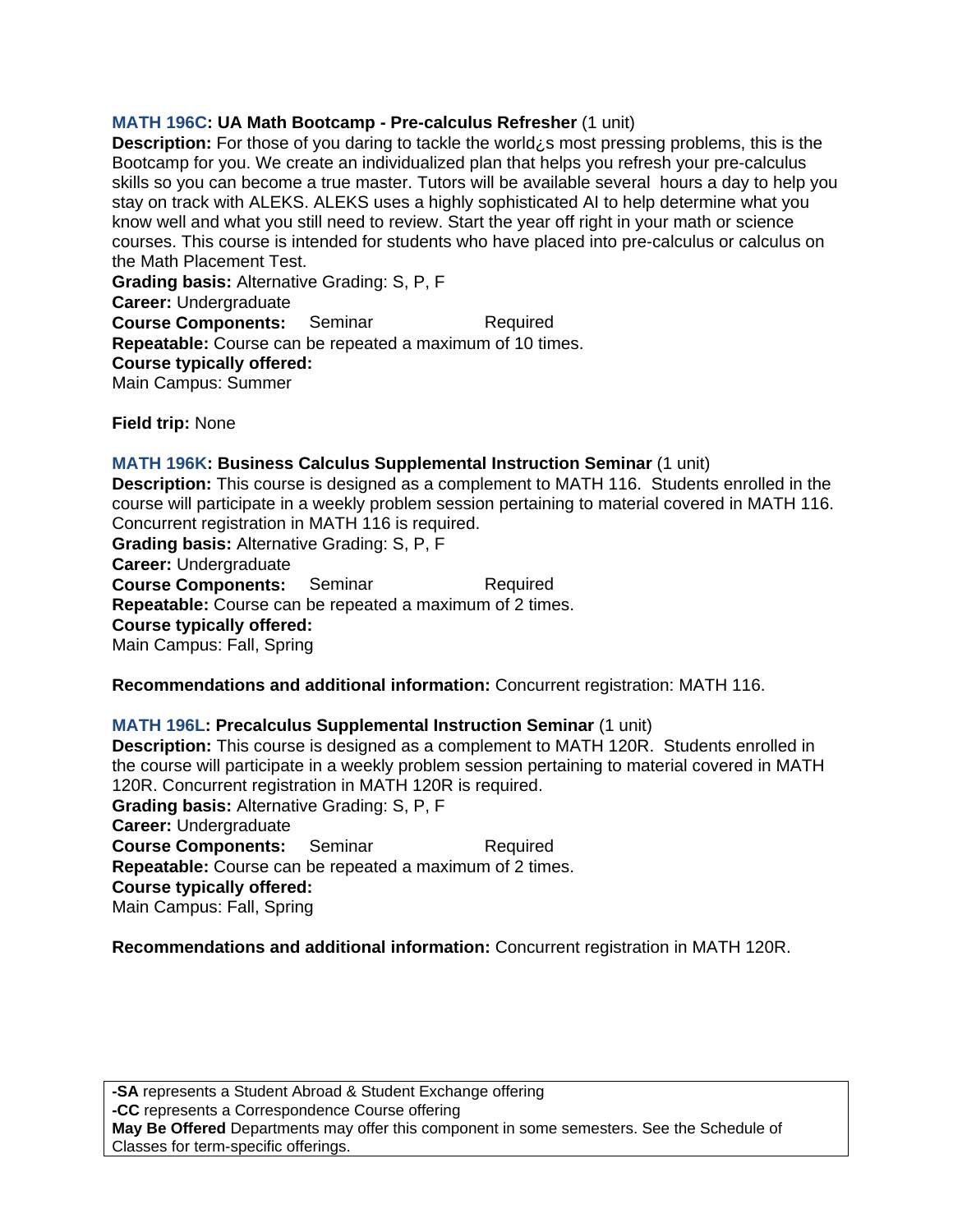# **MATH 196M: Calculus I Supplemental Instruction Seminar** (1 unit)

**Description:** This course is designed as a complement to MATH 122B. Students enrolled in the course will participate in a weekly problem session pertaining to material covered in MATH 122B.

**Grading basis:** Alternative Grading: S, P, F **Career:** Undergraduate **Course Components:** Seminar Required **Repeatable:** Course can be repeated a maximum of 1 times. **Course typically offered:**  Main Campus: Fall, Spring

**Enrollment requirement:** Concurrent registration in Math 122B required.

**MATH 196N: Calculus II Supplemental Instruction Seminar** (1 unit) **Description:** This course is designed as a complement to MATH 129. Students enrolled in the course will participate in a weekly problem session pertaining to material covered in MATH129. Concurrent registration in MATH 129 is required. **Grading basis:** Alternative Grading: S, P, F **Career:** Undergraduate **Course Components:** Seminar Required **Repeatable:** Course can be repeated for a maximum of 2 units. **Course typically offered:**  Main Campus: Fall, Spring

**Recommendations and additional information:** Concurrent enrollment, MATH 129.

**MATH 196V: Vector Calculus Supplemental Instruction Seminar** (1 unit) **Description:** This course is designed as a complement to Math 223. Students enrolled in the course will participate in a weekly problem session pertaining to material covered in Math 223. Concurrent registration in Math 223 is required. **Grading basis:** Alternative Grading: S, P, F **Career:** Undergraduate **Course Components:** Seminar Required **Repeatable:** Course can be repeated a maximum of 2 times. **Course typically offered:**  Main Campus: Fall, Spring

**Recommendations and additional information:** Concurrent enrollment, MATH 223.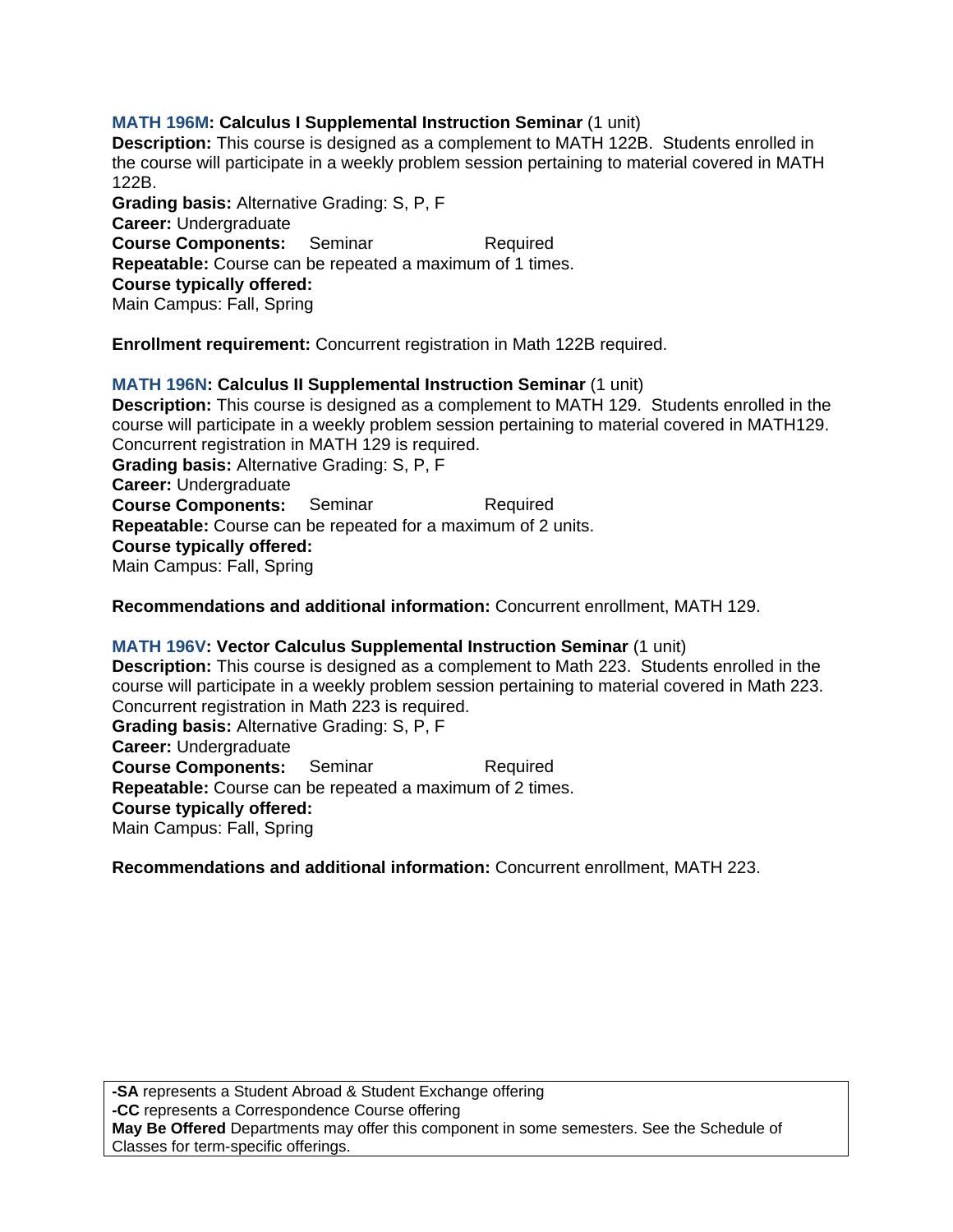**MATH 199: Independent Study** (1 - 5 units) **Description:** Qualified students working on an individual basis with professors who have agreed to supervise such work. **Grading basis:** Alternative Grading: S, P, F **Career:** Undergraduate **Course Components:** Independent Study Required **Repeatable:** Course can be repeated a maximum of 99 times. **Course typically offered:**  Main Campus: Fall, Spring, Summer

### **MATH 199H: Honors Independent Study** (1 - 5 units)

**Description:** Qualified students working on an individual basis with professors who have agreed to supervise such work. **Grading basis:** Regular Grades **Career:** Undergraduate **Course Components:** Independent Study Required **Repeatable:** Course can be repeated a maximum of 99 times. **Course typically offered:**  Main Campus: Fall, Spring, Summer

**Enrollment requirement:** Student must be active in the Honors College. **Honors Course:** Honors Course **Honors Course:** Honors Course

#### **MATH 202: Introduction to Symbolic Logic** (3 units)

**Description:** Truth-functional logic and quantification theory; deductive techniques and translation into symbolic notation. **Grading basis:** Regular Grades **Career:** Undergraduate **Course Components:** Lecture Required **Equivalent to:** MATH 202 **Also offered as:** LING 202, PHIL 202 **Course typically offered:**  Main Campus: Fall, Spring, Summer

**Home department:** Philosophy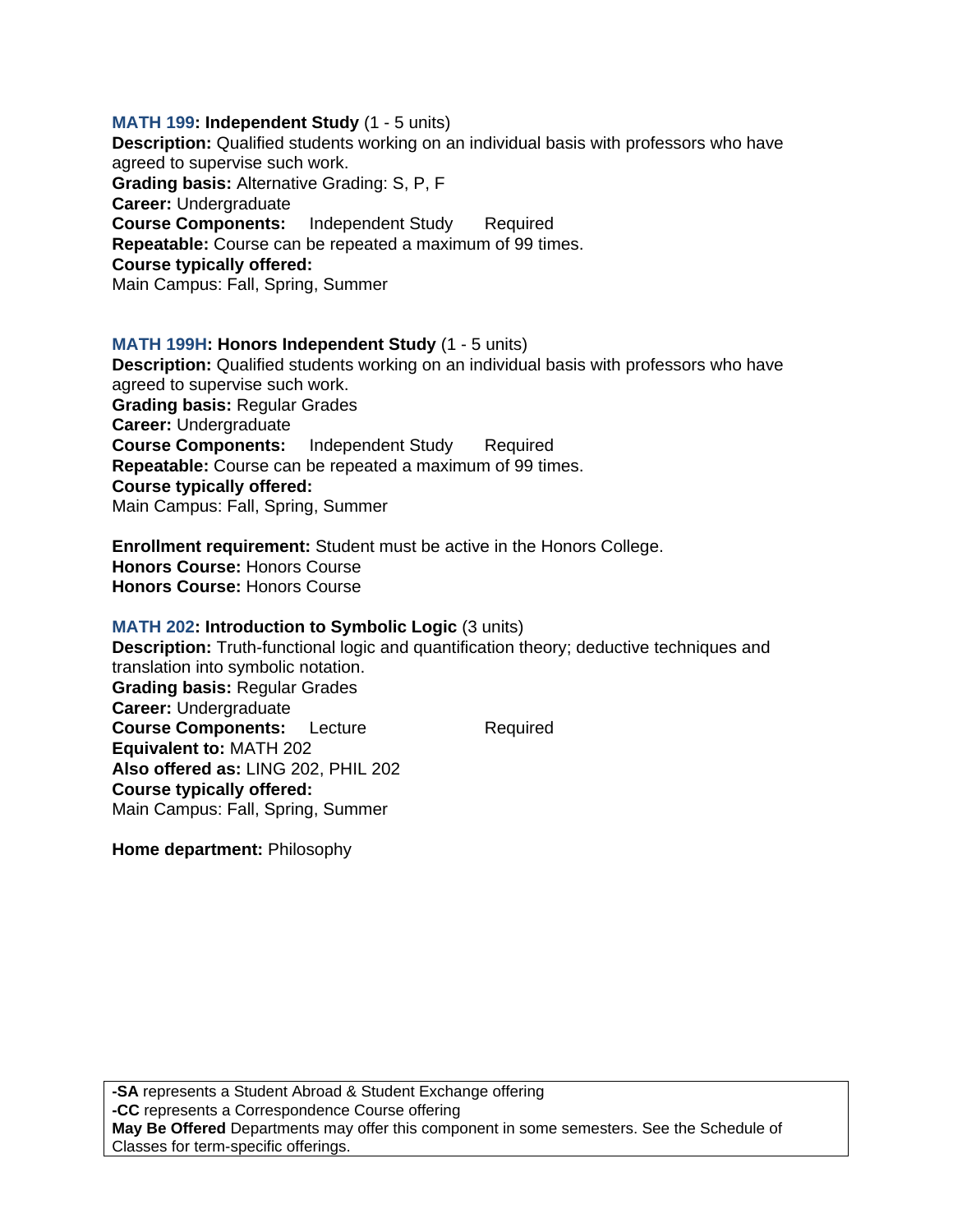### **MATH 205: Teaching Secondary Mathematics** (3 units)

**Description:** This course is an introduction to secondary mathematics teaching. It is appropriate for students exploring secondary mathematics teaching as a career and required for students declaring a mathematics major in the mathematics education option. This is a mathematics pedagogy course in the Secondary Mathematics Education Program in the Department of Mathematics.

**Grading basis:** Regular Grades **Career:** Undergraduate **Course Components:** Lecture Required **Course typically offered:**  Main Campus: Fall, Spring

**Recommendations and additional information:** MATH 122B; Sophomore standing as math major with mathematics education option.

**Enrollment requirement:** Appropriate Math Placement Level or (MATH 124, 122B, 125 or 129 with C or higher).

### **MATH 215: Introduction to Linear Algebra** (3 units)

**Description:** Introduction to Linear Algebra. Vector spaces, linear transformations and matrices including eigenvalues and eigenvectors. There is some emphasis on the writing of proofs. Examinations are proctored. **Grading basis:** Student Option ABCDE/PF

**Career:** Undergraduate

**Course Components:** Lecture Required **Equivalent to:** MATH 313, MATV 313

**Enrollment requirement:** MATH 129, MATH 223, MATH 243, MATH 254, CSC 144, or CSC 245. Must not have taken MATH 310.

#### **MATH 223: Vector Calculus** (4 units)

**Description:** Math 223 Vector Calculus (4 semester credit hours) The course covers differential and integral calculus of functions of several variables. Topics include vector valued and scalar functions, partial derivatives, directional derivatives, chain rule, local optimization, double and triple integrals, the line integral, Green's theorem, Stokes' theorem and the Divergence theorem. Examinations are proctored.

**Grading basis:** Regular Grades **Career:** Undergraduate **Course Components:** Lecture Required **Course typically offered:**  Main Campus: Fall, Spring, Summer Community Campus: Fall **Enrollment requirement:** MATH 129 or Math 223 with C or better. **Special Exam:** Special Exam Credit Only **Shared Unique Number:** SUN# MAT 2241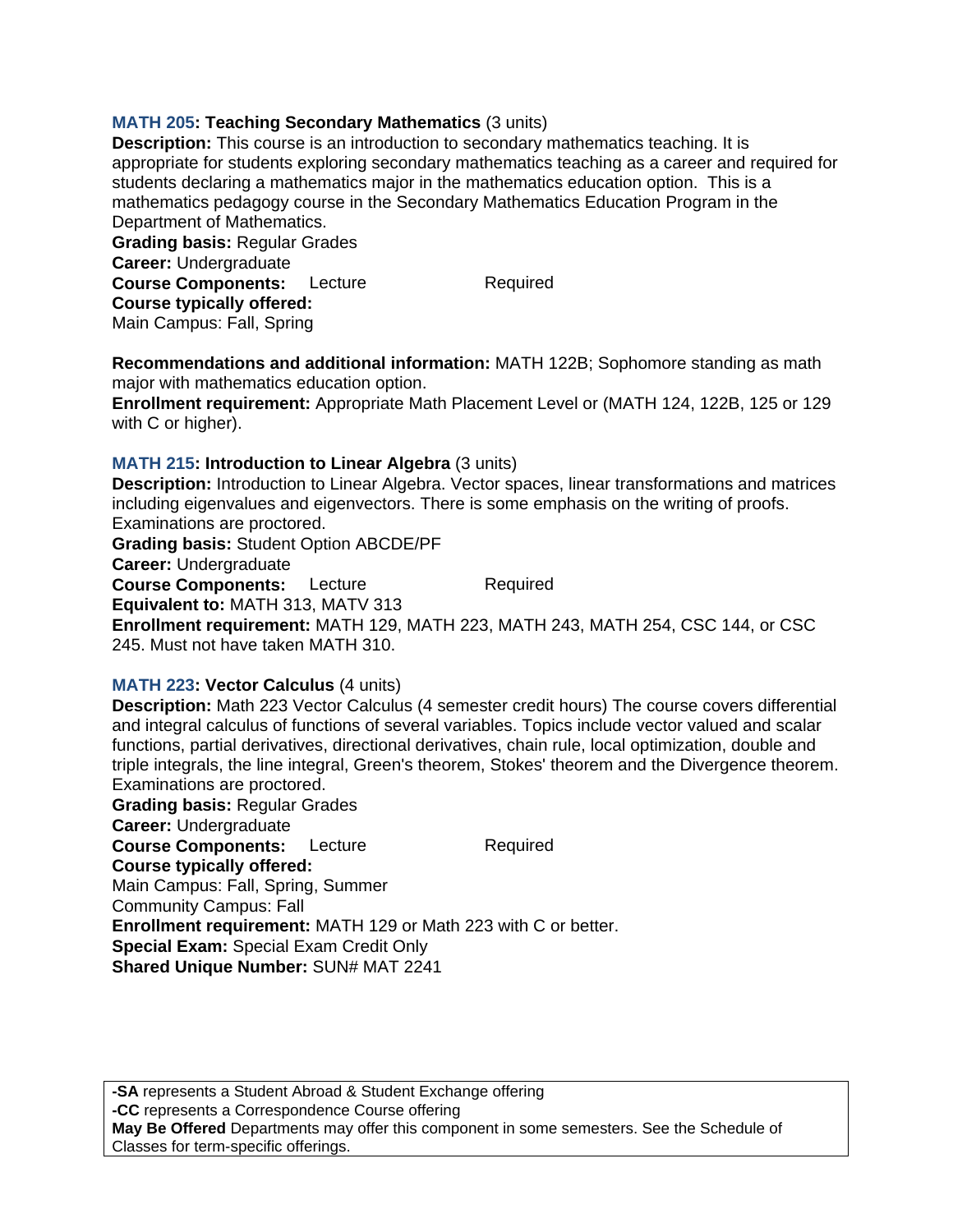### **MATH 243: Discrete Mathematics** (3 units)

**Description:** Set theory, logic, discrete structures; induction and recursion; graphs and networks; techniques of proof. Examinations are proctored. **Grading basis:** Student Option ABCDE/PF **Career:** Undergraduate **Course Components:** Lecture Required **Course typically offered:**  Main Campus: Fall, Spring, Summer

**Recommendations and additional information:** Concurrent reqistration: MATH 129 or MATH 250A.

**Enrollment requirement:** MATH 122B or 124 or 125 or 129 (transfer credit ok). **Shared Unique Number:** SUN# MAT 2227

**MATH 254: Introduction to Ordinary Differential Equations** (3 units)

**Description:** Solution methods for ordinary differential equations, qualitative techniques; includes matrix methods approach to systems of linear equations and series solutions. Examinations are proctored. **Grading basis:** Student Option ABCDE/PF

**Career:** Undergraduate

**Course Components:** Discussion May Be Offered Lecture Required **Equivalent to:** MATH 250B, MATH 355, MATV 355 **Course typically offered:** 

Main Campus: Fall, Spring, Summer

**Recommendations and additional information:** Credit allowed for only one of these courses: MATH 254, MATH 355 or MATH 250B.

**Enrollment requirement:** Math 129 or 223 with C or better. **Shared Unique Number:** SUN# MAT 2262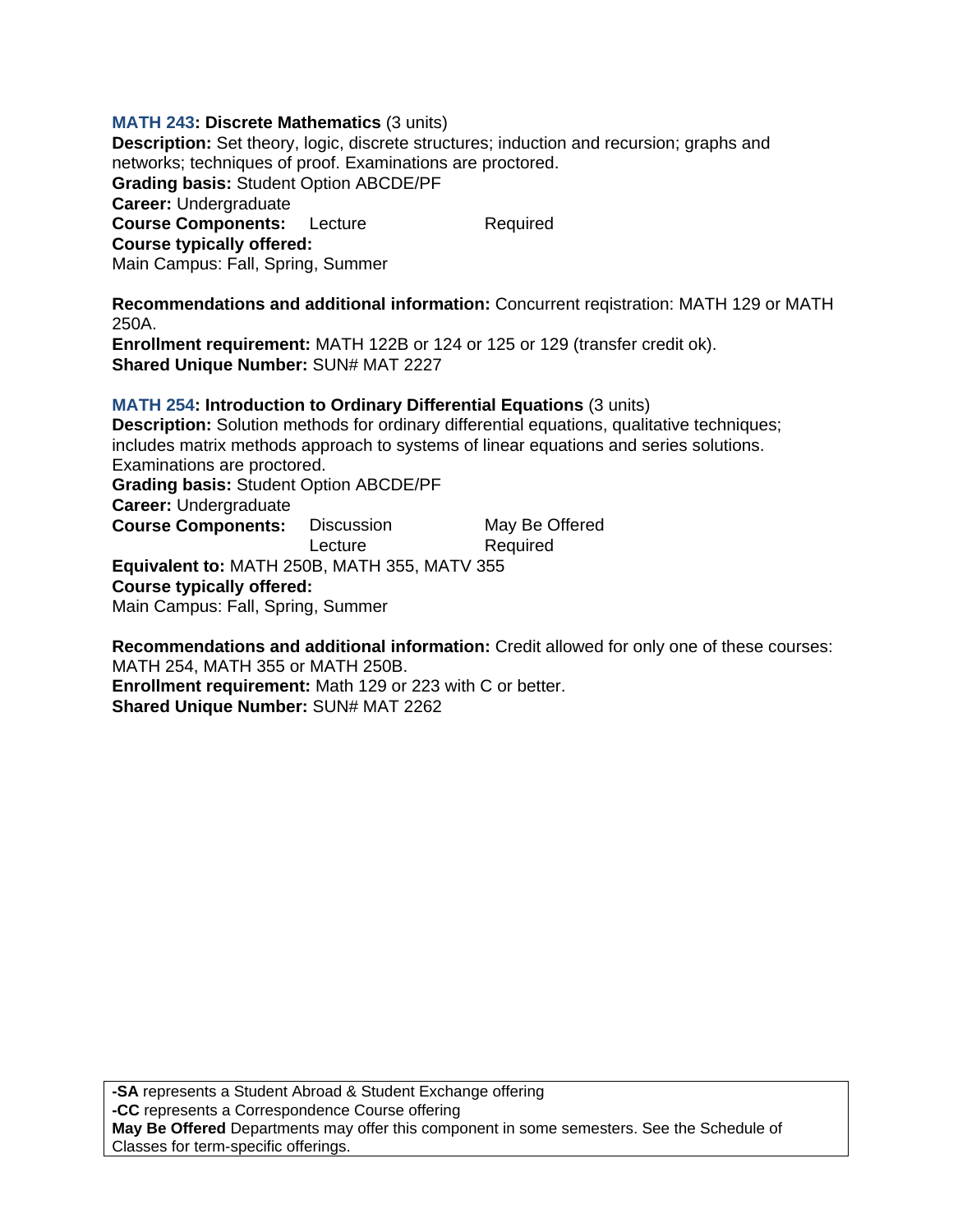### **MATH 263: Introduction to Statistics and Biostatistics** (3 units)

**Description:** Organizing data; distributions, measures of center and spread, scatterplots, nonlinear models and transformations, correlation, regression. Design of experiments: models from probability, discrete and continuous random variables, normal distributions, sampling distributions, the central limit theorem. Statistical inference; confidence intervals and test of significance, t procedures, inference for count data, two-way tables and chi-square procedures, inference for regression, analysis of variance. Examinations are proctored.

**Grading basis:** Regular Grades

**Career:** Undergraduate

**Course Components:** Discussion May Be Offered Lecture Required

**Equivalent to:** MATH 163 **Course typically offered:**  Main Campus: Fall, Spring, Summer

**Enrollment requirement:** PPL 60+ or MCLG 88+ or SAT I MSS 640+ or ACT MATH 26+ or one recent course from MATH 108, 112, 113, 116, 119A, 122B, or 125. Test scores expire after 1 year. Some students may need to take Math 100, then Math 112 first.

**MATH 293: Internship (1 - 10 units) Description:** Specialized work on an individual basis, consisting of training and practice in actual service in a technical, business, or government establishment. **Grading basis:** Alternative Grading: S, P, F **Career:** Undergraduate **Course Components:** Independent Study Required **Course typically offered:**  Main Campus: Fall, Spring, Summer

#### **MATH 294A: Problem-Solving Laboratory** (1 unit)

**Description:** With the annual Putnam mathematical competition as motivation, students engage weekly with challenging mathematics problems that require creativity, innovative thinking, and new insights to solve. This problem-solving lab thereby aims to help students synthesize and apply the theory, concepts, and techniques gained throughout their mathematics education in novel ways that lie outside the usual curricula of the major. **Grading basis:** Alternative Grading: S, P, F **Career:** Undergraduate

**Course Components:** Independent Study Required

**Repeatable:** Course can be repeated a maximum of 99 times.

**Course typically offered:** 

Main Campus: Fall, Spring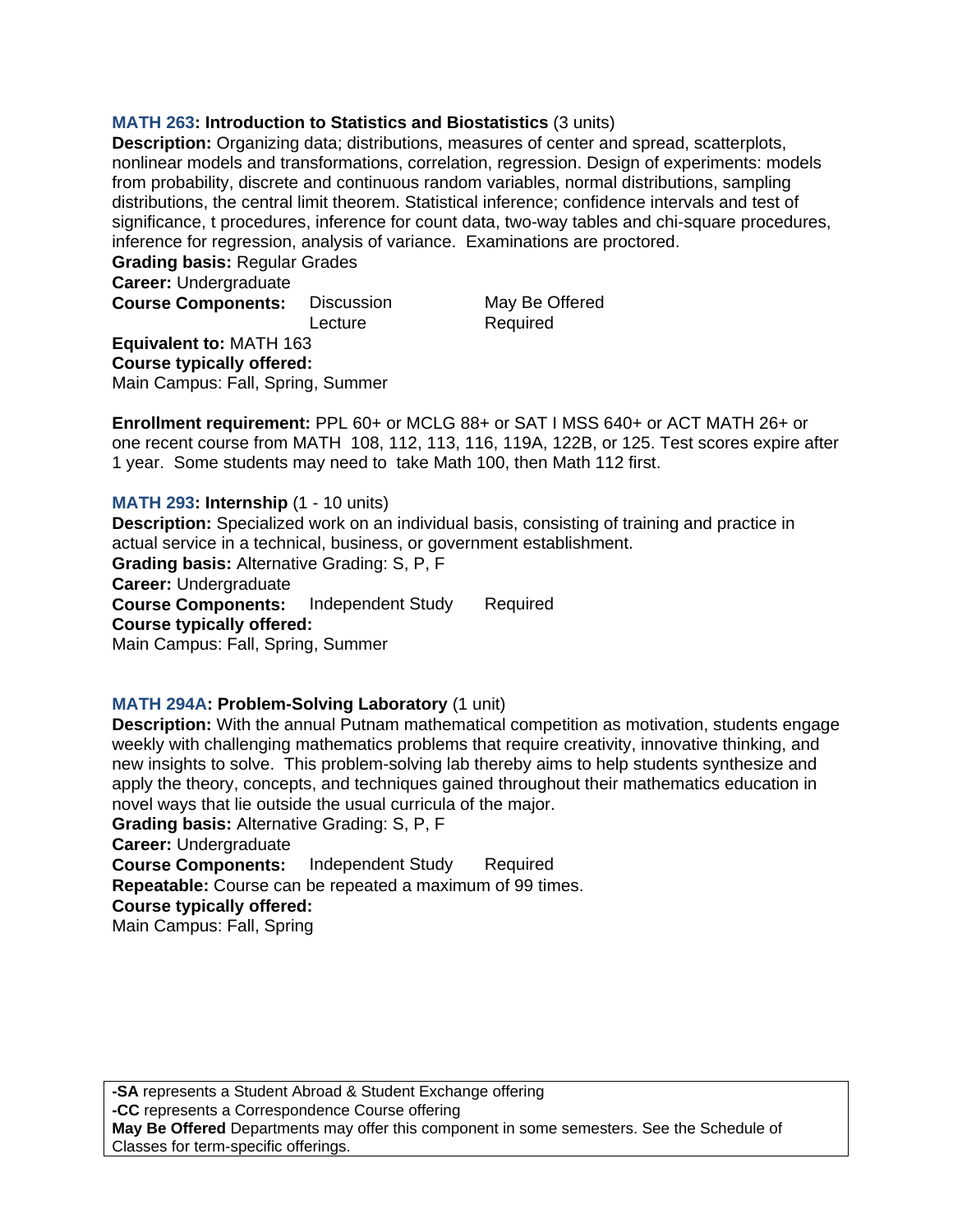**MATH 299: Independent Study** (1 - 5 units) **Description:** Qualified students working on an individual basis with professors who have agreed to supervise such work. **Grading basis:** Alternative Grading: S, P, F **Career:** Undergraduate **Course Components:** Independent Study Required **Repeatable:** Course can be repeated a maximum of 99 times. **Course typically offered:**  Main Campus: Fall, Spring, Summer

### **MATH 299H: Honors Independent Study** (1 - 5 units) **Description:** Qualified students working on an individual basis with professors who have agreed to supervise such work. **Grading basis:** Regular Grades **Career:** Undergraduate **Course Components:** Independent Study Required **Repeatable:** Course can be repeated a maximum of 99 times. **Course typically offered:**  Main Campus: Fall, Spring, Summer

**Enrollment requirement:** Student must be active in the Honors College. **Honors Course:** Honors Course **Honors Course:** Honors Course

# **MATH 302A: Understanding Elementary Mathematics (A)** (3 units)

**Description:** Development of a basis for understanding the common processes in elementary mathematics related to whole numbers, fractions, integers, and probability. This course is for elementary education majors only. Examinations are proctored. **Grading basis:** Regular Grades **Career:** Undergraduate **Course Components:** Lecture Required **Course typically offered:**  Main Campus: Fall, Spring

**Enrollment requirement:** PPL 60+ or MCLG 88+ or SAT I MSS 620+ or ACT MATH 26+ or one recent course from MATH 105, 106, 107, 108, 112, 113, 116, 119A, 120R, 122B, 125, 163, or 263. Some students may need to take Math 100, then Math 105/106/107 first.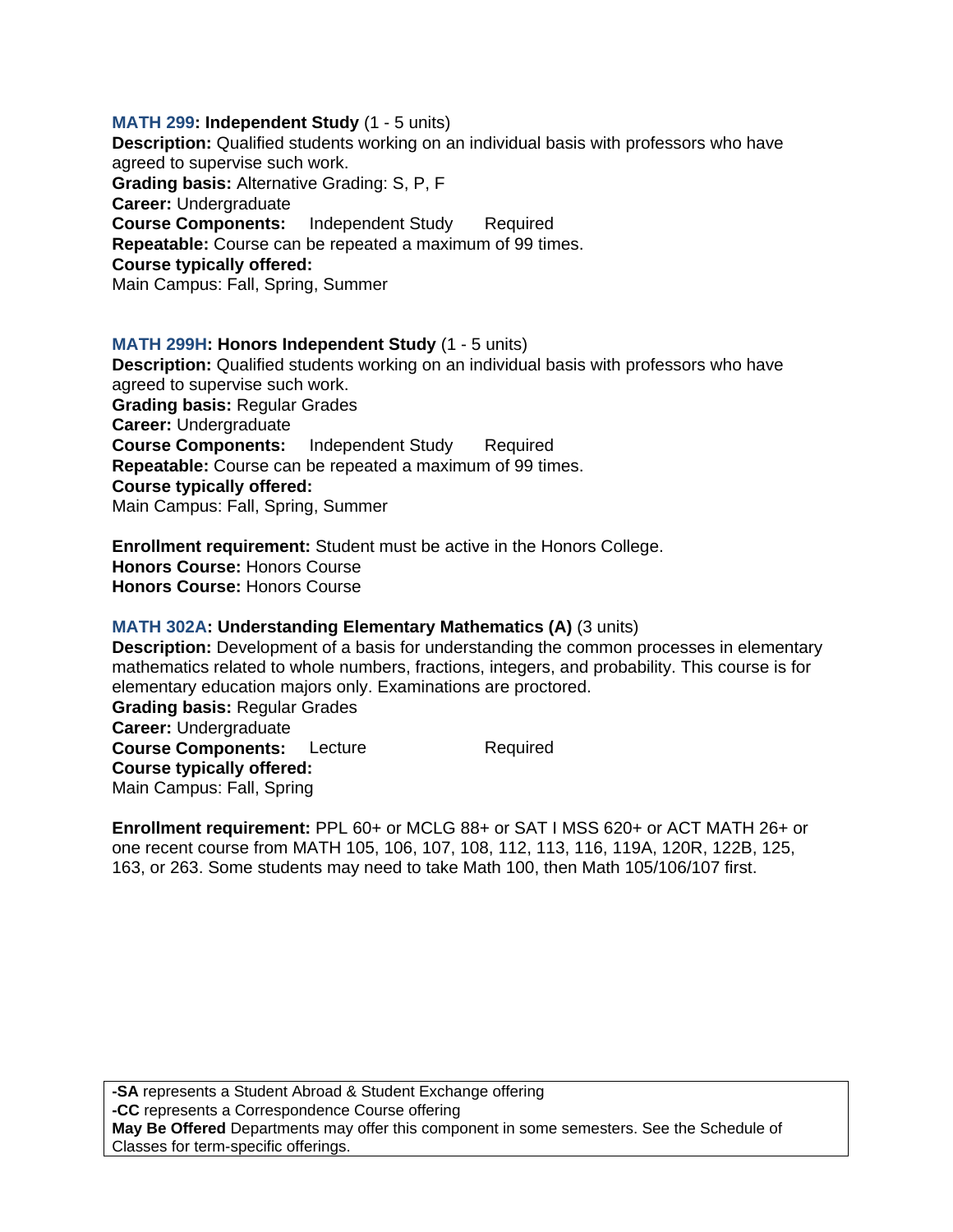# **MATH 302B: Understanding Elementary Mathematics (B)** (3 units)

**Description:** Development of a basis for understanding the common processes in elementary mathematics related to estimation, graphing of functions, measurement, geometry, and data analysis. This course is for elementary education majors only. Examinations are proctored. **Grading basis:** Regular Grades **Career:** Undergraduate

**Course Components:** Lecture Required **Course typically offered:**  Main Campus: Fall, Spring

**Enrollment requirement:** Restricted to College of Education Majors requiring course for degree completion. MATH 302A.

# **MATH 310: Applied Linear Algebra** (3 units)

**Description:** Applications and methods of linear algebra emphasizing matrices and systems of equations, determinants, eigenvectors and eigenvalues. This course is an excellent introduction to linear algebra for students who are interested in a math minor. It does not satisfy requirements for the math major. Students who might be interested in the math major should consider taking Math 313.

**Grading basis:** Regular Grades **Career:** Undergraduate **Course Components:** Lecture Required **Course typically offered:**  Main Campus: Fall, Spring, Summer

**Recommendations and additional information:** Credit allowed for only one of the following: MATH 310, MATH 313.

**Enrollment requirement:** MATH 250B, 254 or 355. Must not have taken MATH 313.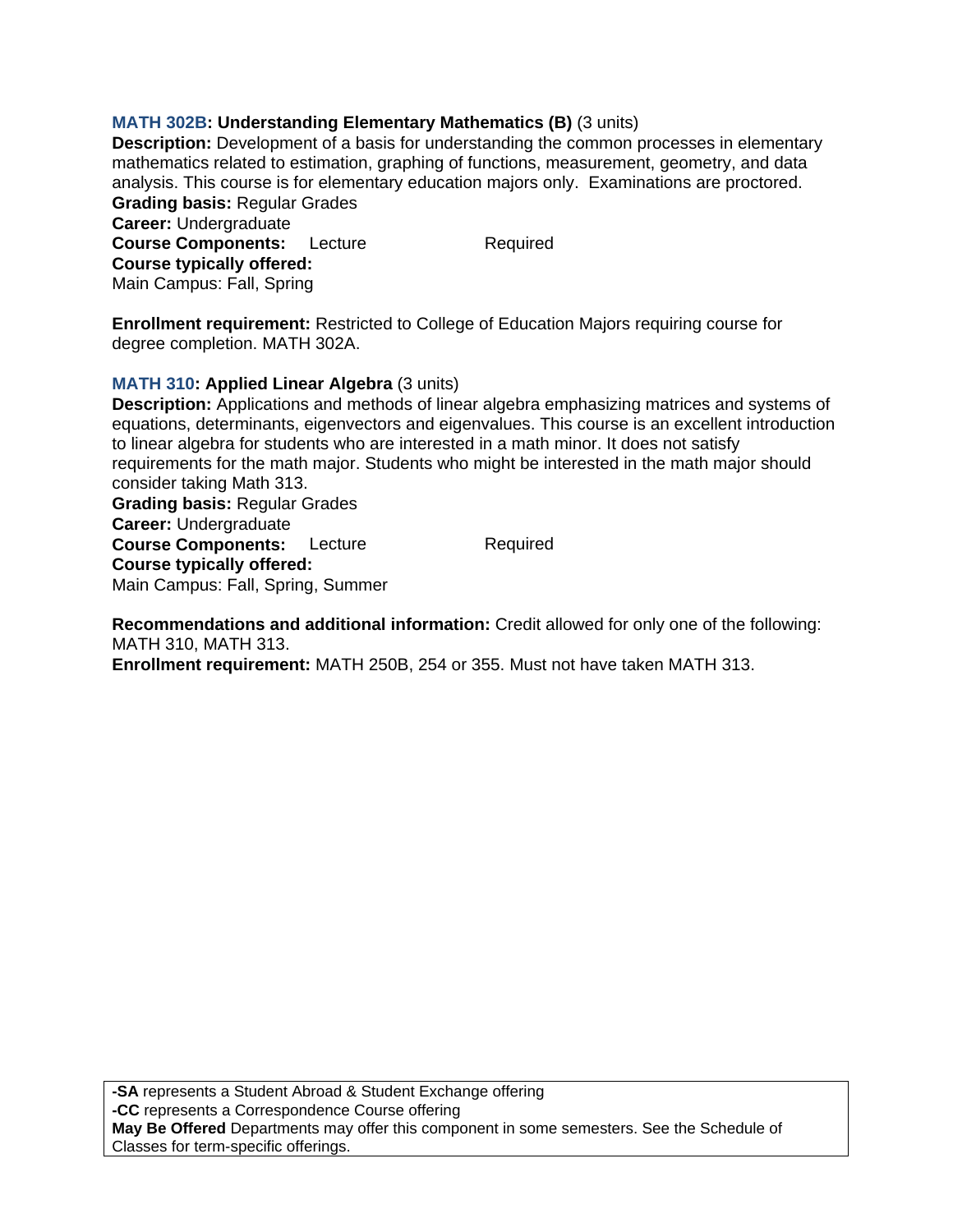# **MATH 313: Introduction to Linear Algebra** (3 units)

**Description:** An algorithmic approach to solving systems of linear equations transitions into the study of vectors, vector spaces and dimension. Matrices are used to represent linear transformations and this leads to eigenvectors and eigenvalues. The precise use of definitions plays an important role. Examinations are proctored. This course is required in the math major and prepares students to take Math 323. It is a prerequisite to the majority of the higher level courses in mathematics.

**Grading basis:** Regular Grades **Career:** Undergraduate **Course Components:** Lecture Required **Equivalent to:** MATH 215, MATV 313 **Course typically offered:**  Main Campus: Fall, Spring, Summer

**Recommendations and additional information:** Credit is allowed for only one of the following courses: MATH 310 or MATH 313.

**Enrollment requirement:** MATH 129, MATH 223, MATH 243, MATH 254, CSC 144, or CSC 245. Must not have taken MATH 310.

**MATH 315: Introduction to Number Theory and Modern Algebra** (3 units) **Description:** Divisibility properties of integers, primes, congruencies, quadratic residues, number-theoretic functions. **Grading basis:** Student Option ABCDE/PF **Career:** Undergraduate **Course Components:** Lecture Required **Equivalent to:** MATV 315 **Course typically offered:**  Main Campus: Spring

**Enrollment requirement:** MATH 215 or 313.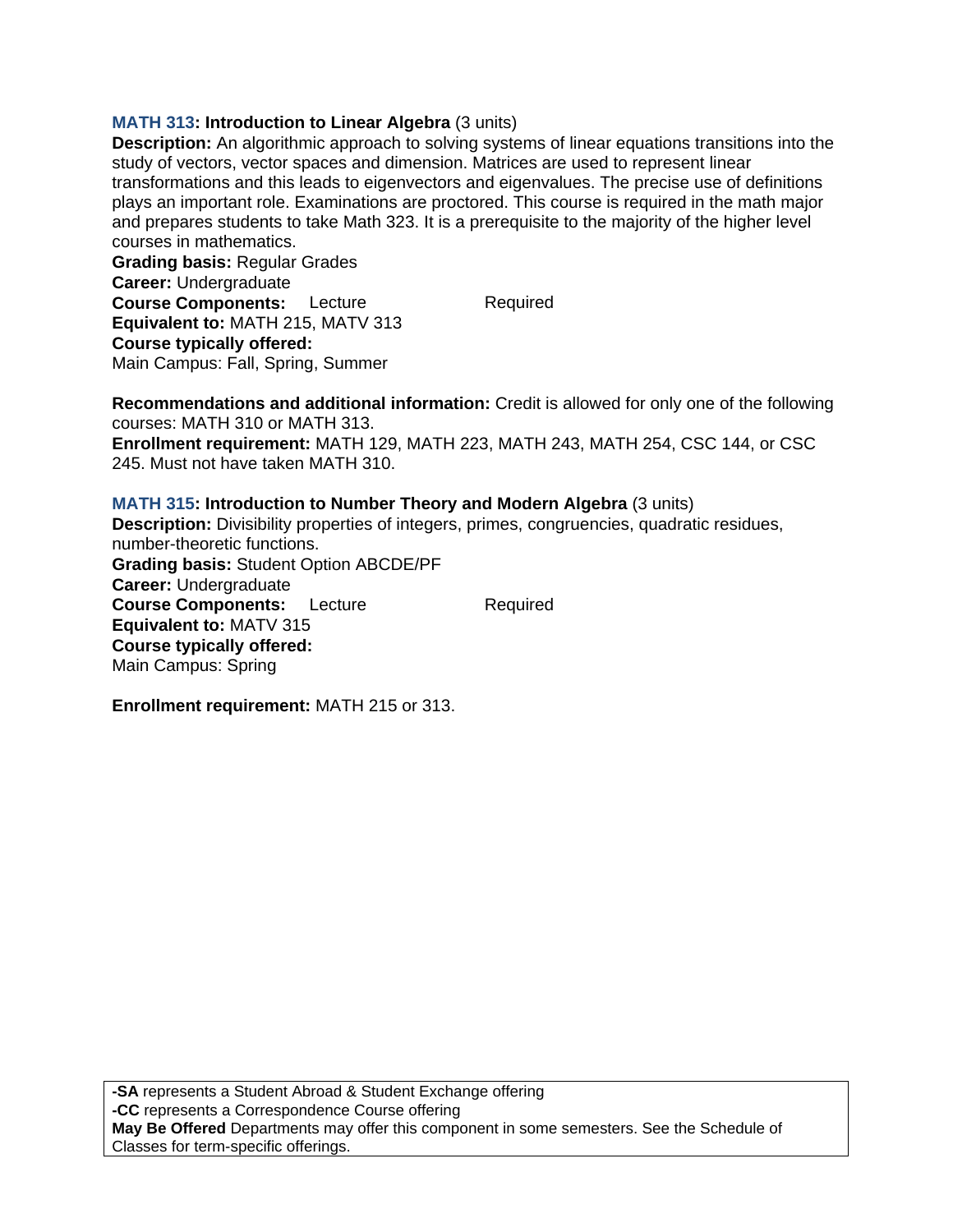# **MATH 322: Mathematical Analysis for Engineers** (3 units)

**Description:** This course prepares students for working with linear systems that arise in engineering applications. Emphasis is placed on general principles of linearity and orthogonality. Topics include complex numbers and functions, matrix and vector algebra, linear systems of ODEs, Fourier series and transforms, separable partial differential equations.

**Grading basis:** Regular Grades **Career:** Undergraduate **Course Components:** Discussion May Be Offered

Lecture Required

**Equivalent to:** MATH 422 **Course typically offered:**  Main Campus: Fall, Spring

**Recommendations and additional information:** Credit allowed for only one of the following: MATH 322 or MATH 422.

**Enrollment requirement:** MATH 223 and (MATH 250B, 254 or 355).

### **MATH 323: Formal Mathematical Reasoning and Writing** (3 units)

**Description:** Elementary real analysis as an introduction to abstract mathematics and the use of mathematical language. Elementary logic and quantifiers; manipulations with sets, relations and functions, including images and pre-images; properties of the real numbers; supreme and infimum; other topics selected from cardinality, the topology of the real line, sequence and limits of sequences and functions; the emphasis throughout is on proving theorems.

**Grading basis:** Regular Grades **Career:** Undergraduate **Course Components:** Lecture Required **Equivalent to:** MATV 323 **Course typically offered:**  Main Campus: Fall, Spring, Summer

**Enrollment requirement:** ((Math 313 or 215) and (C or higher in (Math 243 or Math 315 or CSC 245))); OR C or higher in (Math 313 or Math 215) OR, Math Milestone level 8. Concurrent enrollment in Math 396L required if (Math 215 or (C or D in Math 313)) **Writing Emphasis:** Writing Emphasis Course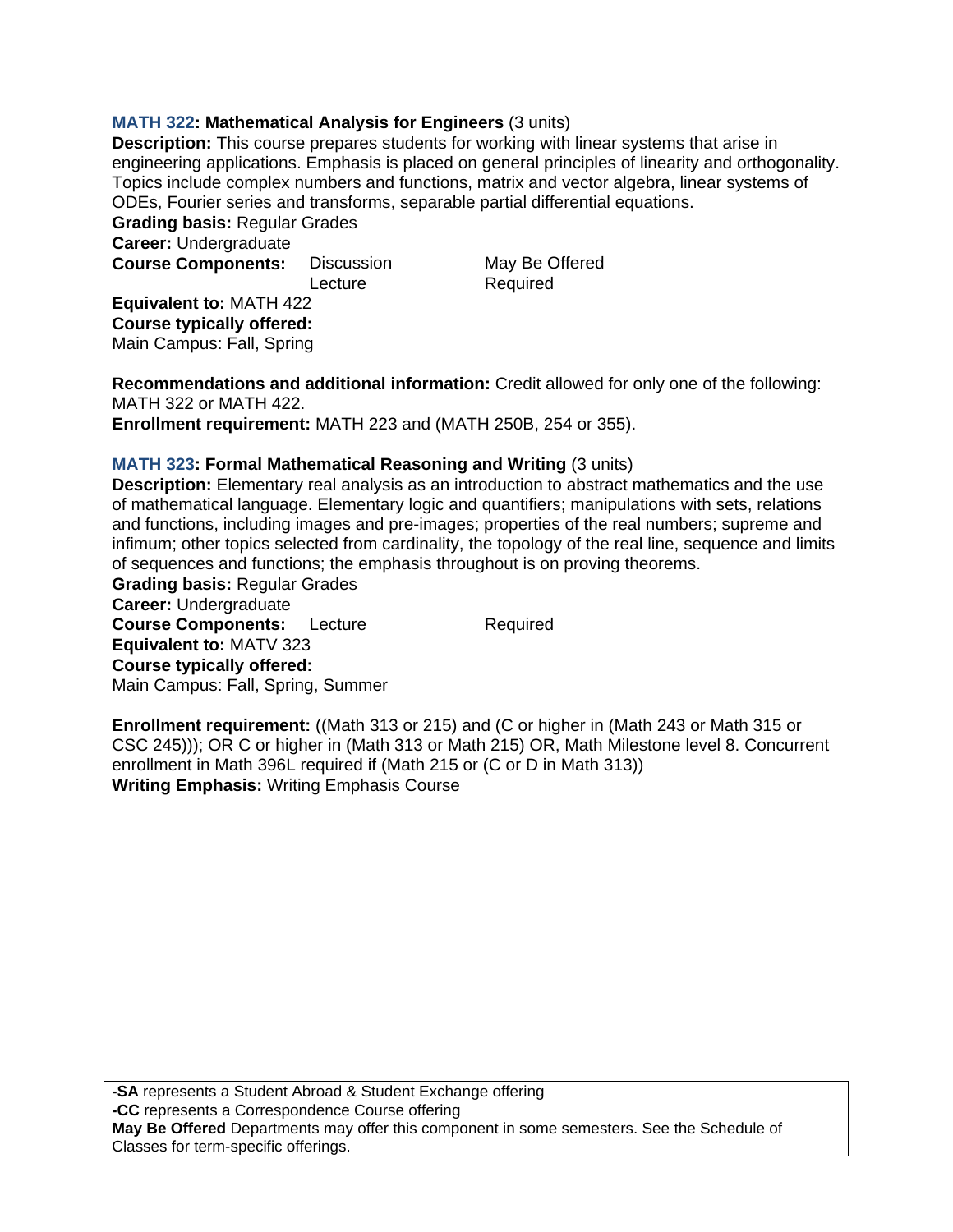#### **MATH 330: Topics in Geometry** (3 units)

**Description:** Topics to be selected from 2- and 3-dimensional combinatorial geometry, Euclidean transformational geometry, symmetry, geometric optimization (shortest path problems), theorem of the arithmetic and geometric means, isoperimetric problem, polyhedra, and 3- and... 2-dimensional crystallography. **Grading basis:** Regular Grades **Career:** Undergraduate **Course Components:** Lecture Required **Equivalent to:** MATV 330 **Course typically offered:**  Main Campus: Fall

**Recommendations and additional information:** MATH 313 or MATH 310. **Enrollment requirement:** MATH 313 or MATH 310.

# **MATH 355: Analysis of Ordinary Differential Equations** (3 units)

**Description:** Linear and nonlinear equations; basic solution techniques; qualitative and numerical methods; systems of equations; computer studies; applications drawn from physical, biological and social sciences. **Grading basis:** Regular Grades **Career:** Undergraduate **Course Components:** Lecture Required **Equivalent to:** MATH 250B, MATH 254, MATV 355 **Course typically offered:**  Main Campus: Fall, Spring

**Enrollment requirement:** (Math 215 or 313) and (Math 129 or 223).

# **MATH 361: Elements of Statistics using Calculus** (3 units)

**Description:** Focusing on statistical inference, the course has two goals in addition to teaching the statistical techniques. One is theoretical: To explore the links between probability, statistics and calculus, showing students the mathematical underpinnings. The second is applied: Provides experience with real data sets, many bearing on education. Students who complete this course will be prepared to teach high school level statistics courses.

**Grading basis:** Regular Grades **Career:** Undergraduate **Course Components:** Lecture Required **Also offered as:** DATA 361 **Course typically offered:**  Main Campus: Spring

**Recommendations and additional information:** Credit allowed for only one of MATH 361 or MATH 363 or DATA 363 **Enrollment requirement:** MATH 223. **Honors Course:** Honors Contract **Honors Course:** Honors Contract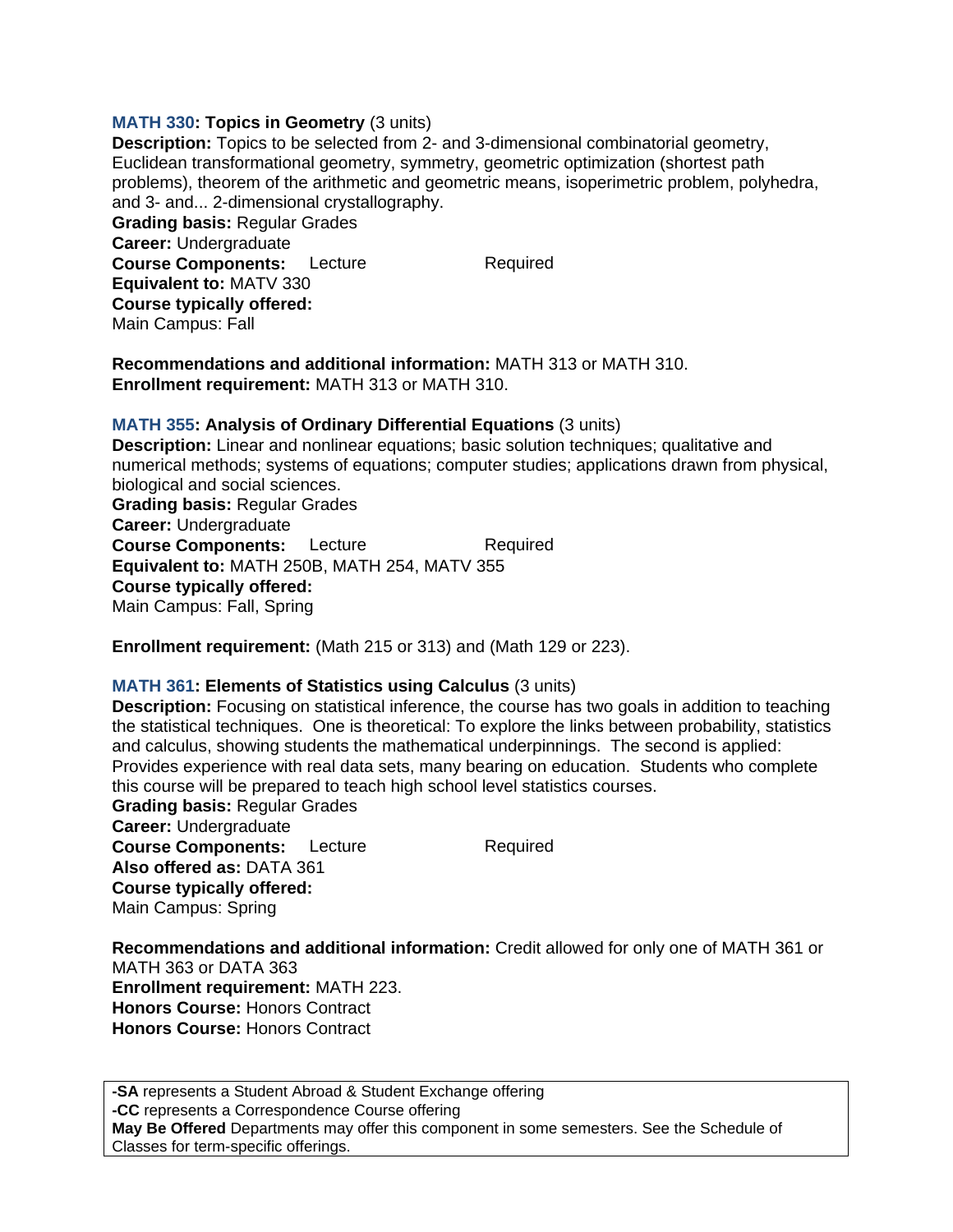### **MATH 362: Introduction to Probability Theory** (3 units)

**Description:** Sample spaces, random variables and their properties, with considerable emphasis on applications. Computer exercises and hands-on activities will be used in class to introduce the concepts. **Grading basis:** Student Option ABCDE/PF **Career:** Undergraduate **Course Components:** Lecture Required **Equivalent to:** MATV 362 **Also offered as:** DATA 362 **Course typically offered:**  Main Campus: Fall

**Enrollment requirement:** MATH 223.

### **MATH 363: Introduction to Statistical Methods** (3 units)

**Description:** An applications-oriented calculus-based statistics course with an introduction to statistical software. Course topics: Organizing data numerically and visually. Axioms of probability, conditional probability and independence. Random variables and expectation with emphasis on parametric families. Law of large numbers and central limit theorem. Estimation, bias and variance, confidence intervals. Hypothesis testing, significance and power. Likelihood ratio tests such as proportion tests, t-tests, chi-square tests, and analysis of variance. **Grading basis:** Regular Grades **Career:** Undergraduate

**Course Components:** Lecture Required **Also offered as:** DATA 363 **Course typically offered:**  Main Campus: Fall, Spring

**Recommendations and additional information:** Ability to program, preferably in Python. **Home department:** Mathematics **Enrollment requirement:** MATH 223 and have completed Math 310 or 313 or 215, or are registered for Math 310 or 313. **Honors Course:** Honors Contract **Honors Course:** Honors Contract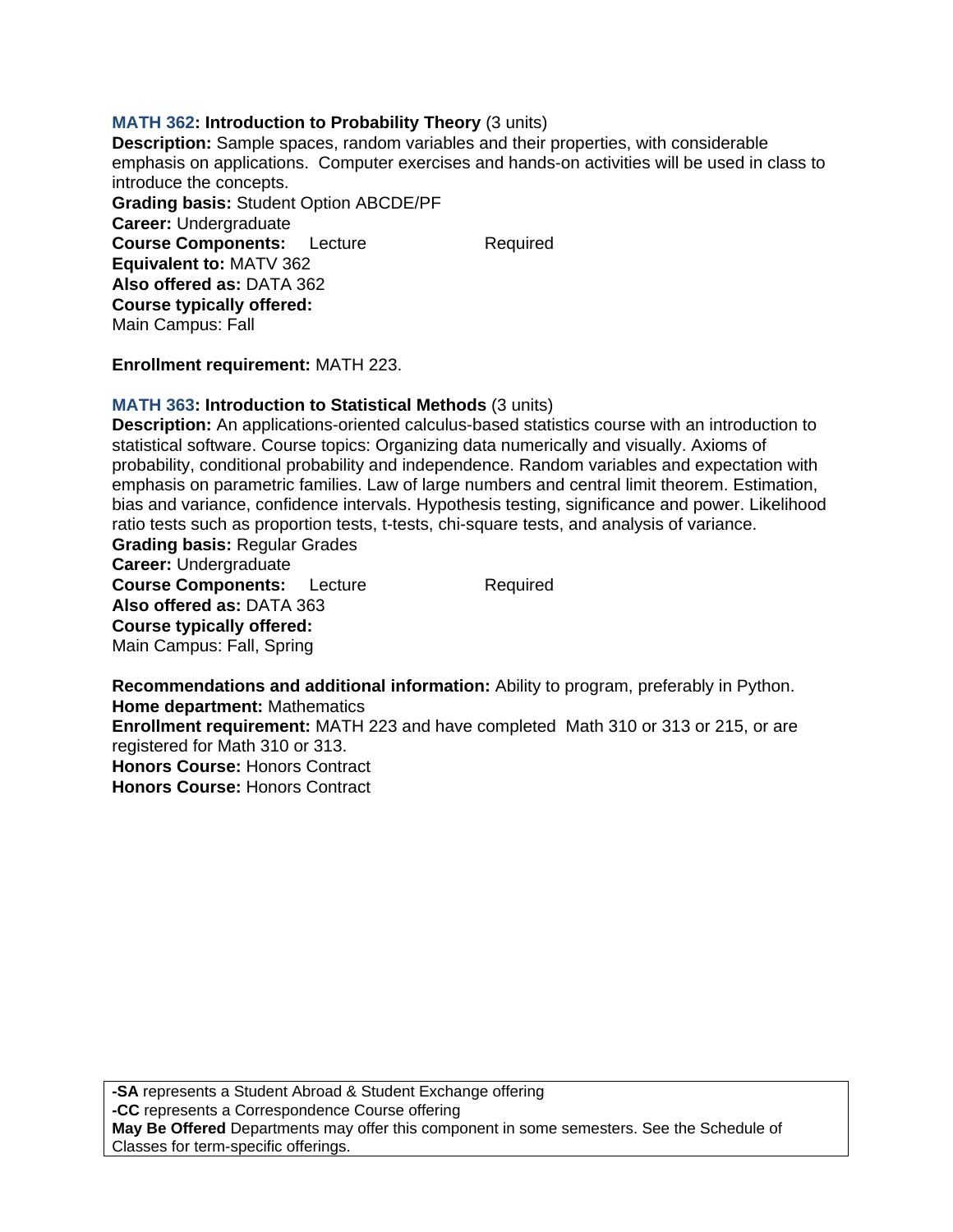**MATH 391: Preceptorship** (1 - 6 units) **Description:** Specialized work on an individual basis, consisting of instruction and practice in actual service to a department, program, or discipline. **Grading basis:** Regular Grades **Career:** Undergraduate **Course Components:** Independent Study Required **Repeatable:** Course can be repeated a maximum of 4 times. **Course typically offered:**  Main Campus: Fall, Spring, Summer

**Student Engagement Activity:** Leadership **Student Engagement Competency:** Professionalism

**MATH 392: Directed Research** (1 - 6 units) **Description:** Individual research under the guidance of faculty. **Grading basis:** Regular Grades **Career:** Undergraduate **Course Components:** Independent Study Required **Repeatable:** Course can be repeated a maximum of 4 times. **Course typically offered:**  Main Campus: Fall, Spring, Summer

**Student Engagement Activity: Discovery Student Engagement Competency:** Innovation and Creativity

# **MATH 393: Internship** (1 - 10 units)

**Description:** Specialized work on and individual basis, consisting of training and practice in actual service in a technical, business, or government establishment. **Grading basis:** Alternative Grading: S, P, F **Career:** Undergraduate **Course Components:** Independent Study Required **Course typically offered:**  Main Campus: Fall, Spring, Summer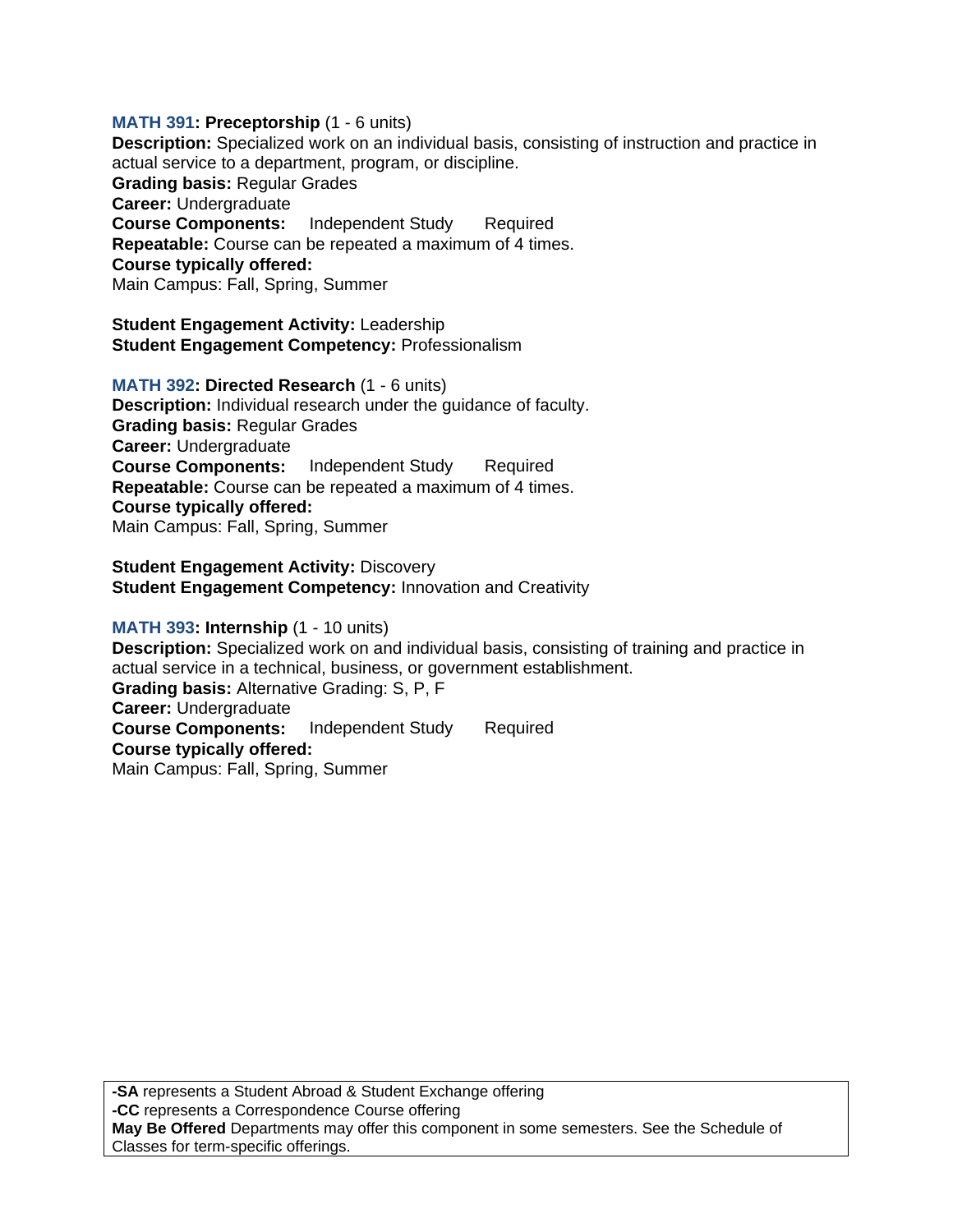# **MATH 396C: Undergraduate Research Seminar** (1 unit)

**Description:** Several different faculty members will present 2-4 lectures each on research topics/projects in which undergraduates can become involved. This course may not be used to fulfill degree requirements for the math major or minor. **Grading basis:** Student Option ABCDE/PF **Career:** Undergraduate **Course Components:** Seminar Required **Repeatable:** Course can be repeated a maximum of 4 times. **Course typically offered:**  Main Campus: Fall

### **Recommendations and additional information:** MATH 223 or MATH 313.

### **MATH 396L: Wildcat Proofs Workshop** (1 unit)

**Description:** This course is designed as a complement to Math 323. Students enrolled in the course will participate in a weekly problem session pertaining to material covered in Math 323. The primary purpose of this course is to give students many opportunities to share their mathematical conjectures and their justifications to classmates. During class meetings students will debate the validity of mathematical statements and formal proofs. Concurrent registration in Math 323 is required.

**Grading basis:** Alternative Grading: S, P, F **Career:** Undergraduate **Course Components:** Seminar Required **Repeatable:** Course can be repeated a maximum of 5 times. **Course typically offered:**  Main Campus: Fall, Spring

**Enrollment requirement:** Co-Requisite: MATH 323.

#### **MATH 396T: Topics in Undergraduate Mathematics** (3 units)

**Description:** Selected topics from modern mathematics. Content varies. The primary purpose of the course is to provide students the opportunity to gain knowledge, experience, and exposure to topics in modern mathematics beyond what is presented in the core subjects required for the math major.

**Grading basis:** Student Option ABCDE/PF **Career:** Undergraduate **Course Components:** Seminar Required **Repeatable:** Course can be repeated a maximum of 3 times. **Course typically offered:**  Main Campus: Spring

# **Recommendations and additional information:** MATH 223 or MATH 313 or instructor permission.

**Enrollment requirement:** MATH 129 or Math 223 with C or better.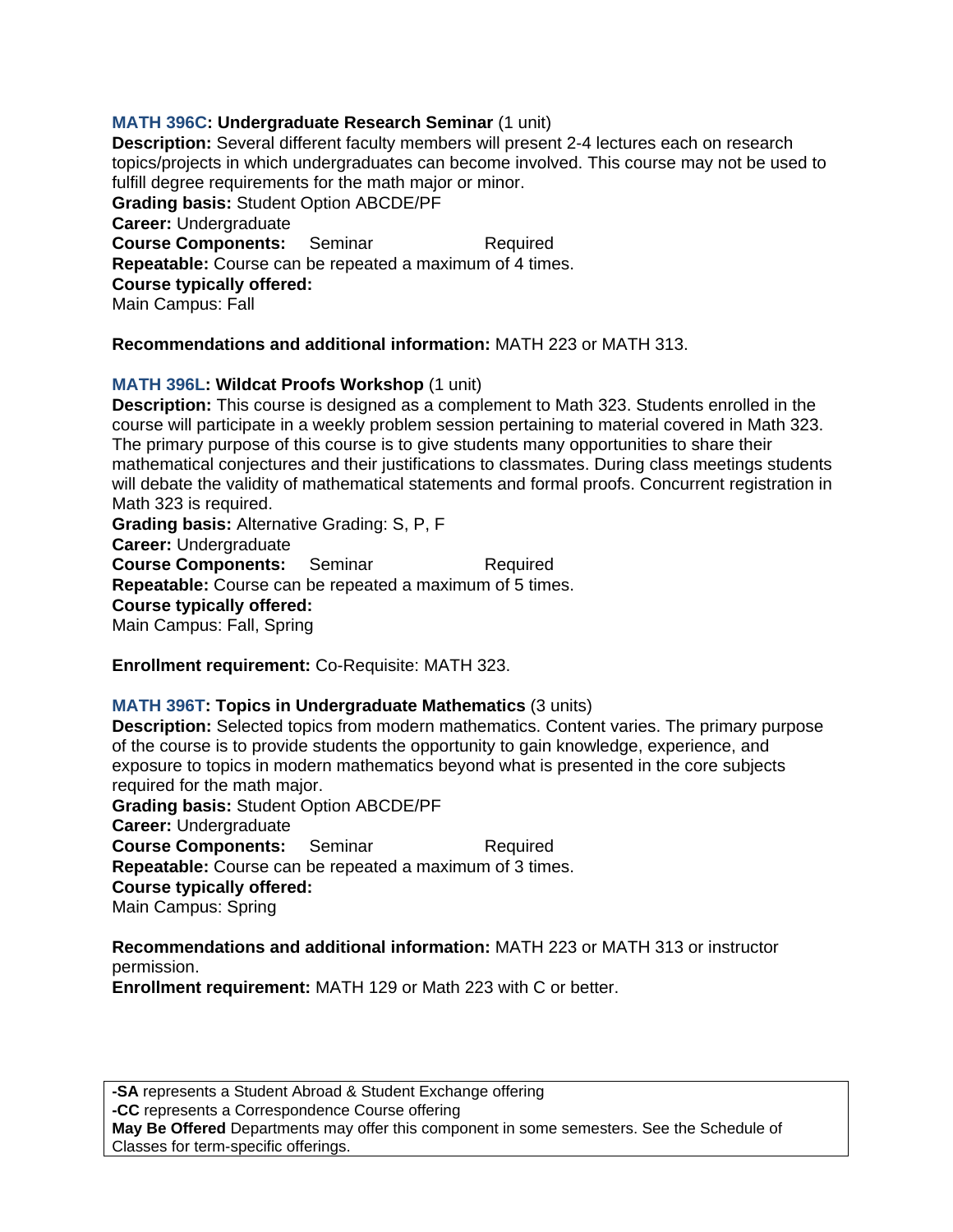**MATH 399: Independent Study** (1 - 5 units) **Description:** Qualified students working on an individual basis with professors who have agreed to supervise such work. **Grading basis:** Alternative Grading: S, P, F **Career:** Undergraduate **Course Components:** Independent Study Required **Repeatable:** Course can be repeated a maximum of 99 times. **Course typically offered:**  Main Campus: Fall, Spring, Summer

#### **MATH 399H: Honors Independent Study** (1 - 5 units)

**Description:** Qualified students working on an individual basis with professors who have agreed to supervise such work. **Grading basis:** Regular Grades **Career:** Undergraduate **Course Components:** Independent Study Required **Repeatable:** Course can be repeated a maximum of 99 times. **Course typically offered:**  Main Campus: Fall, Spring, Summer

**Enrollment requirement:** Student must be active in the Honors College. **Honors Course:** Honors Course **Honors Course:** Honors Course

#### **MATH 401A: Symbolic Logic** (3 units)

**Description:** Intermediate propositional logic and quantificational theory, natural deduction, axiom systems, elementary metatheorems, introduction to notions of modal logic, selected topics in philosophy of logic. Credit allowed for only one of these courses: PHIL 401A, PHIL 402.

**Grading basis:** Regular Grades **Career:** Undergraduate **Course Components:** Lecture Required **Equivalent to:** CSC 401A, MATH 401A **Also offered as:** CSC 401A, PHIL 401A **Co-convened with: Course typically offered:**  Main Campus: Fall

**Home department:** Philosophy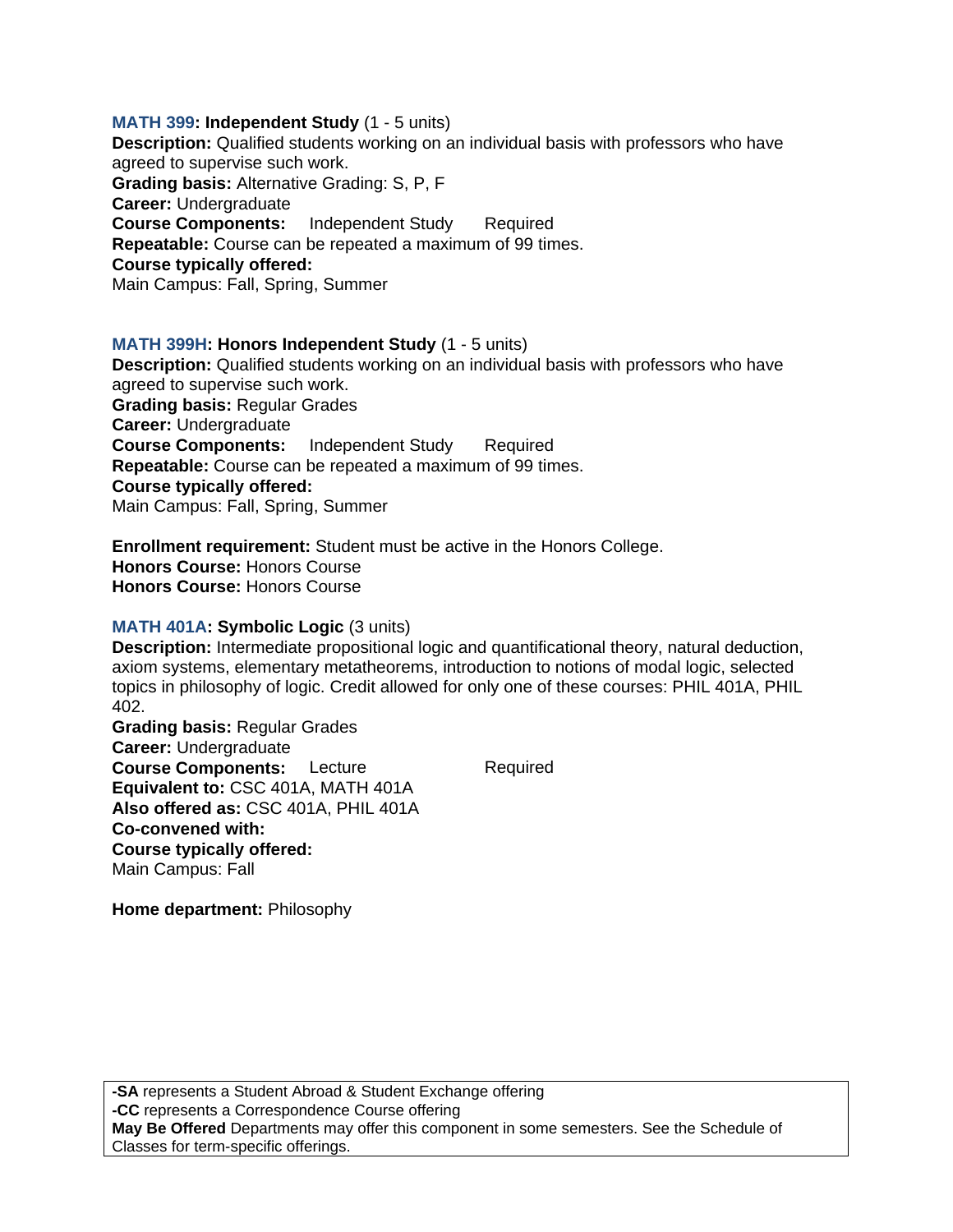### **MATH 401B: Symbolic Logic** (3 units)

**Description:** Advanced propositional logic and quantification theory; metatheorems on consistency, independence, and completeness; set theory, number theory, and modal theory; recursive function theory and Goedel's incompleteness theorem. **Grading basis:** Regular Grades **Career:** Undergraduate **Course Components:** Lecture Required **Equivalent to:** CSC 401B, MATH 401B **Also offered as:** CSC 401B, PHIL 401B **Co-convened with: Course typically offered:**  Main Campus: Spring

**Home department:** Philosophy

### **MATH 402: Mathematical Logic** (3 units)

**Description:** [Taught Fall semester in even-numbered years] Sentential calculus, predicate calculus; consistency, independence, completeness, and the decision problem. Designed to be of interest to majors in mathematics or philosophy. **Grading basis:** Regular Grades **Career:** Undergraduate **Course Components:** Lecture Required **Equivalent to:** CSC 402, CSCV 402, CSCV 402, MATV 402, PHIL 402 **Co-convened with:** MATH 502 **Course typically offered:**  Main Campus: Fall (even years only)

**Recommendations and additional information:** MATH 122B or MATH 125; experience with theoretical mathematical reasoning. Credit allowed for only one of these courses: MATH 402 or MATH 401A.

# **MATH 404: History of Mathematics** (3 units)

**Description:** The development of mathematics from ancient times through the 17th century, with emphasis on problem solving. The study of selected topics from each field is extended to the 20th century. **Grading basis:** Regular Grades **Career:** Undergraduate **Course Components:** Lecture Required **Co-convened with:** MATH 504 **Course typically offered:**  Main Campus: Fall

**Enrollment requirement:** Prerequisite: Math 243 or 310 or 313 or 323.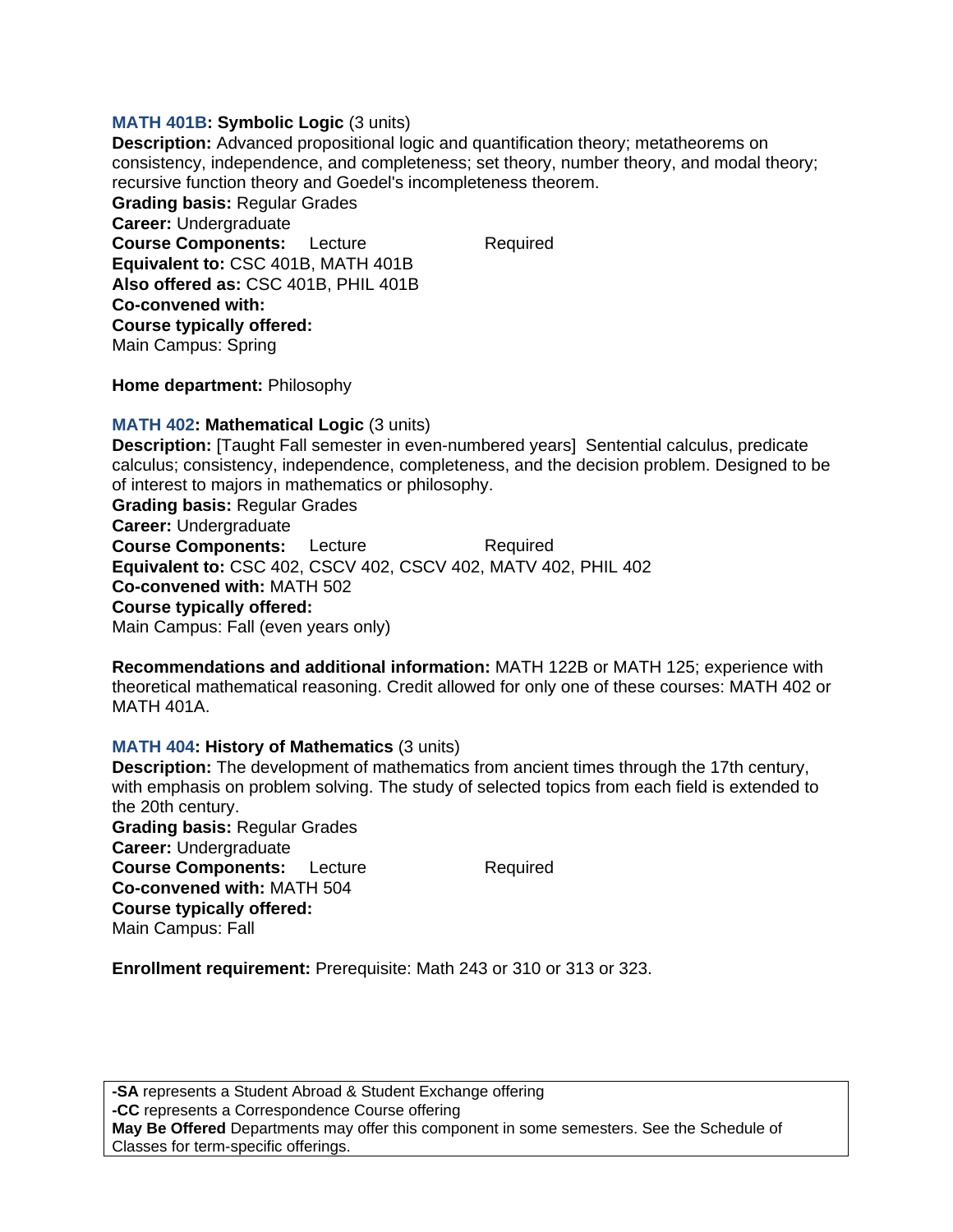**MATH 406A: Curriculum & Assessment in Secondary School Mathematics** (4 units) **Description:** Examination of secondary school mathematics curricula with emphasis on the development of math topics; study of assessment with emphasis on its alignment with instruction; and practicum experiences with emphasis on curriculum analysis and implementation of assessment measures. **Grading basis:** Regular Grades **Career:** Undergraduate **Course Components:** Lecture Required Practicum Required **Equivalent to:** MATH 406

**Course typically offered:**  Main Campus: Spring

**Recommendations and additional information:** This course is for Math Education majors only.

**Enrollment requirement:** MATH 205 and MATH 330 and EDP 301.

**MATH 406B: Methods of Teaching Mathematics in Secondary Schools** (4 units) **Description:** Provides students with knowledge and experience to enable them to become effective secondary school mathematics teachers. Emphasis on modes of instruction, problem solving, use of technology, assessment, and national standards with special attention to the teaching of geometry, algebra, statistics, and discrete mathematics. Practicum experience focuses on effective teaching strategies and techniques used in secondary schools.

**Grading basis:** Regular Grades

**Career:** Undergraduate

**Course Components:** Lecture Required Practicum Required **Course typically offered:** 

Main Campus: Fall

**Recommendations and additional information:** MATH 406A, STCH 310. This course is for Math Education majors only.

**Enrollment requirement:** MATH 406A. (No transfer credit allowed).

# **MATH 407: Synthesis of Mathematical Concepts** (3 units)

**Description:** Math taught in secondary schools from an advanced perspective: Algebra, Geometry, and Discrete Math - with particular emphasis on modeling and investigating the deep mathematics behind "routine" problems. **Grading basis:** Regular Grades **Career:** Undergraduate **Course Components:** Lecture Required **Course typically offered:**  Main Campus: Fall

**Enrollment requirement:** MATH 323 and ( MATH 315 or MATH 415A) and (MATH 330 or MATH 430).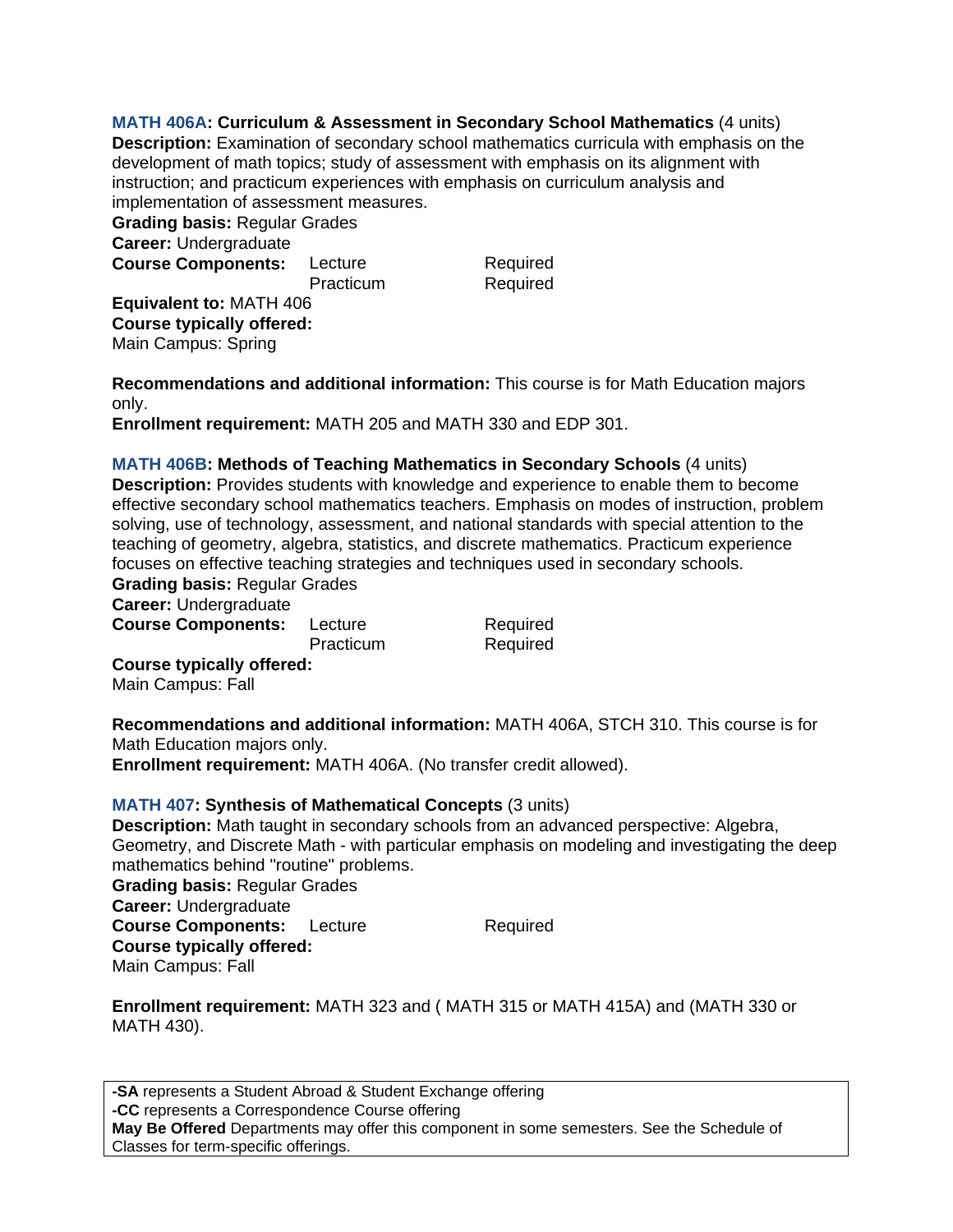### **MATH 413: Linear Algebra** (3 units)

**Description:** Vector spaces, linear transformations and matrices, determinants, eigenvalues and diagonalization, bilinear forms, orthogonal and unitary transformations, Jordan canonical form.

**Grading basis:** Regular Grades **Career:** Undergraduate **Course Components:** Lecture Required **Equivalent to:** MATV 413 **Co-convened with:** MATH 513 **Course typically offered:**  Main Campus: Fall, Spring

**Enrollment requirement:** MATH 323.

### **MATH 415A: Introduction to Abstract Algebra** (3 units)

**Description:** Introduction to groups, rings, and fields. **Grading basis:** Regular Grades **Career:** Undergraduate **Course Components:** Lecture Required **Equivalent to:** MATH 415, MATV 415A **Co-convened with:** MATH 515A **Course typically offered:**  Main Campus: Fall

**Enrollment requirement:** MATH 323.

# **MATH 415B: Second Course in Abstract Algebra** (3 units)

**Description:** A continuation of MATH 415A/515A. Topics may include finite groups, matrix groups, Galois theory, linear and multilinear algebra, finite fields and coding theory. **Grading basis:** Regular Grades **Career:** Undergraduate **Course Components:** Lecture Required **Equivalent to:** MATH 416, MATV 415B **Co-convened with:** MATH 515B **Course typically offered:**  Main Campus: Spring

**Recommendations and additional information:** MATH 415A. **Enrollment requirement:** MATH 415A.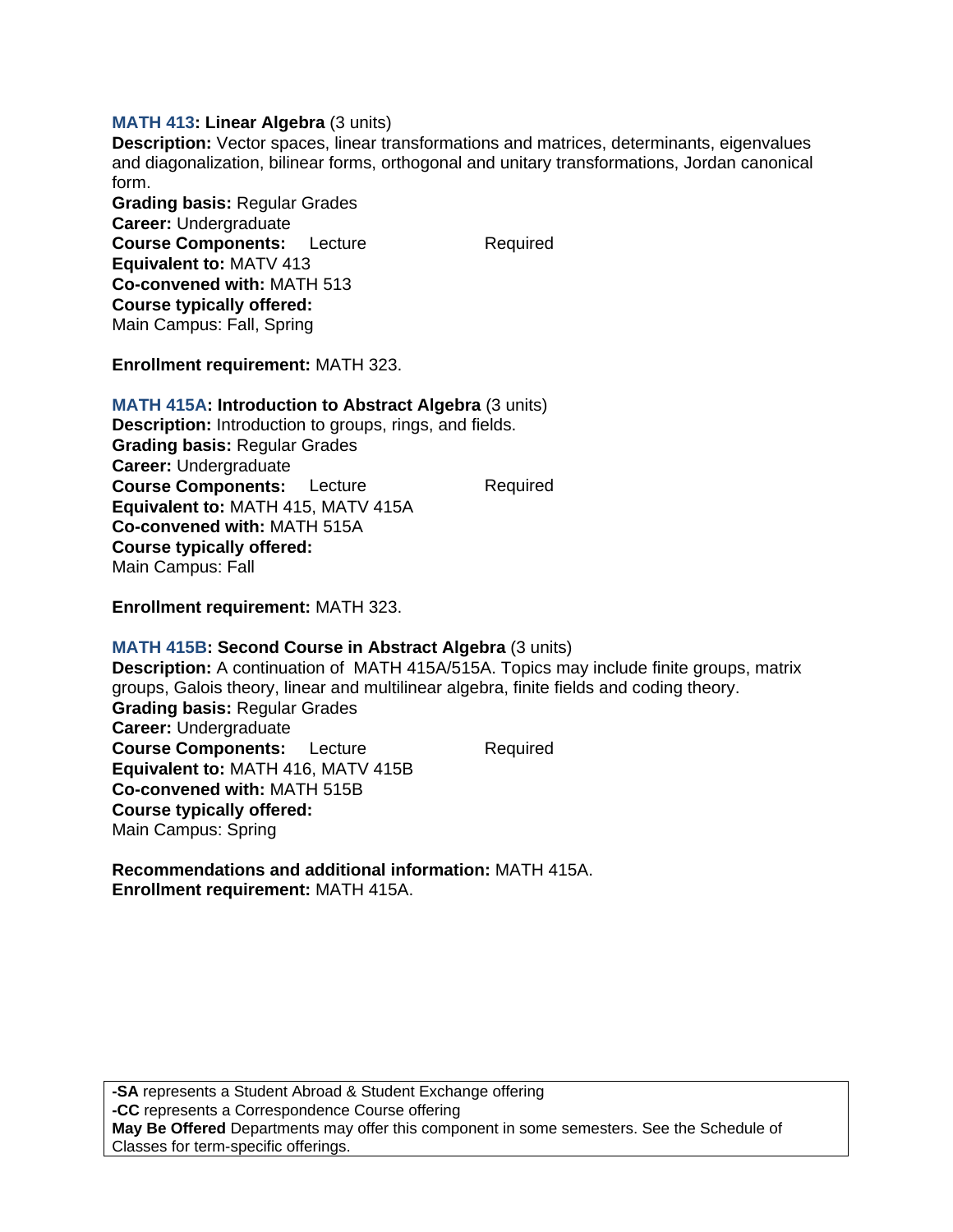### **MATH 422: Advanced Applied Mathematics** (3 units)

**Description:** Applications of vector calculus, complex variables, and Sturm Liouville theory. Fourier series, Fourier and Laplace transforms, and separation of variables in classical partial differential equations. This course takes a more mathematical approach than Math 322. **Grading basis:** Regular Grades **Career:** Undergraduate **Course Components:** Lecture Required **Equivalent to:** MATH 322 **Co-convened with:** MATH 522 **Course typically offered:**  Main Campus: Fall, Spring, Summer

**Recommendations and additional information:** Credit allowed for only one of the following: MATH 422 or MATH 322. **Enrollment requirement:** (MATH 215 or 313 or 310 or 410) and MATH 223 and (MATH 254 or

355 or 250B).

### **MATH 424: Theory of Complex Variables** (3 units)

**Description:** Complex numbers, analytic functions, harmonic functions, elementary functions, complex integration, Cauchy's integral theorem, series representations for analytic functions, residue theory, conformal mapping, applications.

**Grading basis:** Regular Grades **Career:** Undergraduate **Course Components:** Lecture Required **Equivalent to:** MATH 421 **Co-convened with:** MATH 524 **Course typically offered:**  Main Campus: Spring

**Enrollment requirement:** MATH 250B, 254 or 355.

#### **MATH 425A: Real Analysis of One Variable** (3 units)

**Description:** Continuity and differentiation of functions of one variable. Riemann integration, sequences and series of functions and uniform convergence. **Grading basis:** Regular Grades **Career:** Undergraduate **Course Components:** Lecture Required **Equivalent to:** MATH 425 **Co-convened with:** MATH 525A **Course typically offered:**  Main Campus: Fall

**Enrollment requirement:** MATH 323.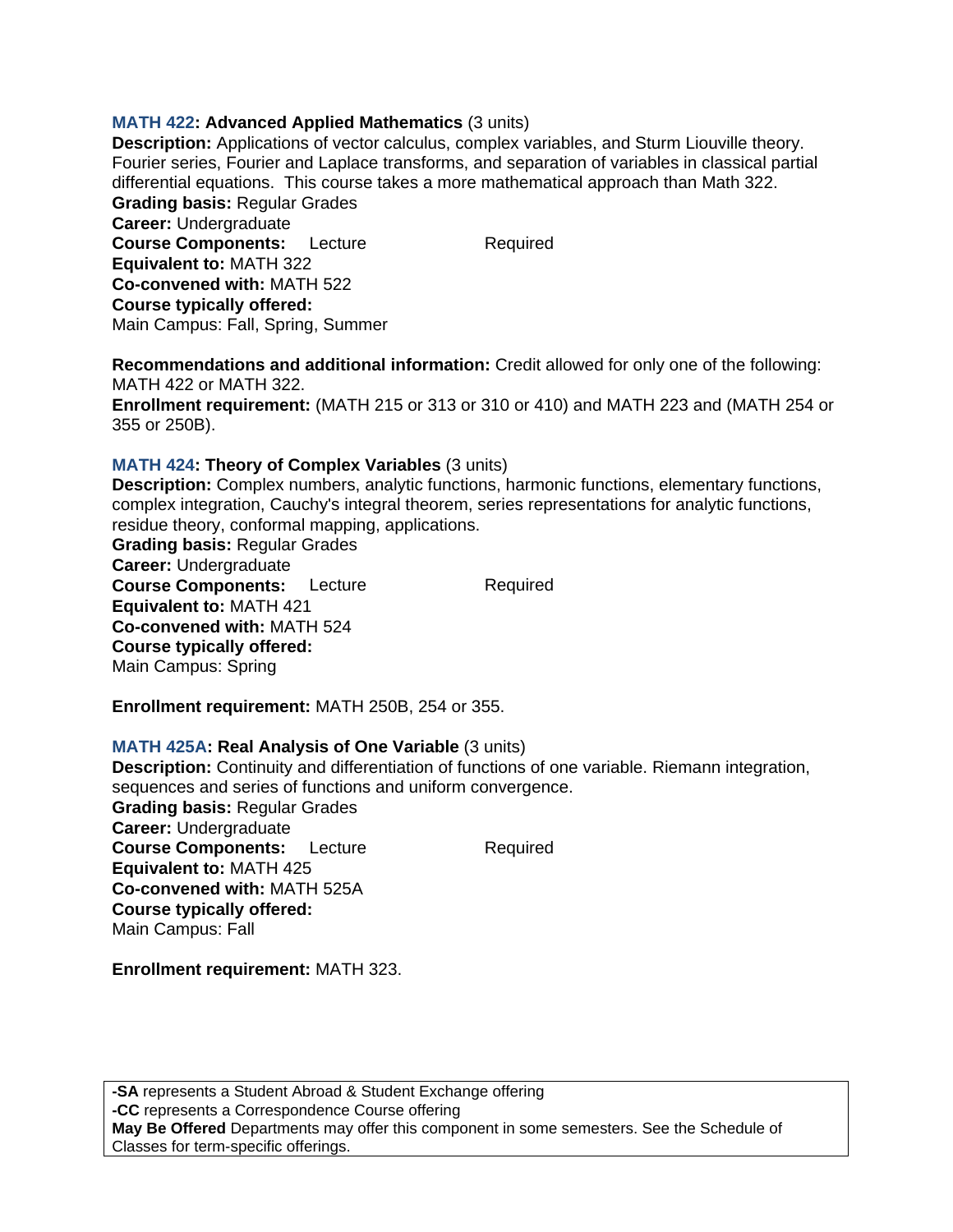### **MATH 425B: Real Analysis of Several Variables** (3 units)

**Description:** Continuity and differentiation in higher dimensions, curves and surfaces; change of coordinates; theorems of Green, Gauss and Stokes; inverse and implicit function theorems. **Grading basis:** Regular Grades **Career:** Undergraduate **Course Components:** Lecture Required **Equivalent to:** MATH 426 **Co-convened with:** MATH 525B **Course typically offered:**  Main Campus: Spring

**Enrollment requirement:** MATH 425A.

### **MATH 432: Topological Spaces** (3 units)

**Description:** Set theory (countability/uncountability), topological spaces and continuous maps, metric spaces, connectedness and compactness, separability axioms and Hausdorff spaces, Tychonoff product theorem, introductory topics from algebraic topology (homotopy, fundamental group) or category theory. **Grading basis:** Regular Grades **Career:** Undergraduate **Course Components:** Lecture Required **Co-convened with:** MATH 532 **Course typically offered:** 

Main Campus: Spring

**Enrollment requirement:** MATH 323.

# **MATH 443: Theory of Graphs and Networks** (3 units)

**Description:** [Taught Fall semester in even-numbered years] Undirected and directed graphs, connectivity, circuits, trees, partitions, planarity, coloring problems, matrix methods, applications in diverse disciplines. **Grading basis:** Regular Grades **Career:** Undergraduate **Course Components:** Lecture Required **Equivalent to:** CSC 443, CSCV 443, CSCV 443, MATV 443 **Co-convened with:** MATH 543 **Course typically offered:**  Main Campus: Fall (even years only)

**Enrollment requirement:** MATH 323 or level 09 or ((MATH 243 or CSC 245) AND (Math 215 or Math 313 or Level 08))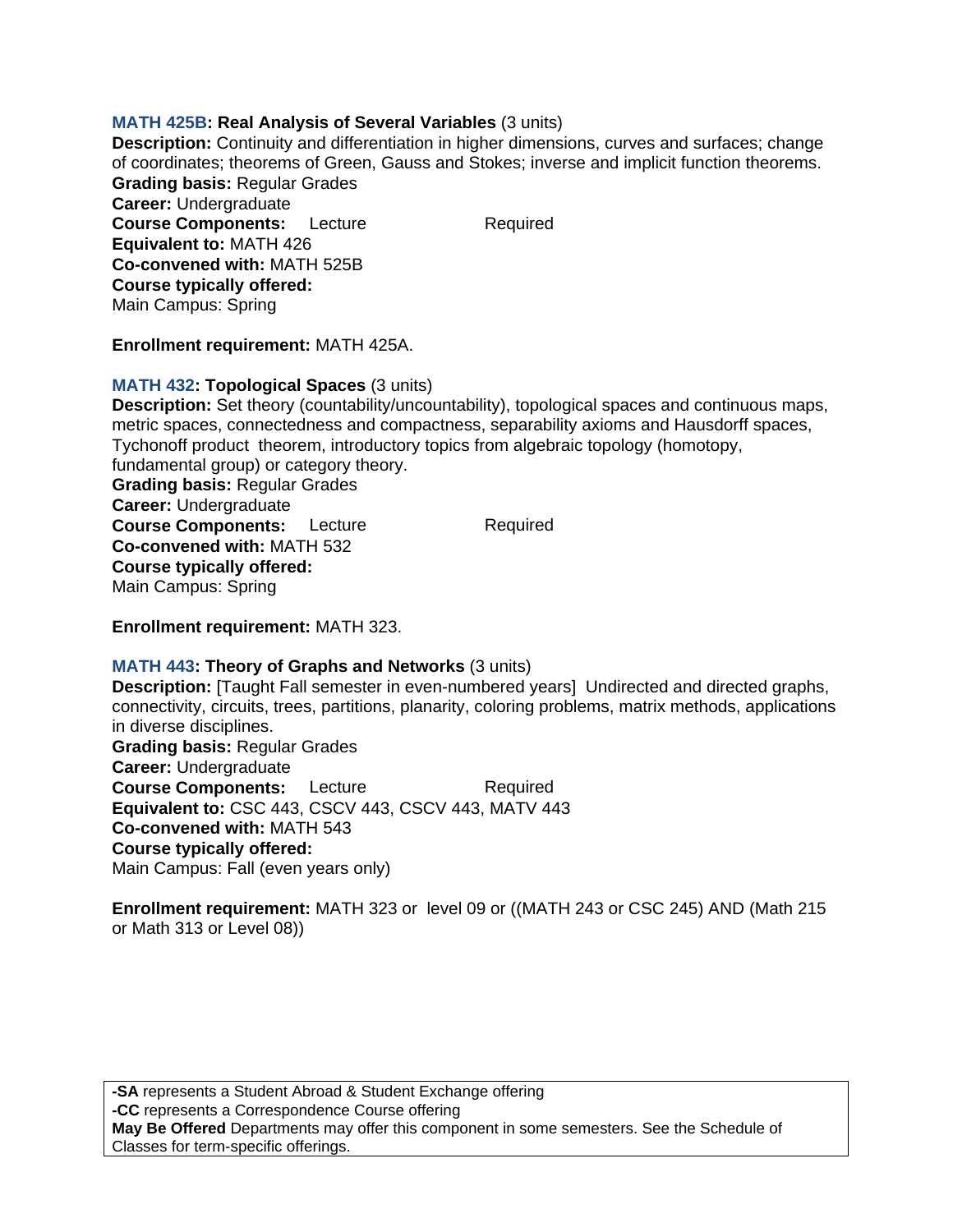# **MATH 445: Introduction to Cryptography** (3 units)

**Description:** [Taught Spring semester in even-numbered years]. Introduction to cryptosystems and cryptanalysis. Basic number theory and finite fields. Basic complexity theory and probability. RSA and Diffie-Hellman protocols, factorization and discrete log attacks. Advanced encryption standard. Additional topics as times allows. **Grading basis:** Regular Grades **Career:** Undergraduate **Course Components:** Lecture Required **Equivalent to:** MATV 445 **Course typically offered:**  Main Campus: Spring (even years only)

**Recommendations and additional information:** Ability to program in C, Java, or Python. **Enrollment requirement:** Appropriate Math Placement Level or MATH 215 or MATH 313. **Honors Course:** Honors Contract **Honors Course:** Honors Contract

#### **MATH 446: Theory of Numbers** (3 units)

**Description:** [Taught Spring semester in odd-numbered years]. Divisibility properties of primes, congruences, quadratic residues, number-theoretic functions, primality, factoring, applications to crytopgraphy, introduction to algebraic numbers.

**Grading basis:** Regular Grades **Career:** Undergraduate **Course Components:** Lecture Required **Equivalent to:** MATV 446 **Co-convened with:** MATH 546 **Course typically offered:**  Main Campus: Spring (odd years only)

**Enrollment requirement:** MATH 323.

#### **MATH 447: Combinatorial Mathematics** (3 units)

**Description:** [Taught Spring semester in odd-numbered years]. Enumeration and construction of arrangements and designs; generating functions; principle of inclusion-exclusion; recurrence relations; a variety of applications.

**Grading basis:** Regular Grades **Career:** Undergraduate **Course Components:** Lecture Required **Co-convened with:** MATH 547 **Course typically offered:**  Main Campus: Spring (odd years only)

**Enrollment requirement:** MATH 215 or 313 or 243.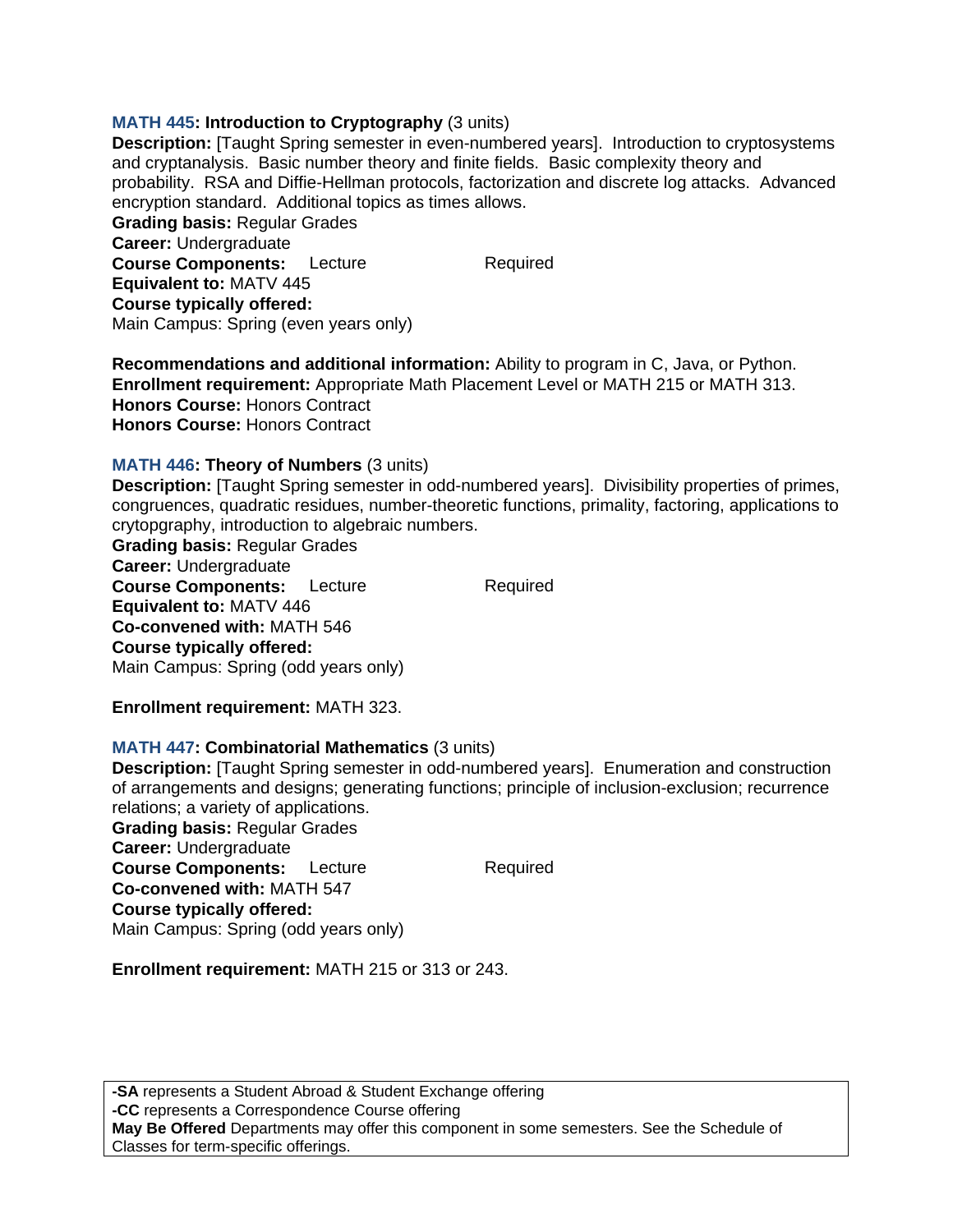# **MATH 454: Ordinary Differential Equations and Stability Theory** (3 units)

**Description:** General theory of initial value problems, linear systems and phase portraits, linearization of nonlinear systems, stability and bifurcation theory, an introduction to chaotic dynamics.

**Grading basis:** Regular Grades **Career:** Undergraduate **Course Components:** Lecture Required **Course typically offered:**  Main Campus: Fall, Spring

**Enrollment requirement:** (MATH 215 or 313 or 310 or 410) and (MATH 254 or 355 or 250B).

# **MATH 456: Applied Partial Differential Equations** (3 units)

**Description:** Properties of partial differential equations and techniques for their solution: Fourier methods, Green's functions, numerical methods. **Grading basis:** Regular Grades **Career:** Undergraduate **Course Components:** Lecture Required **Co-convened with:** MATH 556 **Course typically offered:**  Main Campus: Spring

**Recommendations and additional information:** Some exposure to linear algebra at the level of MATH 215, MATH 313, MATH 410, MATH 322, or MATH 422 is necessary. **Enrollment requirement:** MATH 223 and (MATH 254 or MATH 355 or MATH 250B).

#### **MATH 462: Financial Math** (3 units)

**Description:** Analysis of cash flows from an actuarial viewpoint. Interest theory, annuities, bonds, loans, and related fixed income portfolios, rate of return, yield, duration, immunization, and related concepts.

**Grading basis:** Regular Grades **Career:** Undergraduate **Course Components:** Lecture Required **Also offered as:** DATA 462 **Course typically offered:**  Main Campus: Spring

**Enrollment requirement:** MATH 223. **Honors Course:** Honors Contract **Honors Course:** Honors Contract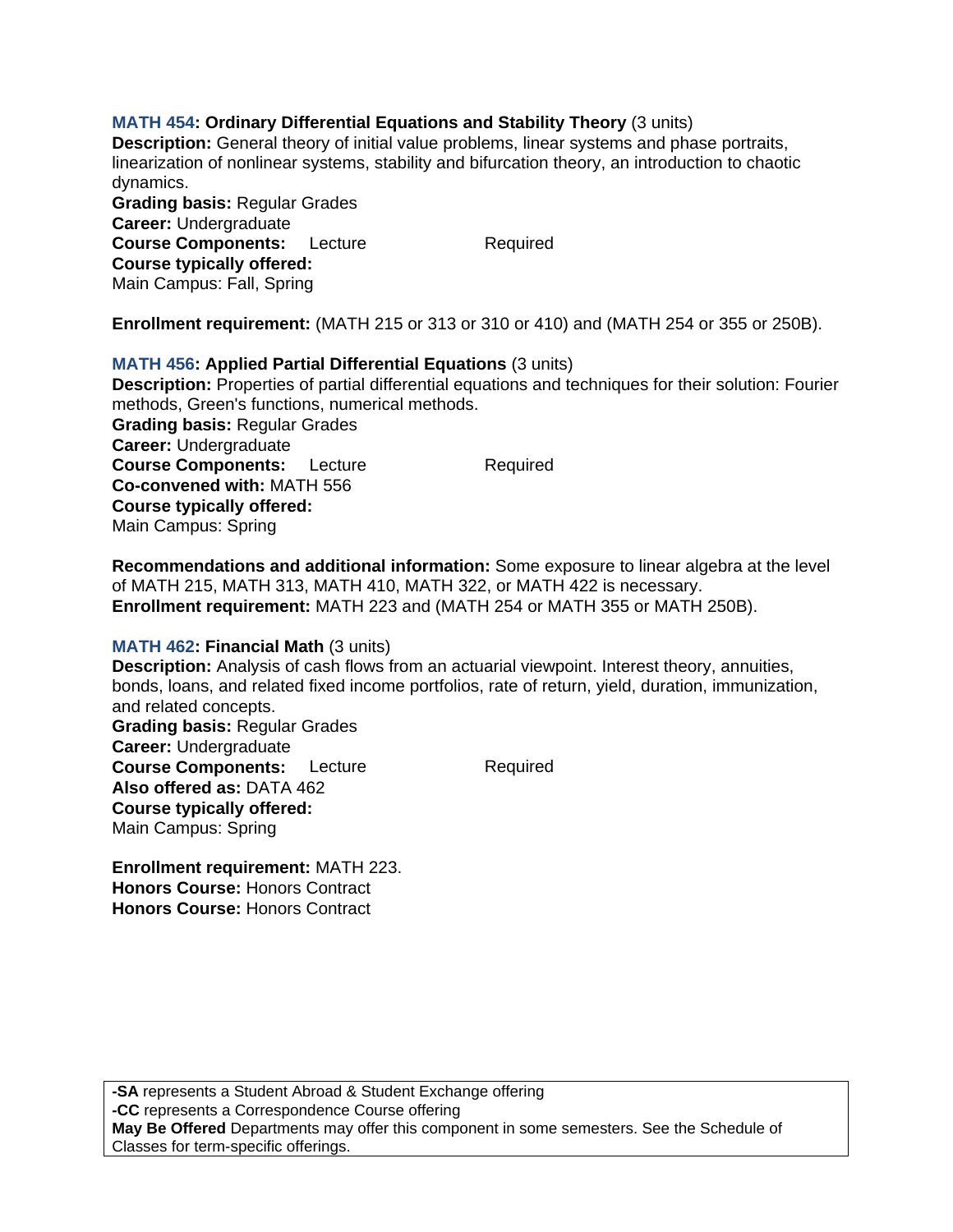### **MATH 464: Theory of Probability** (3 units)

**Description:** Probability spaces, random variables, weak law of large numbers, central limit theorem, various discrete and continuous probability distributions. **Grading basis:** Regular Grades **Career:** Undergraduate **Course Components:** Lecture Required **Equivalent to:** STAT 464 **Course typically offered:**  Main Campus: Fall, Spring

**Recommendations and additional information:** Students are expected to complete the prerequisites appropriate to their major/minor. **Enrollment requirement:** (MATH 223 and MATH 323) or (MATH 313 and MATH/DATA 363).

**MATH 466: Theory of Statistics** (3 units) **Description:** Sampling theory. Point estimation. Limiting distributions. Testing Hypotheses. Confidence intervals. Large sample methods. **Grading basis:** Regular Grades **Career:** Undergraduate **Course Components:** Lecture Required **Course typically offered:**  Main Campus: Fall, Spring

**Enrollment requirement:** MATH 464.

#### **MATH 468: Applied Stochastic Processes** (3 units)

**Description:** Applications of Gaussian and Markov processes and renewal theory; Wiener and Poisson processes, queues. **Grading basis:** Regular Grades **Career:** Undergraduate **Course Components:** Lecture Required **Equivalent to:** STAT 468 **Also offered as:** DATA 468 **Co-convened with:** MATH 568 **Course typically offered:**  Main Campus: Spring

**Recommendations and additional information:** MATH 464. **Enrollment requirement:** MATH 464.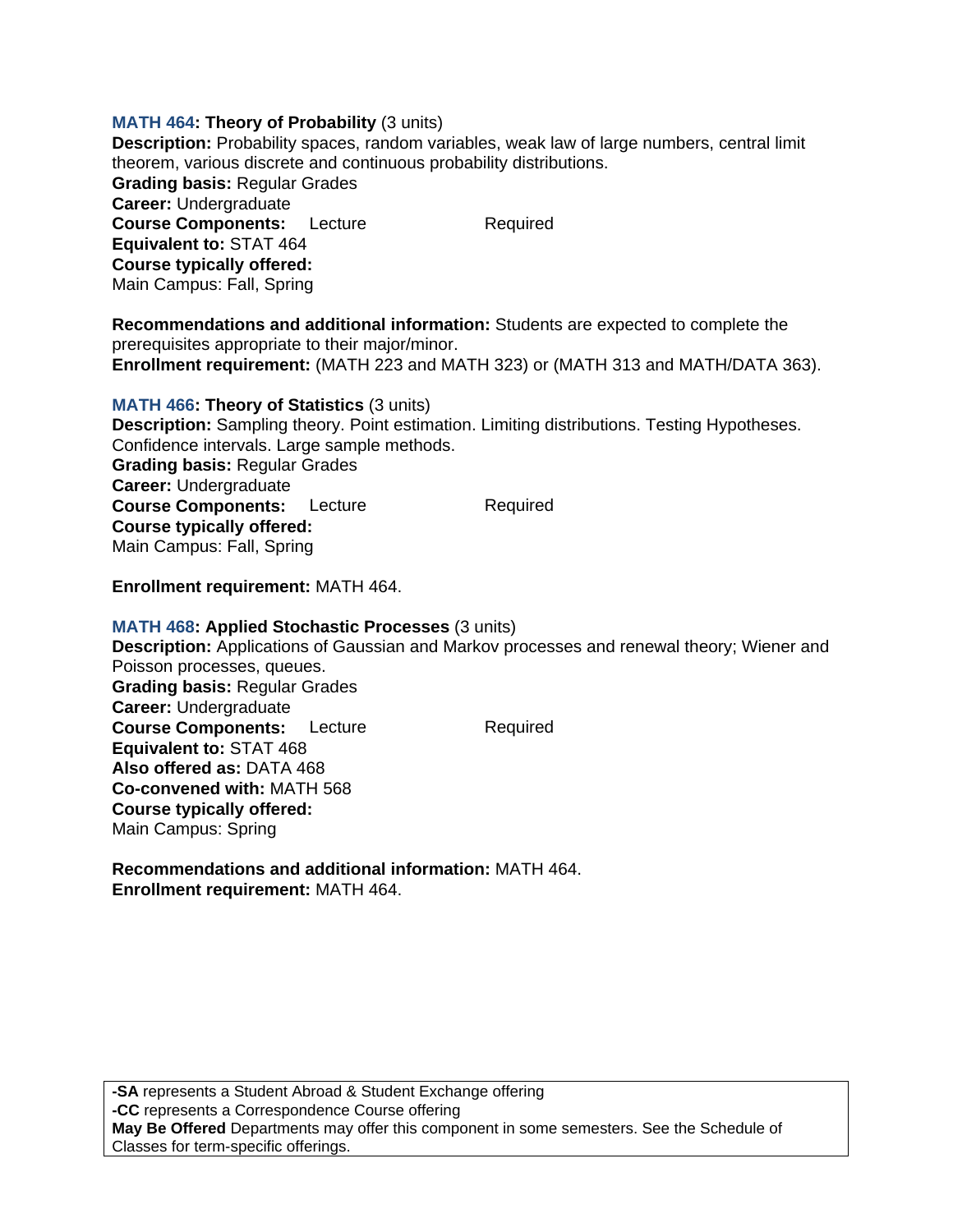# **MATH 475A: Mathematical Principles of Numerical Analysis** (3 units)

**Description:** Analysis of errors in numerical computations, solution of linear algebraic systems of equations, matrix inversion, eigenvalues, roots of nonlinear equations, interpolation and approximation. The software package Matlab (or something similar) is used. **Grading basis:** Regular Grades **Career:** Undergraduate **Course Components:** Lecture Required **Equivalent to:** CSC 475A, CSCV 475A, CSCV 475A, MATV 475A **Course typically offered:**  Main Campus: Fall

**Recommendations and additional information:** Ability to program in C, Python, or Matlab. **Enrollment requirement:** (MATH 254 or 355 or 250B) and (MATH 215 or 310 or 313 or 410).

**MATH 475B: Mathematical Principles of Numerical Analysis** (3 units) **Description:** Numerical integration, solution of systems of ordinary differential equations, initial value and boundary value problems. **Grading basis:** Regular Grades **Career:** Undergraduate **Course Components:** Lecture Required **Equivalent to:** CSC 475B, CSCV 475B, CSCV 475B, MATV 475B **Course typically offered:**  Main Campus: Spring

**Enrollment requirement:** MATH 475A.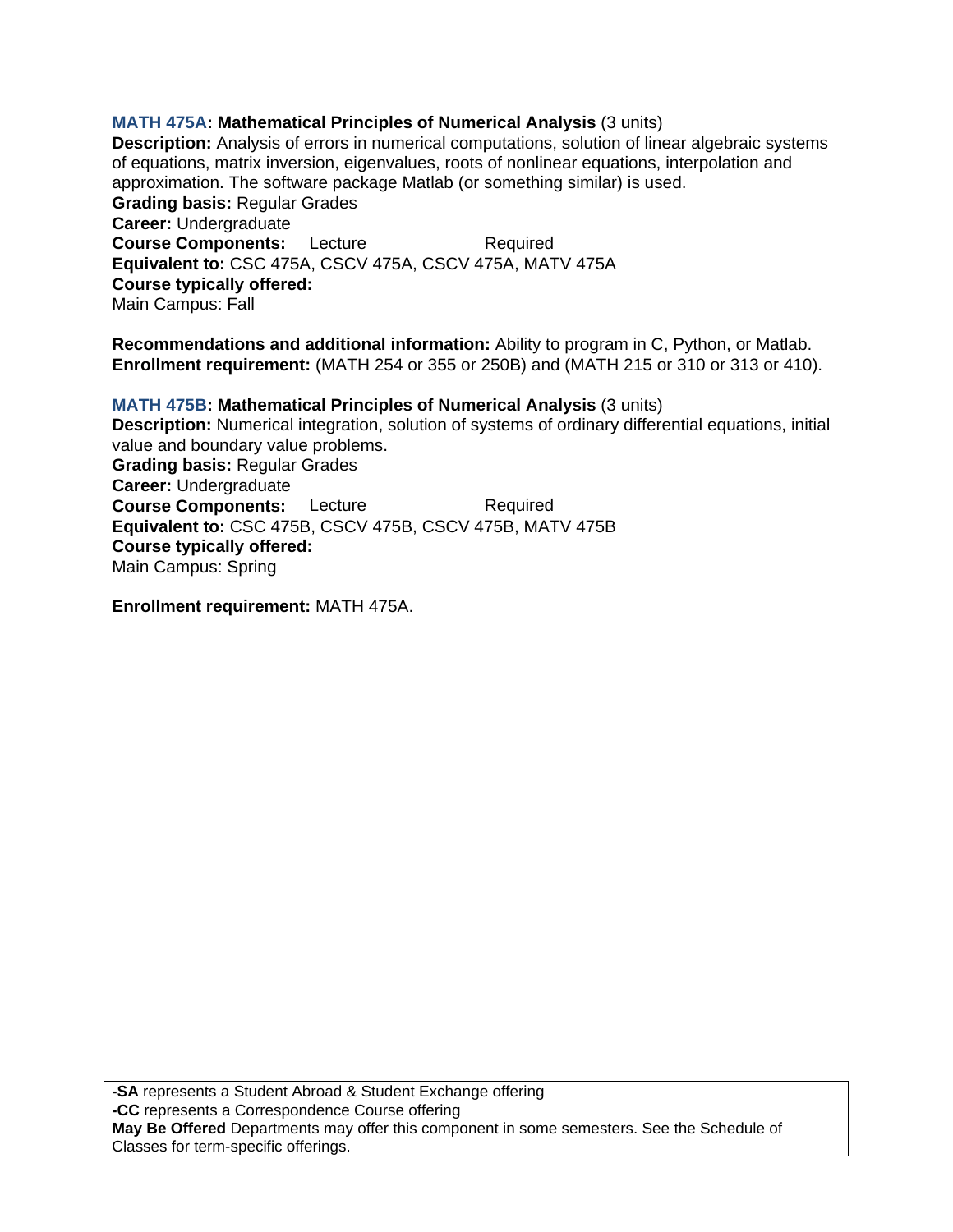### **MATH 481: Mathematical modeling of fluid flow through and around organs and organisms** (3 units)

**Description:** This course will focus on the mathematical modeling of fluid flows through and around organs and organisms, with an emphasis on topics of current medical and environmental interest. The natural world is replete with examples of cells, organs, and organisms whose shape influences flow to their benefit. For example, the shape of a maple seed generates lift which allows them to disperse farther. The design of the aortic valve prevents backflow during ventricular refilling while reducing disturbed regions of flow. The structure of a coral reef enhances the uptake of nutrients and the removal of wastes. A barracudas body shape reduces drag and allows it to quickly accelerate. In this course, we will mathematically describe the shape of organisms using 3D computer aided design (CAD). We will then use computational and experimental fluid dynamics to resolve the flow around 3D printed physical and numerical models. Mathematical topics will include the use of differential equations to describe fluid flow, numerical solutions of differential equations, image analysis, and the use of computational fluid dynamics software.

**Grading basis:** Regular Grades **Career:** Undergraduate **Course Components:** Lecture Required **Course typically offered:**  Main Campus: Fall Online Campus: Fall

**Recommendations and additional information:** Math 223 is a required prerequisite, Math 254 or Math 355 are recommended.

**Enrollment requirement:** MATH 223 prerequisite. **Honors Course:** Honors Contract **Honors Course:** Honors Contract

**Writing Emphasis:** Writing Emphasis Course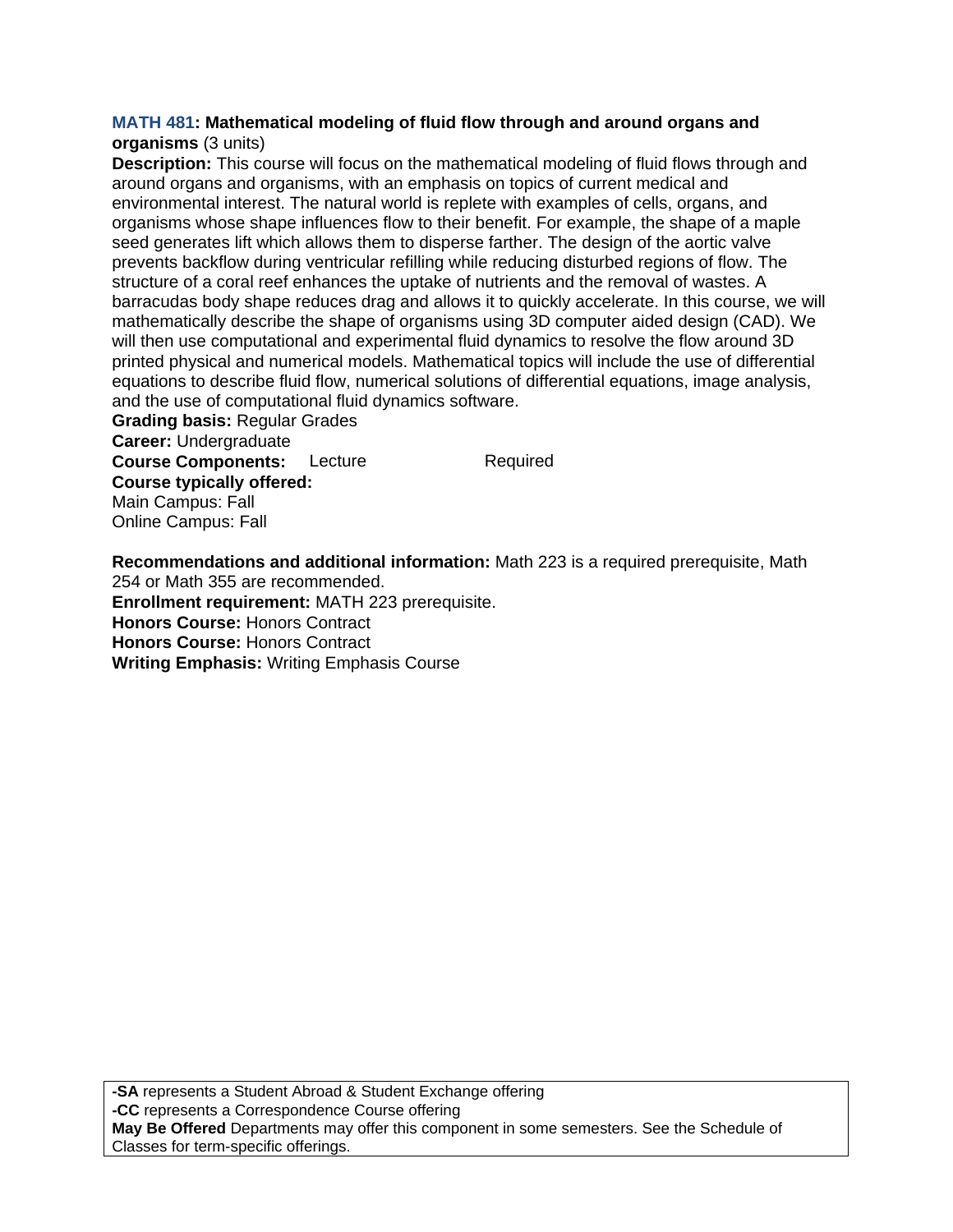### **MATH 485: Mathematical Modeling** (3 units)

**Description:** Development, analysis, and evaluation of mathematical models for physical, biological, social, and technical problems; both analytical and numerical solution techniques are required.

**Grading basis:** Regular Grades **Career:** Undergraduate **Flat Fee:** \$21 **Course Components:** Lecture Required **Co-convened with:** MATH 585 **Course typically offered:**  Main Campus: Spring

**Recommendations and additional information:** Ability to program in MATLAB, Python, C, or Java

**Enrollment requirement:** (MATH 215 or 313) and (MATH 254 or 355) and (MATH 422 or 454 or 456 or 464 or 475A).

**Student Engagement Activity: Discovery Student Engagement Competency:** Professionalism **Writing Emphasis:** Writing Emphasis Course

#### **MATH 488: Topics in Mathematical Physics** (3 units)

**Description:** Advanced topics in field theories, mathematical theory of quantum mechanics, mathematical theory of statistical mechanics; content varies **Grading basis:** Regular Grades **Career:** Undergraduate **Course Components:** Lecture Required **Repeatable:** Course can be repeated a maximum of 5 times. **Co-convened with:** MATH 588 **Course typically offered:**  Main Campus: Spring

**Recommendations and additional information:** MATH 425B preferred, knowledge of Special Relativity is necessary. **Enrollment requirement:** (MATH 215 or 313 or 310 or 410) and MATH 223 and (MATH 254 or

#### **MATH 491: Preceptorship** (1 - 6 units)

355 or 250B).

**Description:** Specialized work on an individual basis, consisting of instruction and practice in actual service to a department, program, or discipline. **Grading basis:** Alternative Grading: S, P, F **Career:** Undergraduate **Course Components:** Independent Study Required **Repeatable:** Course can be repeated a maximum of 4 times. **Course typically offered:**  Main Campus: Fall, Spring, Summer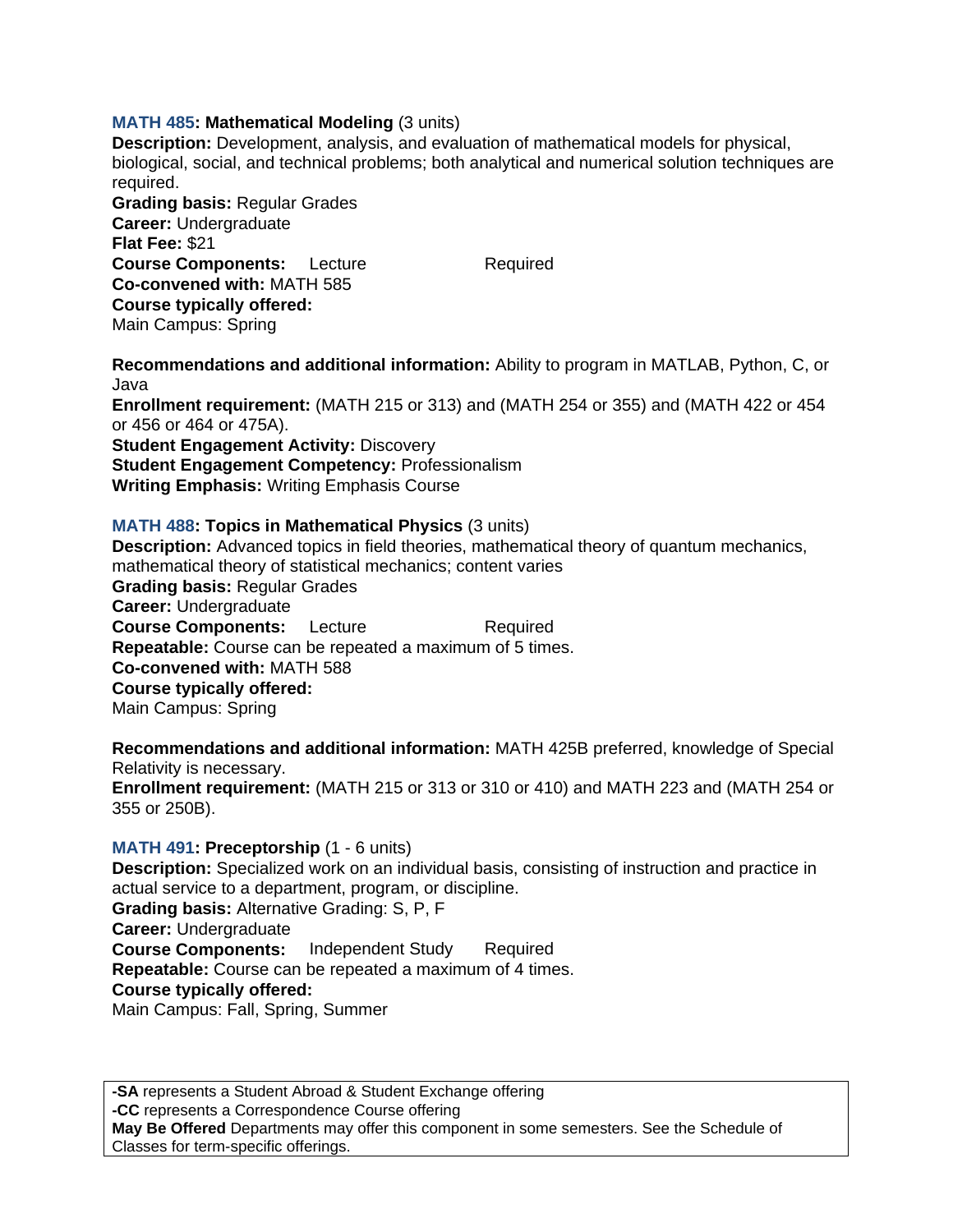**MATH 492: Directed Research** (1 - 6 units) **Description:** Individual research under the guidance of faculty. **Grading basis:** Regular Grades **Career:** Undergraduate **Course Components:** Independent Study Required **Repeatable:** Course can be repeated a maximum of 4 times. **Course typically offered:**  Main Campus: Fall, Spring, Summer

**Student Engagement Activity: Discovery Student Engagement Competency:** Innovation and Creativity

**MATH 493: Internship** (1 - 10 units) **Description:** Specialized work on an individual basis, consisting of training and practice in actual service in a technical, business, or government establishment. **Grading basis:** Alternative Grading: S, P, F **Career:** Undergraduate **Course Components:** Independent Study Required **Course typically offered:**  Main Campus: Fall, Spring, Summer

**MATH 494C: Secondary Mathematics Student Teaching Practicum** (15 units) **Description:** This practicum is an internship that provides secondary mathematics teachers with student teaching experiences under the supervision of experienced classroom teachers and a university supervisor. Responsibility for teaching will increase gradually throughout the semester. A Student Teaching Placement Application must be completed and submitted the prior semester to student teaching. This practicum has student teaching seminars TBD by the mathematics education faculty prior to the semester. **Grading basis:** Alternative Grading: S, P, F **Career:** Undergraduate **Course Components:** Practicum Required **Repeatable:** Course can be repeated a maximum of 2 times. **Course typically offered:** 

Main Campus: Fall, Spring

**Recommendations and additional information:** MATH 406B. Pedagogy courses GPA greater or equal to 2.5. Overall GPA and Major GPA greater or equal to 2.0.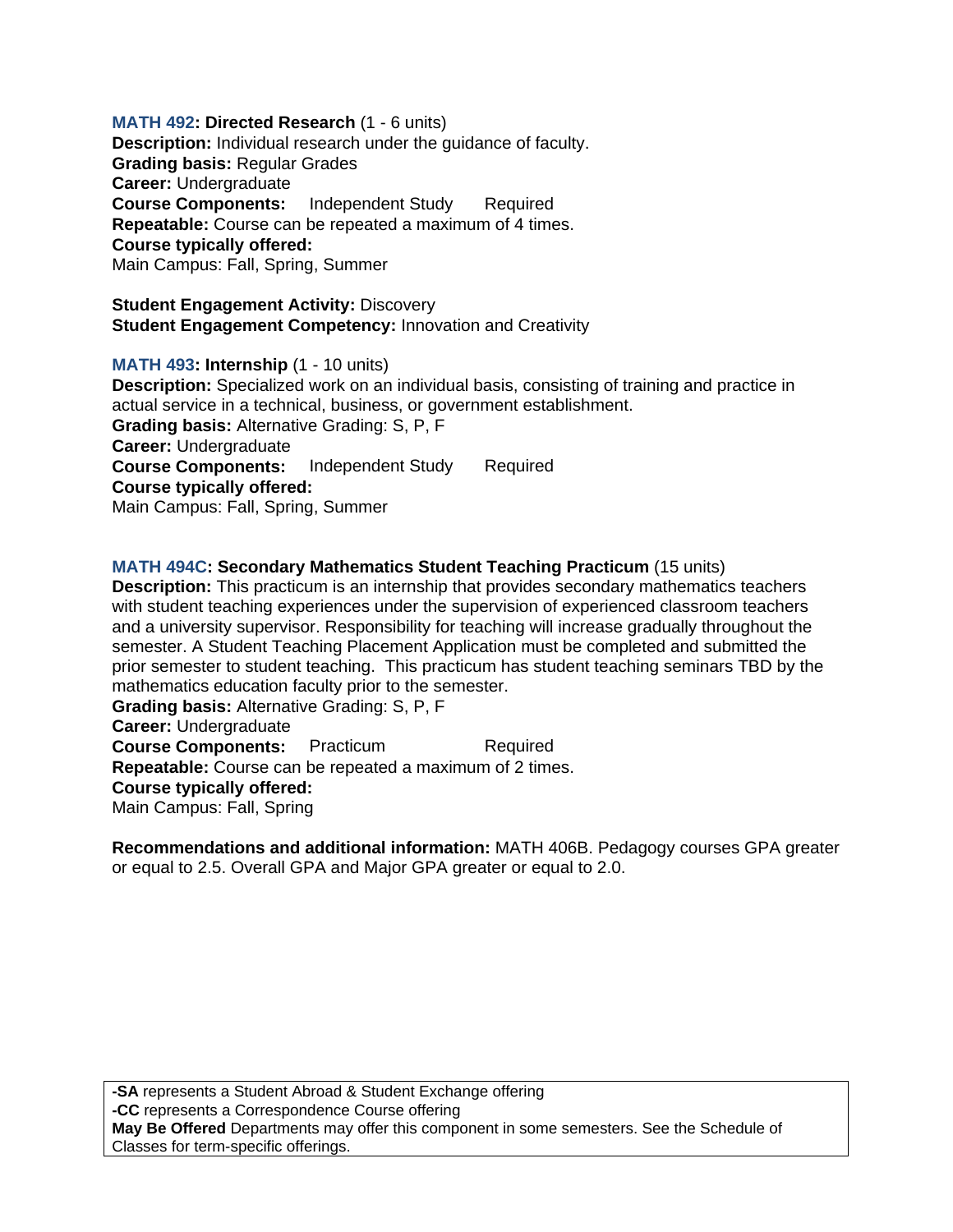# **MATH 496T: Advanced Topics in Undergraduate Mathematics** (3 units)

**Description:** Advanced topics from modern mathematics. Content varies. The primary purpose of the course is to provide students the opportunity to gain knowledge, experience, and exposure to advanced topics in modern mathematics beyond what is presented in the core subjects for the math major. **Grading basis:** Student Option ABCDE/PF **Career:** Undergraduate **Course Components:** Seminar Required

**Repeatable:** Course can be repeated a maximum of 3 times.

**Course typically offered:** 

Main Campus: Spring

**Recommendations and additional information:** MATH 323 or MATH 355 or instructor permission.

**Enrollment requirement:** MATH 313 or MATH 310.

# **MATH 498: Senior Capstone** (1 - 3 units)

**Description:** A culminating experience for majors involving a substantive project that demonstrates a synthesis of learning accumulated in the major, including broadly comprehensive knowledge of the discipline and its methodologies. Senior standing required. **Grading basis:** Regular Grades **Career:** Undergraduate **Course Components:** Independent Study Required **Equivalent to:** MATV 498 **Course typically offered:**  Main Campus: Fall, Spring

# **MATH 498H: Honors Thesis** (3 units)

**Description:** An honors thesis is required of all the students graduating with honors. Students ordinarily sign up for this course as a two-semester sequence. The first semester the student performs research under the supervision of a faculty member; the second semester the student writes an honors thesis.

**Grading basis:** Regular Grades **Career:** Undergraduate **Course Components:** Independent Study Required **Repeatable:** Course can be repeated for a maximum of 9 units. **Course typically offered:**  Main Campus: Fall, Spring, Summer

**Enrollment requirement:** Student must be active in the Honors College. **Honors Course:** Honors Course **Honors Course:** Honors Course **Writing Emphasis:** Writing Emphasis Course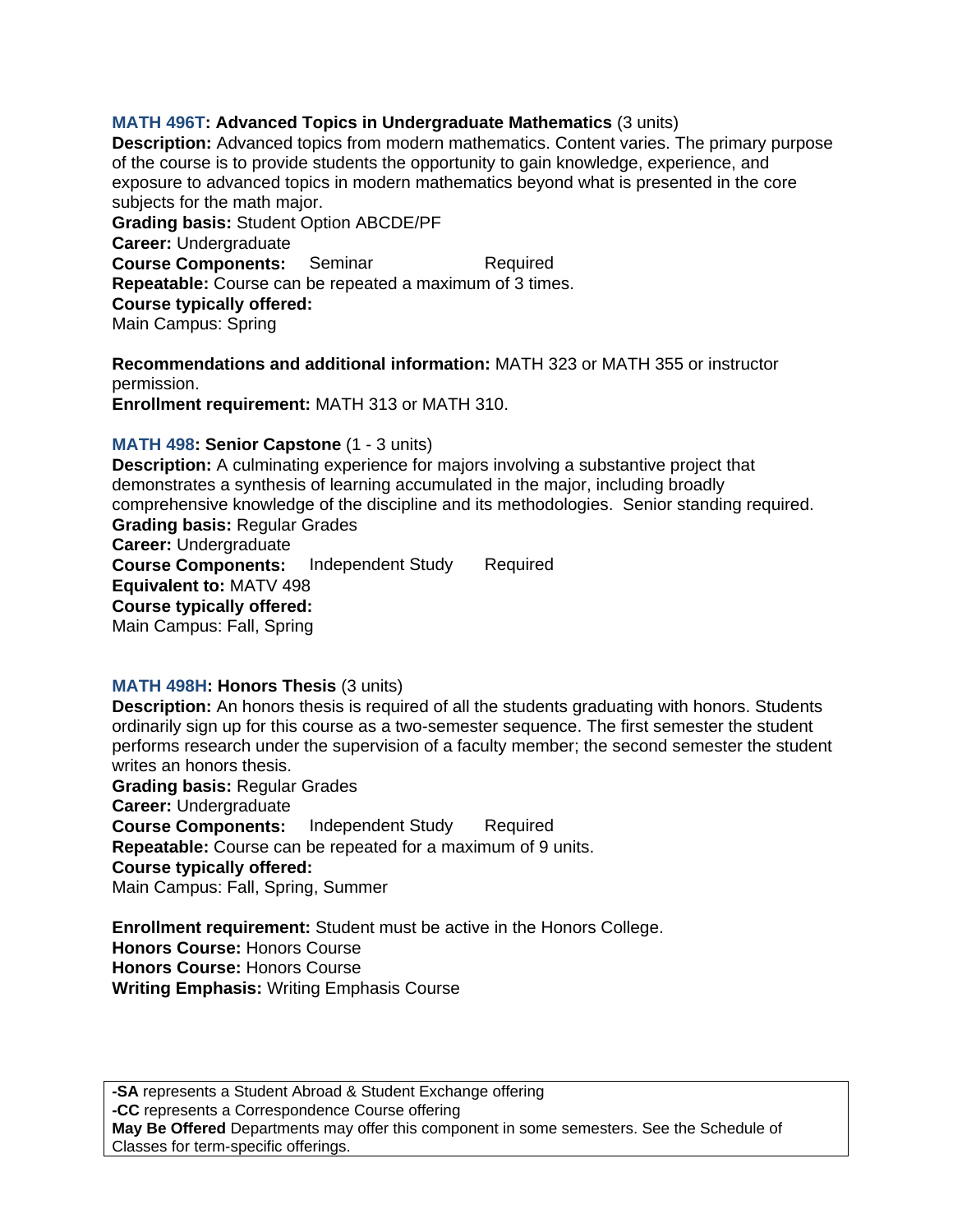**MATH 499: Independent Study** (1 - 5 units) **Description:** Qualified students working on an individual basis with professors who have agreed to supervise such work. **Grading basis:** Alternative Grading: S, P, F **Career:** Undergraduate **Course Components:** Independent Study Required **Repeatable:** Course can be repeated a maximum of 99 times. **Course typically offered:**  Main Campus: Fall, Spring, Summer

### **MATH 499H: Honors Independent Study** (1 - 5 units) **Description:** Qualified students working on an individual basis with professors who have agreed to supervise such work. **Grading basis:** Regular Grades **Career:** Undergraduate **Course Components:** Independent Study Required **Repeatable:** Course can be repeated a maximum of 99 times. **Course typically offered:**  Main Campus: Fall, Spring, Summer

**Enrollment requirement:** Student must be active in the Honors College. **Honors Course:** Honors Course **Honors Course:** Honors Course

### **MATH 500A: Research on the Learning of Mathematics for Teachers** (3 units)

**Description:** Research on student learning of mathematics with a focus on implications for classroom practice in the middle grades; topics include number/operation, algebraic reasoning, student motivation, and proportional reasoning. **Grading basis:** Regular Grades **Career:** Graduate **Course Components:** Lecture Required **Course typically offered:**  Main Campus: Summer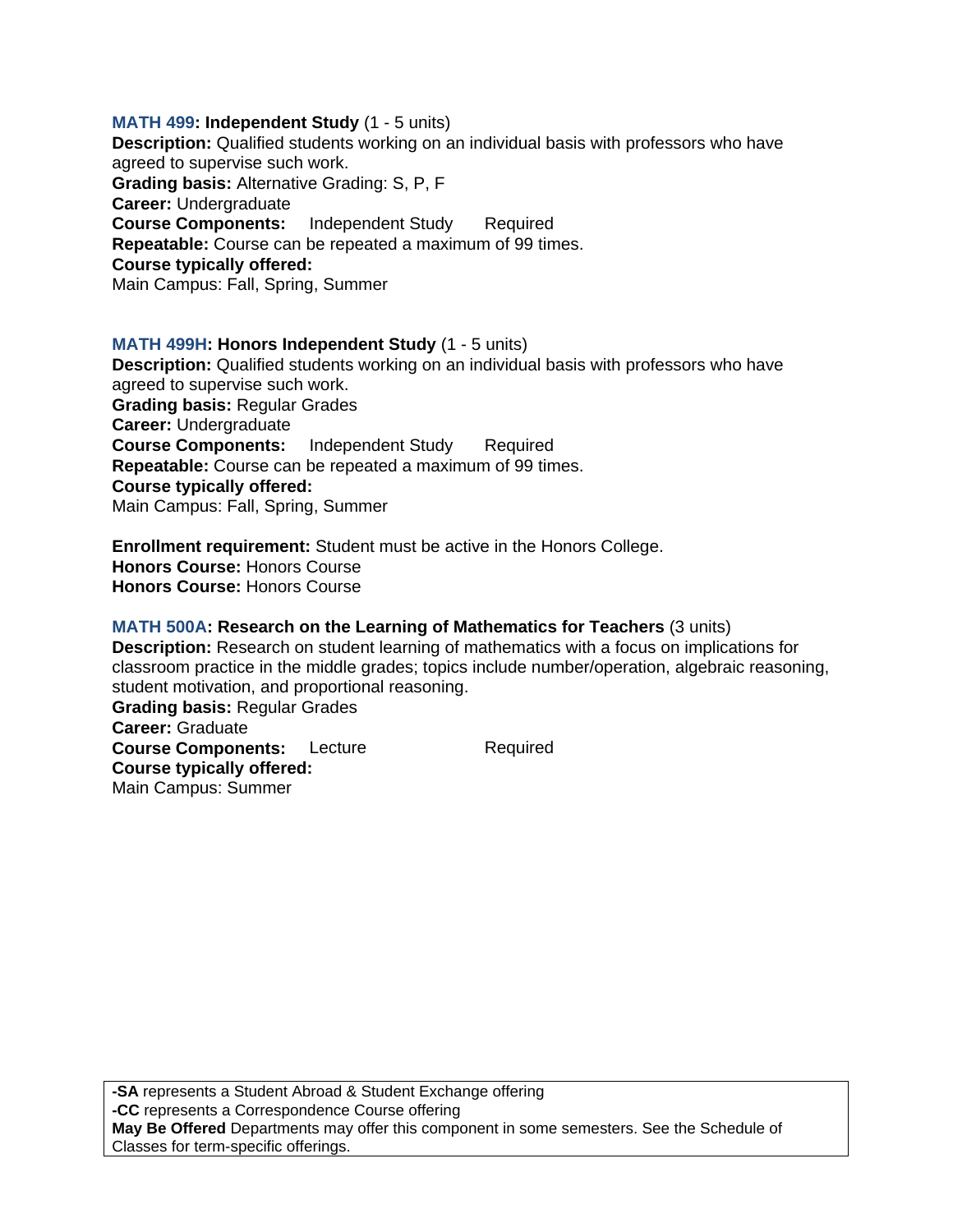### **MATH 501A: Symbolic Logic** (3 units)

**Description:** Intermediate propositional logic and quantificational theory, natural deduction, axiom systems, elementary metatheorems, introduction to notions of modal logic, selected topics in philosophy of logic. Graduate-level requirements include an in-depth research project on a central theme or topic of the course. Courses for which students receive the grade of P (Pass) do not satisfy requirements for the M.A. or Ph.D. or minor in philosophy.

**Grading basis:** Student Option ABCDE/PF **Career:** Graduate **Course Components:** Lecture Required **Equivalent to:** CSC 501A, MATH 501A **Also offered as:** CSC 501A, PHIL 501A **Co-convened with:** MATH 401A **Course typically offered:**  Main Campus: Fall

**Home department:** Philosophy

### **MATH 501B: Symbolic Logic** (3 units)

**Description:** Advanced propositional logic and quantification theory; metatheorems on consistency, independence, and completeness; set theory, number theory, and modal theory; recursive function theory and Goedel's incompleteness theorem. Graduate-level requirements include an in-depth research project on a central theme or topic of the course. Courses for which students receive the grade of P (Pass) do not satisfy requirements for the M.A. or Ph.D. or minor in philosophy.

**Grading basis:** Student Option ABCDE/PF **Career:** Graduate **Course Components:** Lecture Required **Equivalent to:** CSC 501B, MATH 501B **Also offered as:** CSC 501B, PHIL 501B **Co-convened with:** MATH 401B **Course typically offered:**  Main Campus: Spring

**Home department:** Philosophy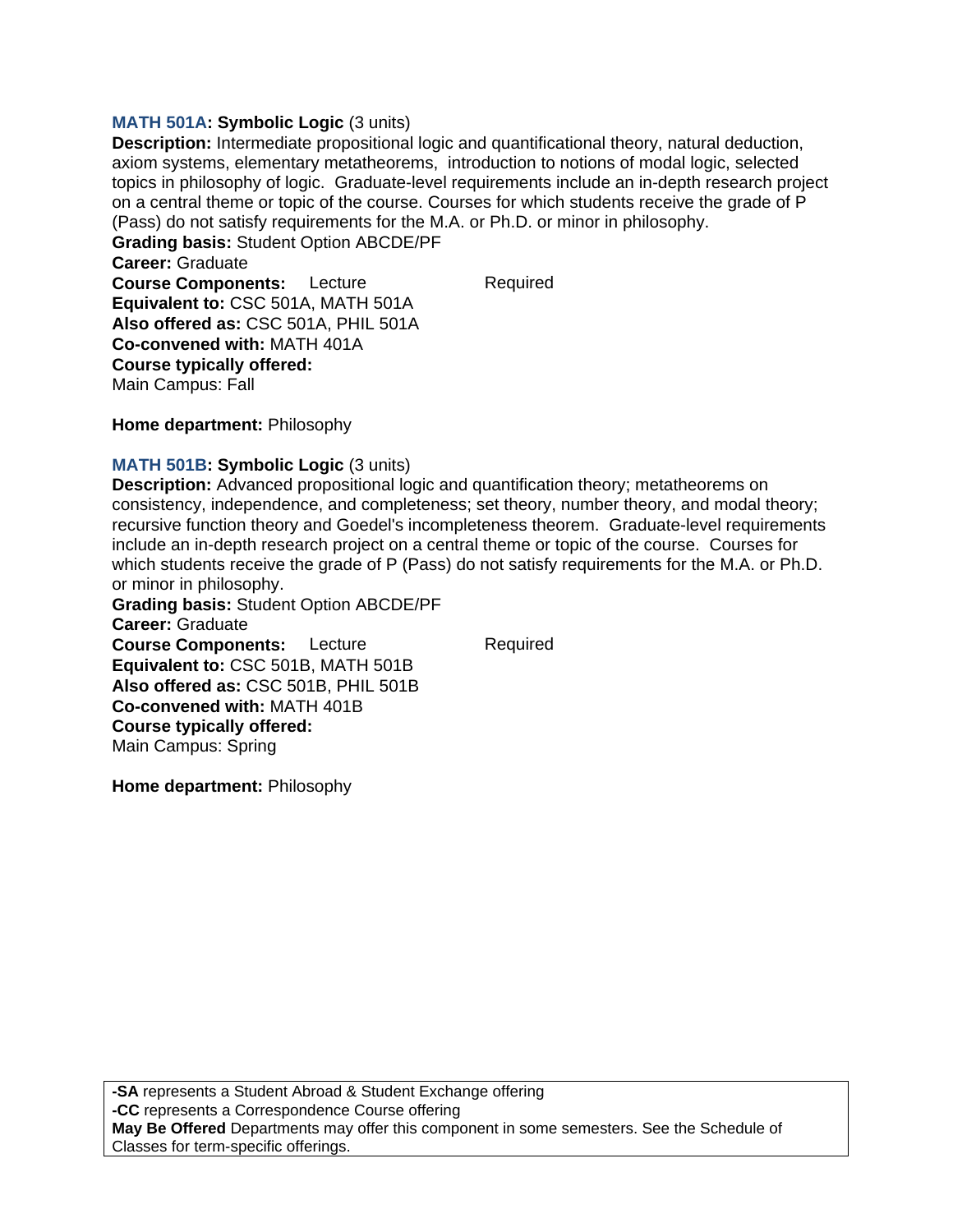### **MATH 502: Mathematical Logic** (3 units)

**Description:** [Taught Fall semester in even-numbered years] Sentential calculus, predicate calculus; consistency, independence, completeness, and the decision problem. Designed to be of interest to majors in mathematics or philosophy. Graduate-level requirements include more extensive problem sets or advanced projects.

**Grading basis:** Regular Grades **Career:** Graduate **Course Components:** Lecture Required **Equivalent to:** CSC 502, PHIL 502 **Also offered as:** CSC 502, PHIL 502 **Co-convened with:** MATH 402 **Course typically offered:**  Main Campus: Fall (even years only)

## **MATH 504: History of Mathematics** (3 units)

**Description:** The development of mathematics from ancient times through the 17th century, with emphasis on problem solving. The study of selected topics from each field is extended to the 20th century. Graduate-level requirements include more extensive problem sets or advanced projects. **Grading basis:** Regular Grades

**Career:** Graduate **Course Components:** Lecture Required **Co-convened with:** MATH 404 **Course typically offered:**  Main Campus: Fall

**Recommendations and additional information:** Not applicable to M.A., M.S., or Ph.D. degrees for math majors except for the M.A. teaching option.

### **MATH 505C: Algebra for Elementary & Middle School Teachers** (3 - 4 units)

**Description:** This course focuses on the transition from arithmetic to algebraic thinking, particularly in grades 5-8. The pedagogical approach emphasizes problem-solving, use of technology and hands-on materials, communication, and strategies to work with English Language Learners. **Grading basis:** Regular Grades

**Career:** Graduate **Course Components:** Lecture Required **Course typically offered:**  Main Campus: Spring (even years only)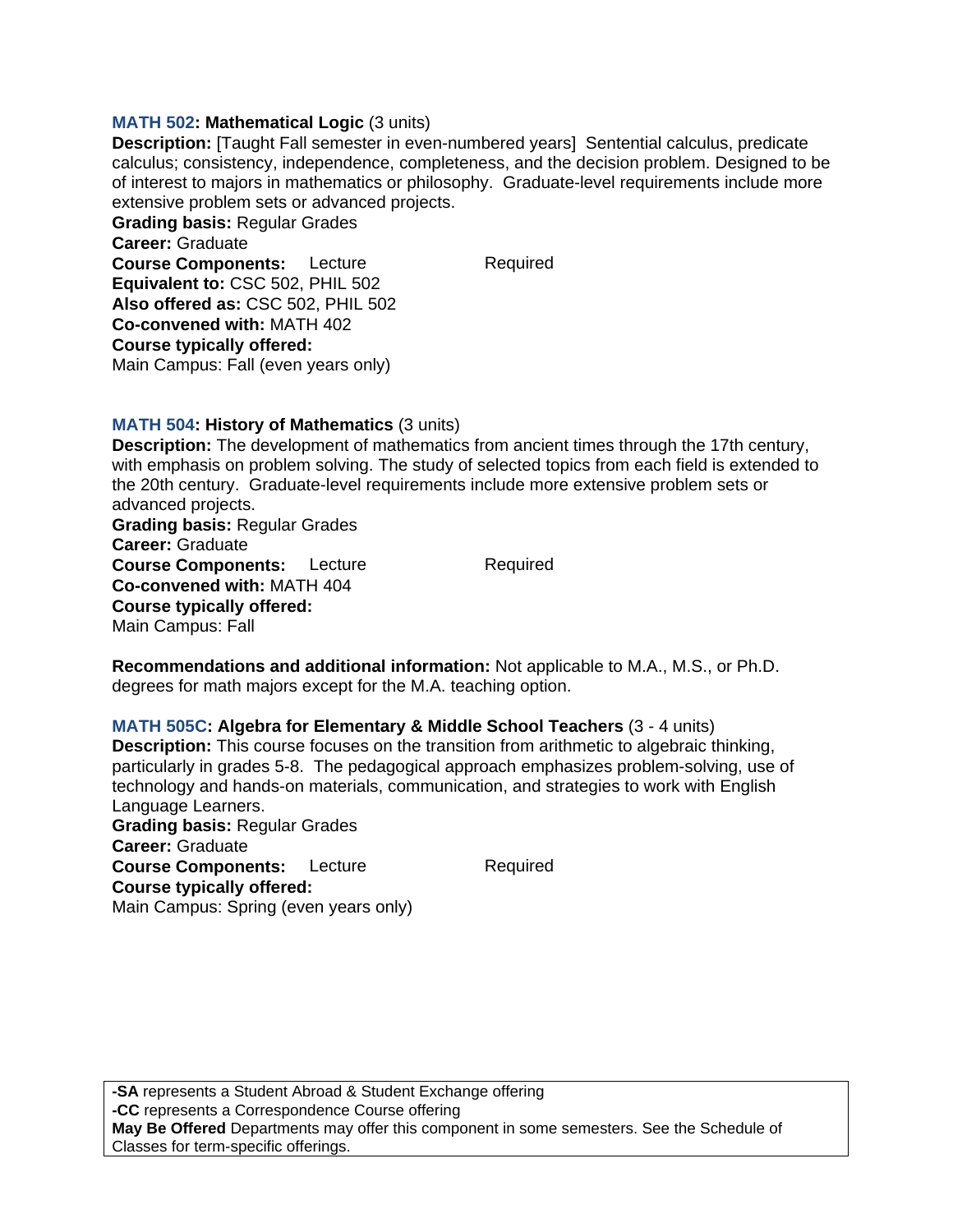# **MATH 505D: Data Analysis and Probability for K-8 Teachers** (3 - 4 units)

**Description:** The course focuses on developing a deep understanding of key ideas of probability and data analysis in grades K-8. Students will collect, represent and analyze data to make predictions in real-world situations. Experimental and theoretical probability will be discussed.

**Grading basis:** Regular Grades **Career:** Graduate **Course Components:** Lecture Required **Course typically offered:**  Main Campus: Fall (even years only)

## **MATH 505E: Number and Operations for K-8 Teachers** (3 - 4 units)

**Description:** This course focuses on K-8 concepts about number systems (e.g., whole numbers, integers, rational numbers) and number operations (meanings and algorithms). The pedagogical approach emphasizes explorations, use of hands-on materials and communication of problem-solving strategies.

**Grading basis:** Regular Grades **Career:** Graduate **Course Components:** Lecture Required **Course typically offered:**  Main Campus: Spring (odd years only)

### **MATH 505F: Geometry and Measurement for K-8 Teachers** (3 - 4 units)

**Description:** The course focuses on developing a deep understanding of key ideas of geometry and measurement in grades K-8 (e.g., shape, transformations, different measurements). Students will construct models and use hands-on materials and technology to engage in geometric problem-solving. **Grading basis:** Regular Grades **Career:** Graduate

**Course Components:** Lecture Required **Course typically offered:**  Main Campus: Fall (odd years only)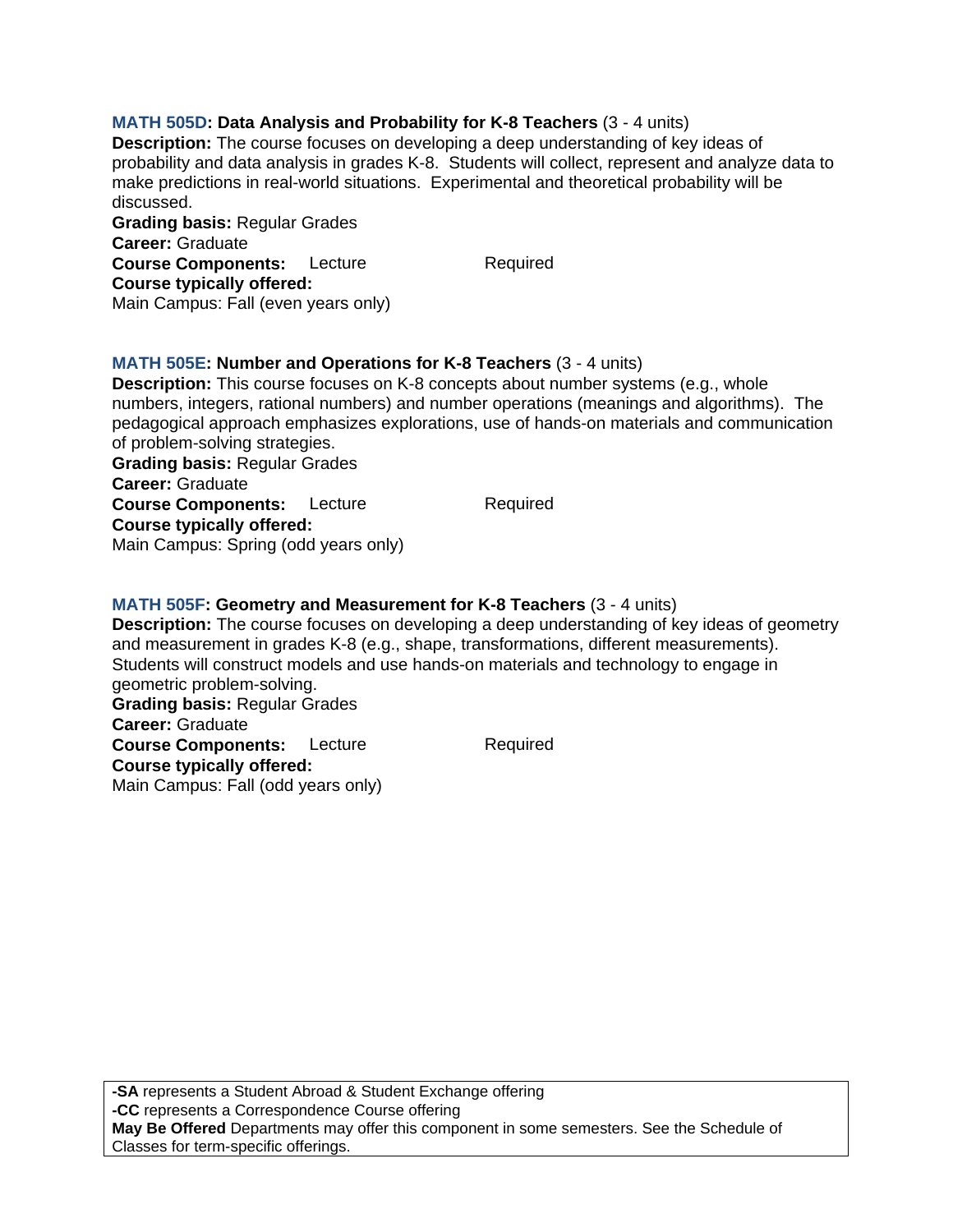# **MATH 506A: Research on the Learning of Mathematics** (3 units)

**Description:** [Taught Fall semester in even numbered years]. Research on learning theories and student learning of mathematics, including number/operation, spatial reasoning, algebra, proof, calculus and advanced topics; theories including constructivism, social, situated and enactivist perspectives, models/modeling, critical theory **Grading basis:** Regular Grades **Career:** Graduate **Course Components:** Lecture Required **Course typically offered:** 

#### **MATH 506B: Research Methods in Math Education** (3 units) **Description:** [Taught Spring semester in odd-numbered years]. Evolution of mathematics

education research methodology; examination of survey research, clinical interviews, teaching experiments, ethnographies, and standardized testing, etc; development of skills to review research and identify researchable questions in mathematics education.

**Grading basis:** Regular Grades **Career:** Graduate **Course Components:** Lecture Required

Main Campus: Fall (even years only)

**Course typically offered:** 

Main Campus: Spring (odd years only)

# **MATH 506C: Research on the Teaching of Mathematics** (3 units)

**Description:** Examination of approaches to the study of mathematics teaching including evaluation of the theories and perspectives of mathematics instruction, the factors influencing instructional practice, studies of teachers' mathematical knowledge and beliefs, and research on teacher development and change.

**Grading basis:** Regular Grades **Career:** Graduate **Course Components:** Lecture Required **Course typically offered:**  Main Campus: Spring (even years only)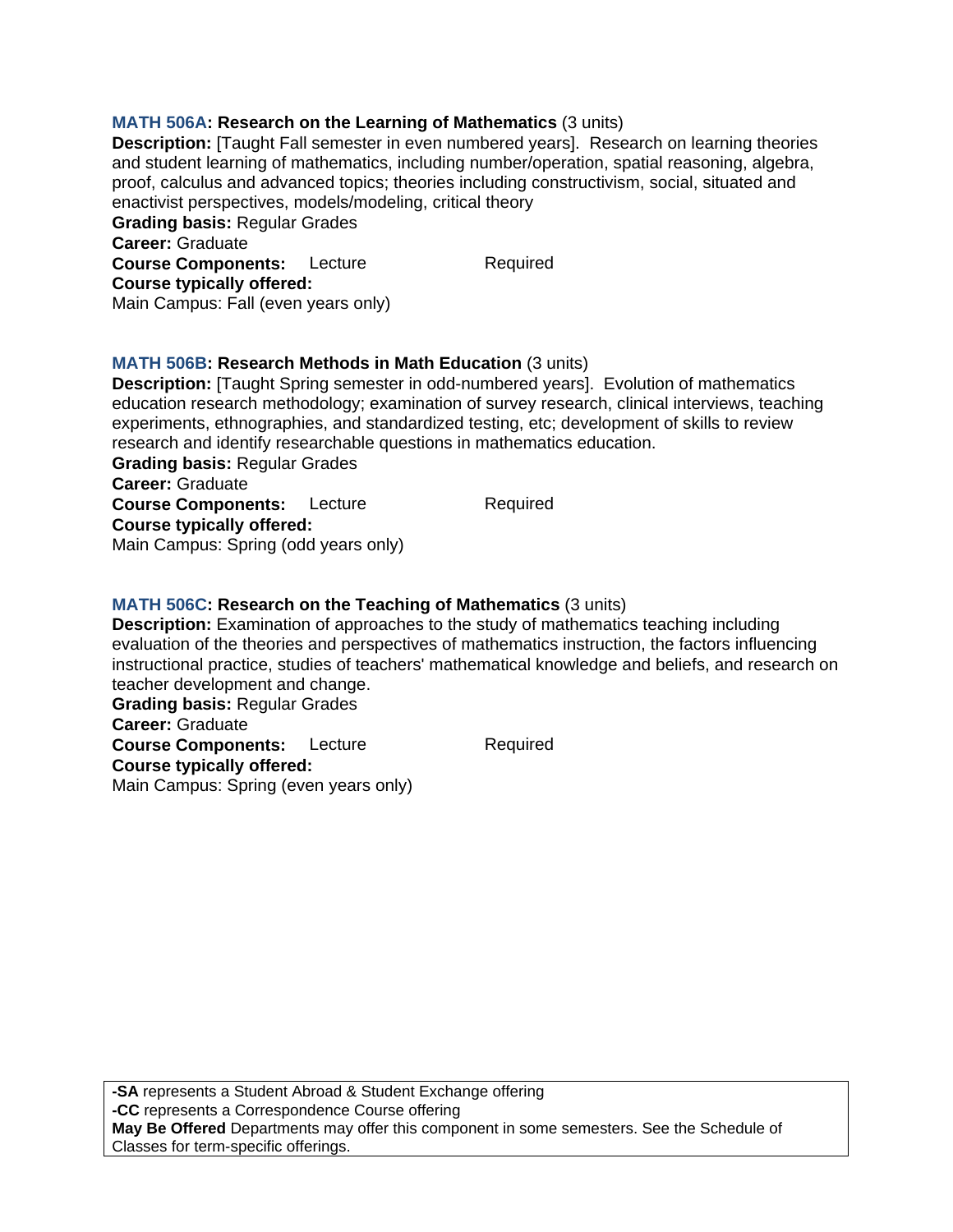**MATH 507C: Problem Solving for Secondary Mathematics Teachers** (3 units) **Description:** This course provides secondary teachers with the opportunity to explore openended problems in Mathematics. The teachers will be introduced to the algorithms, and the concepts that underlie the exploratory problems. They will write up their research and also present their findings to the class. **Grading basis:** Regular Grades **Career:** Graduate **Course Components:** Lecture Required **Course typically offered:**  Main Campus: Fall (even years only)

**Recommendations and additional information:** Bachelors Degree.

**MATH 507D: Modern Algebra for Secondary Mathematics Teachers** (3 units) **Description:** This course introduces secondary teachers to the structure and the theory behind algebra. It includes an in-depth study of polynomials; their factors, roots, and coefficients. **Grading basis:** Regular Grades **Career:** Graduate **Course Components:** Lecture Required **Course typically offered:**  Main Campus: Spring (odd years only)

**Recommendations and additional information:** Bachelors Degree.

**MATH 507E: Principles of Calculus for Secondary School Teachers** (3 units) **Description:** This course investigates the concepts underlying calculus. The most fundamental of these limits of functions. Numerical, algebraic, and graphical properties of functions are analyzed. **Grading basis:** Regular Grades **Career:** Graduate **Course Components:** Lecture Required **Course typically offered:**  Main Campus: Fall (odd years only)

**Recommendations and additional information:** Bachelors Degree.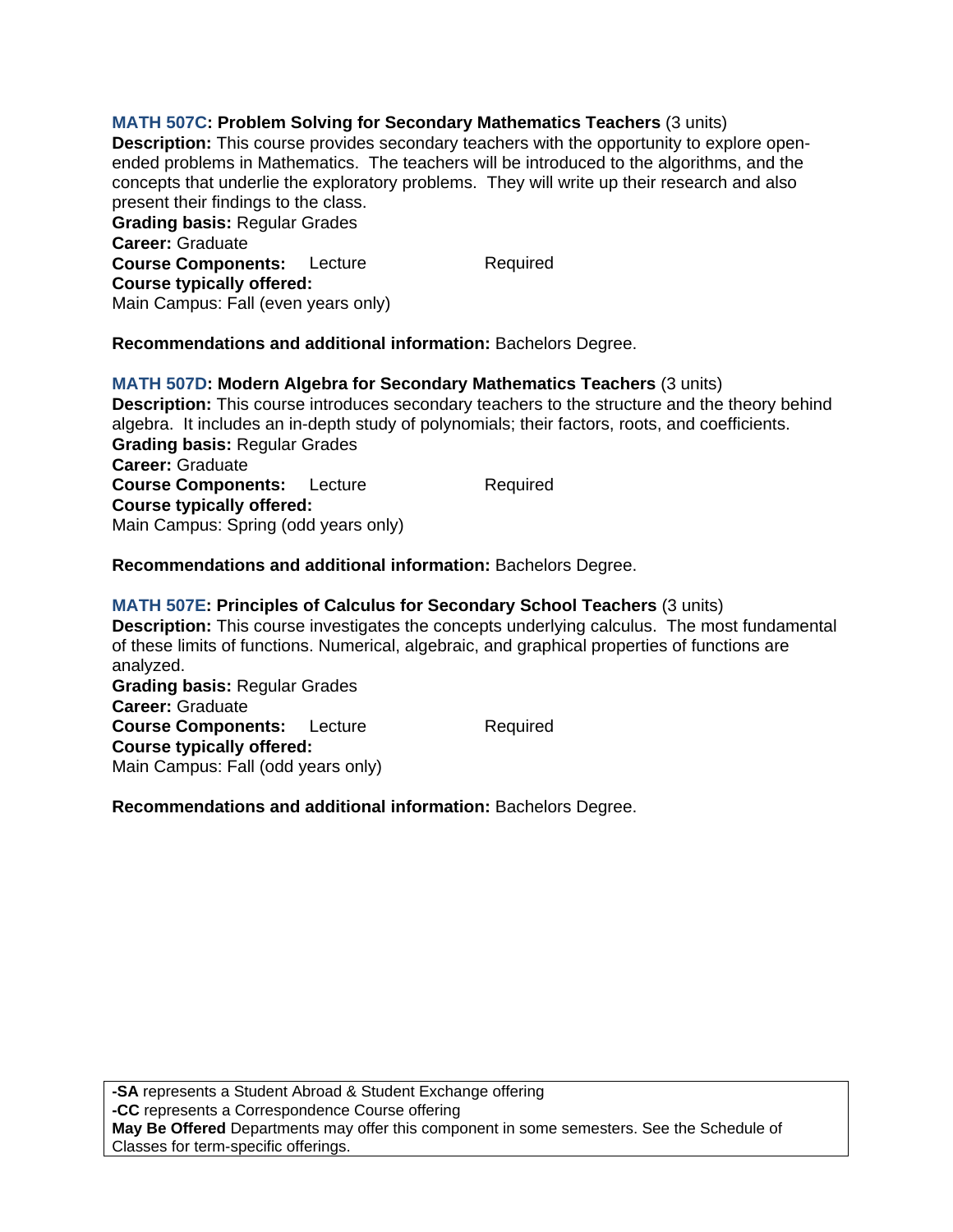# **MATH 507F: Probability and Statistics for Secondary Math Teachers** (3 units)

**Description:** This course develops both statistical thinking that will help in analyzing data sets and drawing useful conclusions, and combinatorial principles that will help in understanding the concept of probability.

**Grading basis:** Regular Grades **Career:** Graduate **Course Components:** Lecture Required **Course typically offered:**  Main Campus: Spring (even years only)

## **Recommendations and additional information:** Bachelors Degree.

### **MATH 509C: Statistics for Research** (3 units)

**Description:** Statistical concepts and methods applied to research in other scientific disciplines. Principles of estimation and hypothesis testing for standard one-and two-sample procedures. Correlation, linear regression. Contingency tables and analysis of variance. **Grading basis:** Regular Grades **Career:** Graduate **Course Components:** Lecture Required **Equivalent to:** GENE 509C, PCOL 509C

**Course typically offered:**  Main Campus: Spring (even years only)

**Also offered as:** GENE 509C, PCOL 509C

# **Recommendations and additional information:** MATH 112.

**MATH 511A: Algebra** (3 units) **Description:** Structure of groups, rings, modules, algebras; Galois theory. **Grading basis:** Regular Grades **Career:** Graduate **Course Components:** Lecture Required **Course typically offered:**  Main Campus: Fall

**Recommendations and additional information:** MATH 415A and MATH 415B, or MATH 413 and MATH 415A.

**MATH 511B: Algebra** (3 units) **Description:** Structure of groups, rings, modules, algebras; Galois theory. **Grading basis:** Regular Grades **Career:** Graduate **Course Components:** Lecture Required **Course typically offered:**  Main Campus: Spring

### **Recommendations and additional information:** MATH 511A.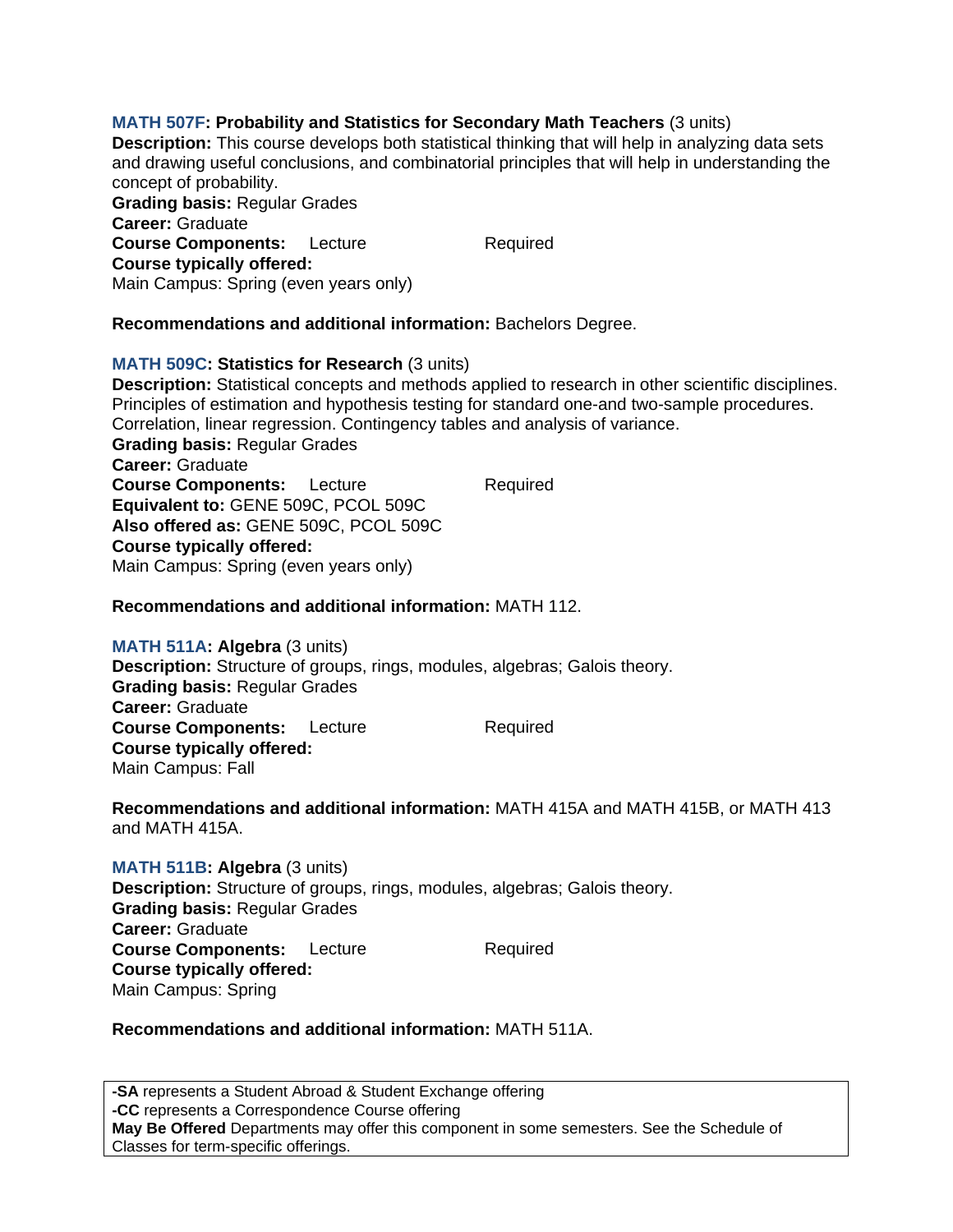## **MATH 513: Linear Algebra** (3 units)

**Course typically offered:**  Main Campus: Fall, Spring

**Description:** Vector spaces, linear transformations and matrices, determinants, eigenvalues and diagonalization, bilinear forms, orthogonal and unitary transformations, Jordan canonical form. Graduate-level requirements include more extensive problem sets or advanced projects. **Grading basis:** Regular Grades **Career:** Graduate **Course Components:** Lecture Required **Co-convened with:** MATH 413

**MATH 514A: Algebraic Number Theory** (3 units) **Description:** [Taught Fall semester in odd-numbered years] Dedekind domains, complete fields, class groups and class numbers, Dirichlet unit theorem, algebraic function fields. **Grading basis:** Regular Grades **Career:** Graduate **Course Components:** Lecture Required **Course typically offered:**  Main Campus: Fall (odd years only)

## **Recommendations and additional information:** MATH 511B.

### **MATH 514B: Algebraic Number Theory** (3 units)

**Description:** [Taught Spring semester in even numbered years] Dedekind domains, complete fields, class groups and class numbers, Dirichlet unit theorem, algebraic function fields. **Grading basis:** Regular Grades **Career:** Graduate **Course Components:** Lecture Required **Course typically offered:**  Main Campus: Spring (even years only)

### **Recommendations and additional information:** MATH 514A.

# **MATH 515A: Introduction to Abstract Algebra** (3 units)

**Description:** Graduate-level requirements include more extensive problem sets or advanced projects. **Grading basis:** Regular Grades **Career:** Graduate **Course Components:** Lecture Required **Co-convened with:** MATH 415A **Course typically offered:**  Main Campus: Fall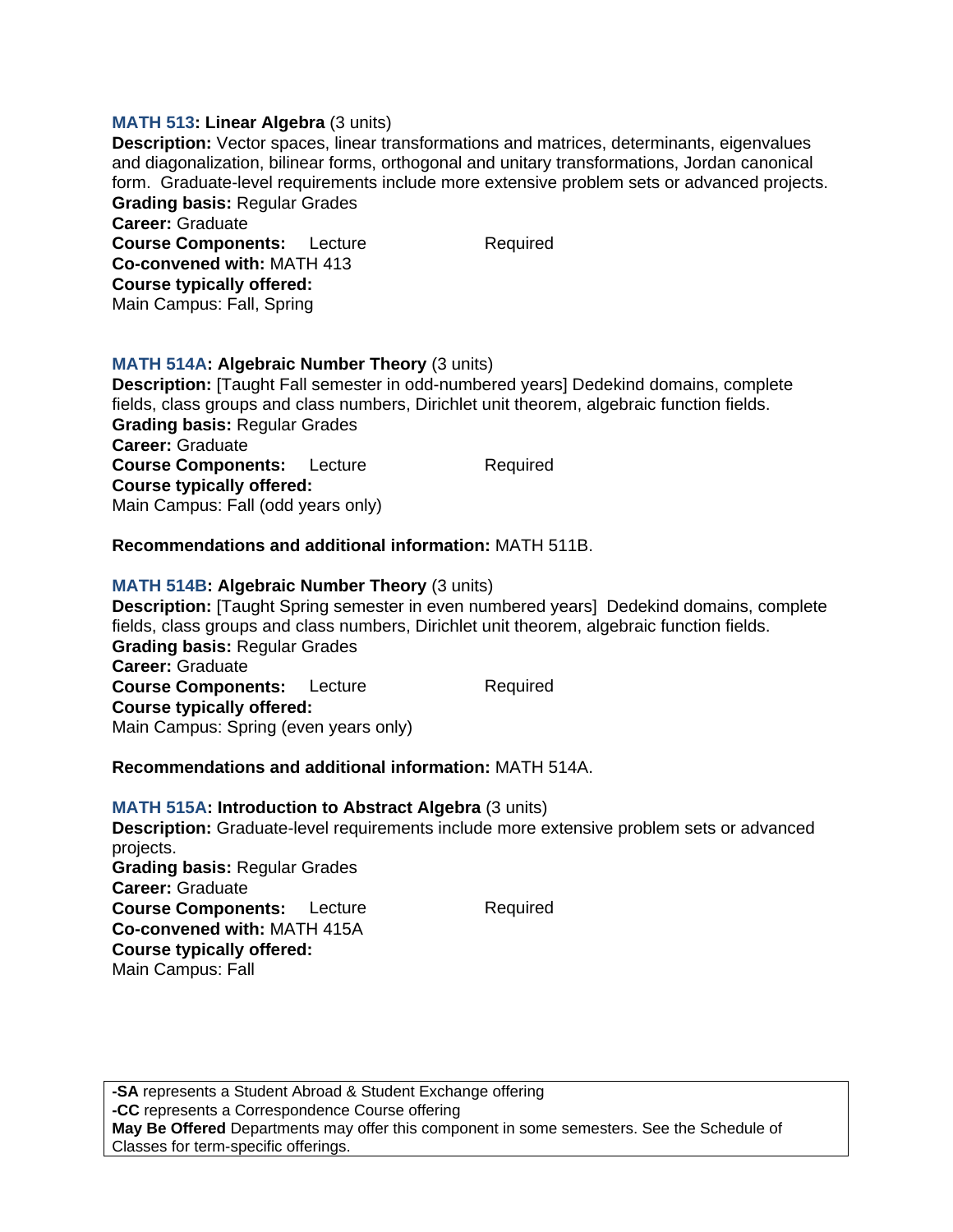# **MATH 515B: Second Course in Abstract Algebra** (3 units)

**Description:** A continuation of MATH 415A/515A. Topics may include finite groups, matrix groups, Galois theory, linear and multilinear algebra, finite fields and coding theory. Graduatelevel requirements include more extensive problem sets or advanced projects. **Grading basis:** Regular Grades **Career:** Graduate **Course Components:** Lecture Required **Co-convened with:** MATH 415B **Course typically offered:** 

Main Campus: Spring

### **MATH 516: Commutative Algebra** (3 units) **Description:** [Taught Spring semester in even-numbered years.] Commutative algebra is the foundation stone of modern algebraic geometry and this course should be viewed as a preparatory course for the Algebraic Geometry course (Math 536A/B) which is offered in the fall of every even numbered year. The course is designed with this purpose in mind. We will begin with the notion of localization of rings, notions of free, projective, injective modules, flat modules and move on to discuss prime and primary ideals and the primary decomposition theorem. After this we will introduce depth and dimension and prove the dimension theorem and introduce and study properties of local rings in some detail. The course will lead up to the characterization of regular local rings. This theorem, roughly speaking, lays the groundwork for the algebrageometric analogue of the notion of smoothness. If time permits we will study the notion of Cohen-Macaulay and Gorenstein rings and some of their characterizations.

**Grading basis:** Regular Grades **Career:** Graduate **Course Components:** Lecture Required **Course typically offered:**  Main Campus: Spring (even years only)

### **Recommendations and additional information:** MATH 511A and MATH 511B.

### **MATH 517A: Group Theory** (3 units)

**Description:** [Taught Fall semester in even numbered years] Selections from such topics as finite groups, abelian groups, characters and representations. **Grading basis:** Regular Grades **Career:** Graduate **Course Components:** Lecture Required **Repeatable:** Course can be repeated a maximum of 5 times. **Course typically offered:**  Main Campus: Fall (even years only)

### **Recommendations and additional information:** MATH 511B.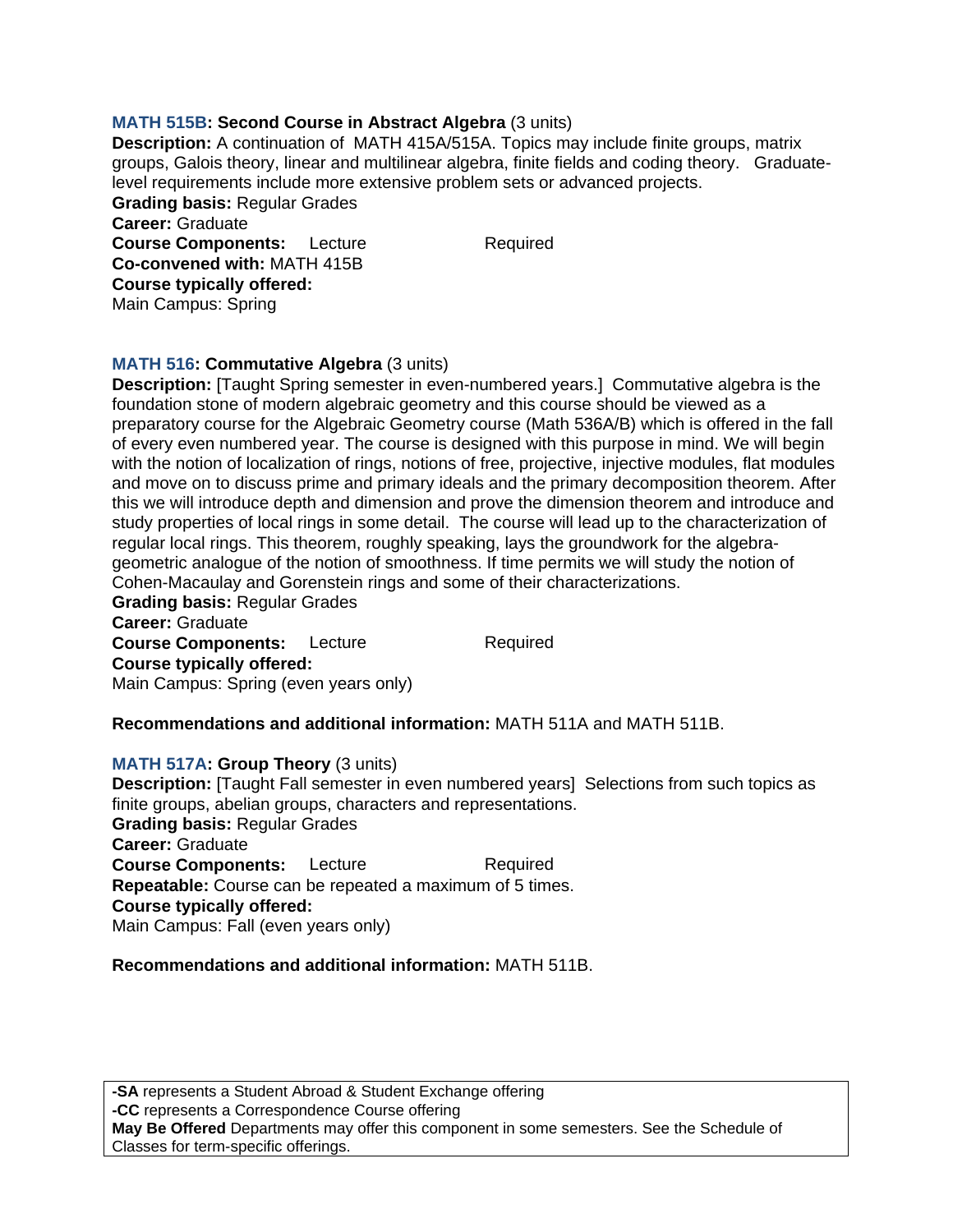### **MATH 517B: Group Theory** (3 units)

**Description:** [Taught Spring semester in odd-numbered years] Selections from such topics as finite groups, abelian groups, characters and representations. **Grading basis:** Regular Grades **Career:** Graduate **Course Components:** Lecture Required **Repeatable:** Course can be repeated a maximum of 5 times. **Course typically offered:**  Main Campus: Spring (odd years only)

# **Recommendations and additional information:** MATH 517A.

**MATH 518: Topics in Algebra** (3 units) **Description:** Advanced topics in groups, rings, fields, algebras; content varies. **Grading basis:** Regular Grades **Career:** Graduate **Course Components:** Lecture Required **Repeatable:** Course can be repeated a maximum of 5 times. **Course typically offered:**  Main Campus: Fall, Spring

### **MATH 519: Topics in Number Theory and Combinatorics** (3 units)

**Description:** Advanced topics in algebraic number theory, analytic number theory, class fields, combinatorics; content varies. **Grading basis:** Regular Grades **Career:** Graduate **Course Components:** Lecture Required **Repeatable:** Course can be repeated a maximum of 5 times. **Course typically offered:**  Main Campus: Fall, Spring

#### **MATH 520A: Complex Analysis** (3 units)

**Description:** Analyticity, Cauchy's integral formula, residues, infinite products, conformal mapping, Dirichlet problem, Riemann mapping theorem. **Grading basis:** Regular Grades **Career:** Graduate **Course Components:** Lecture Required **Course typically offered:**  Main Campus: Fall

# **Recommendations and additional information:** MATH 424.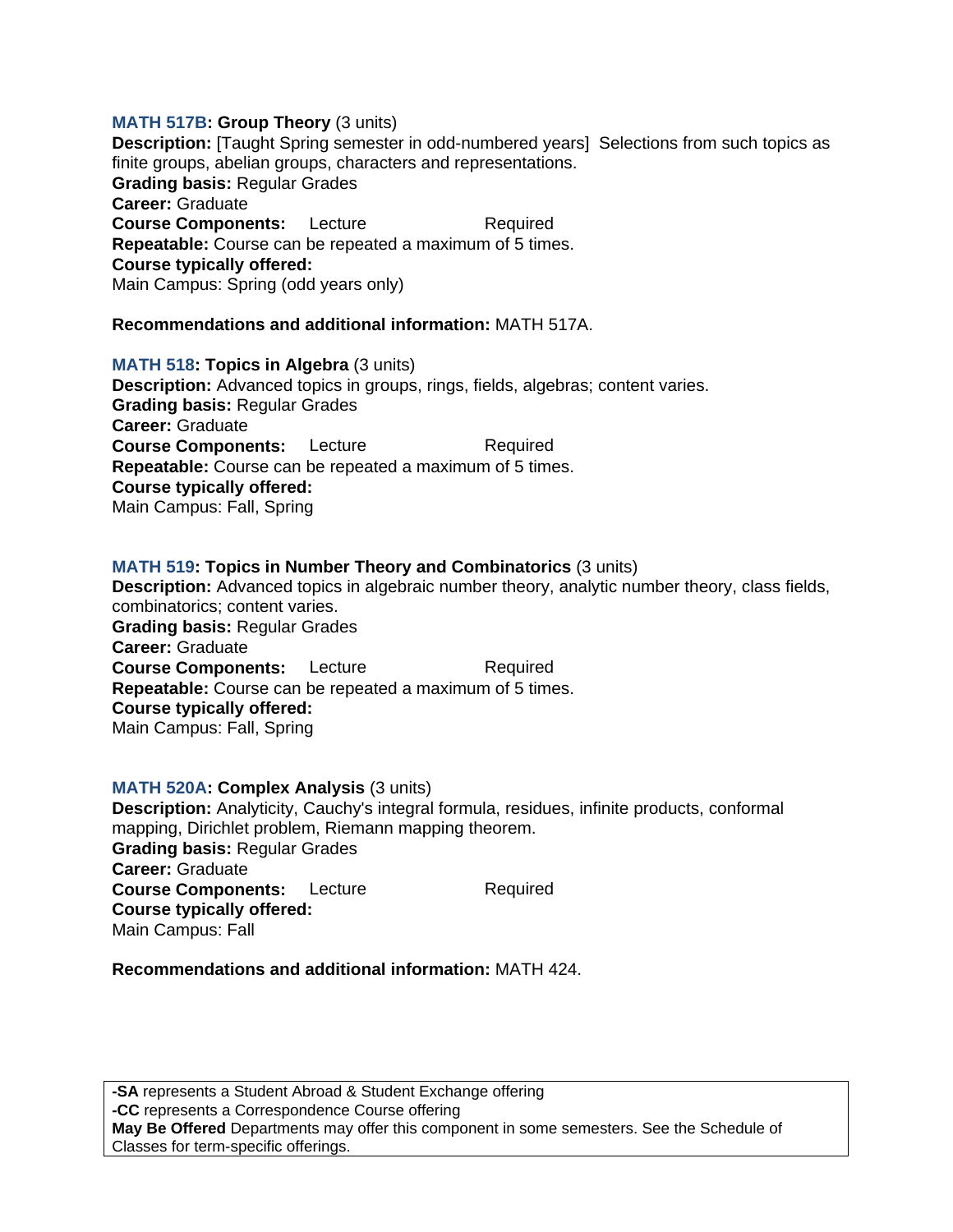### **MATH 520B: Complex Analysis** (3 units)

**Description:** [Taught Spring semester in odd-numbered years.] Rudiments of Riemann surfaces. **Grading basis:** Regular Grades **Career:** Graduate **Course Components:** Lecture Required **Course typically offered:**  Main Campus: Spring

# **Recommendations and additional information:** MATH 520A or MATH 582.

## **MATH 521: Complex Variables with Applications** (3 units)

**Description:** Complex numbers, analytic functions, harmonic functions, elementary functions, complex integration, Cauchy's integral theorem, series representations for analytic functions, residue theory, conformal mapping, applications to steady-state temperature and oscillating systems. Graduate-level requirements include more extensive problem sets or advanced projects.

**Grading basis:** Regular Grades **Career:** Graduate **Course Components:** Lecture Required **Co-convened with:** MATH 421 **Course typically offered:**  Main Campus: Fall, Spring, Summer

### **MATH 522: Advanced Applied Mathematics** (3 units)

**Description:** Applications of vector calculus, complex variables, and Sturm Liouville theory. Fourier series, Fourier and Laplace transforms, and separation of variables in classical partial differential equations. This course takes a more mathematical approach than Math 322. Graduate-level requirements include more extensive problem sets or advanced projects. **Grading basis:** Regular Grades

**Career:** Graduate **Course Components:** Lecture Required **Co-convened with:** MATH 422 **Course typically offered:**  Main Campus: Fall, Spring, Summer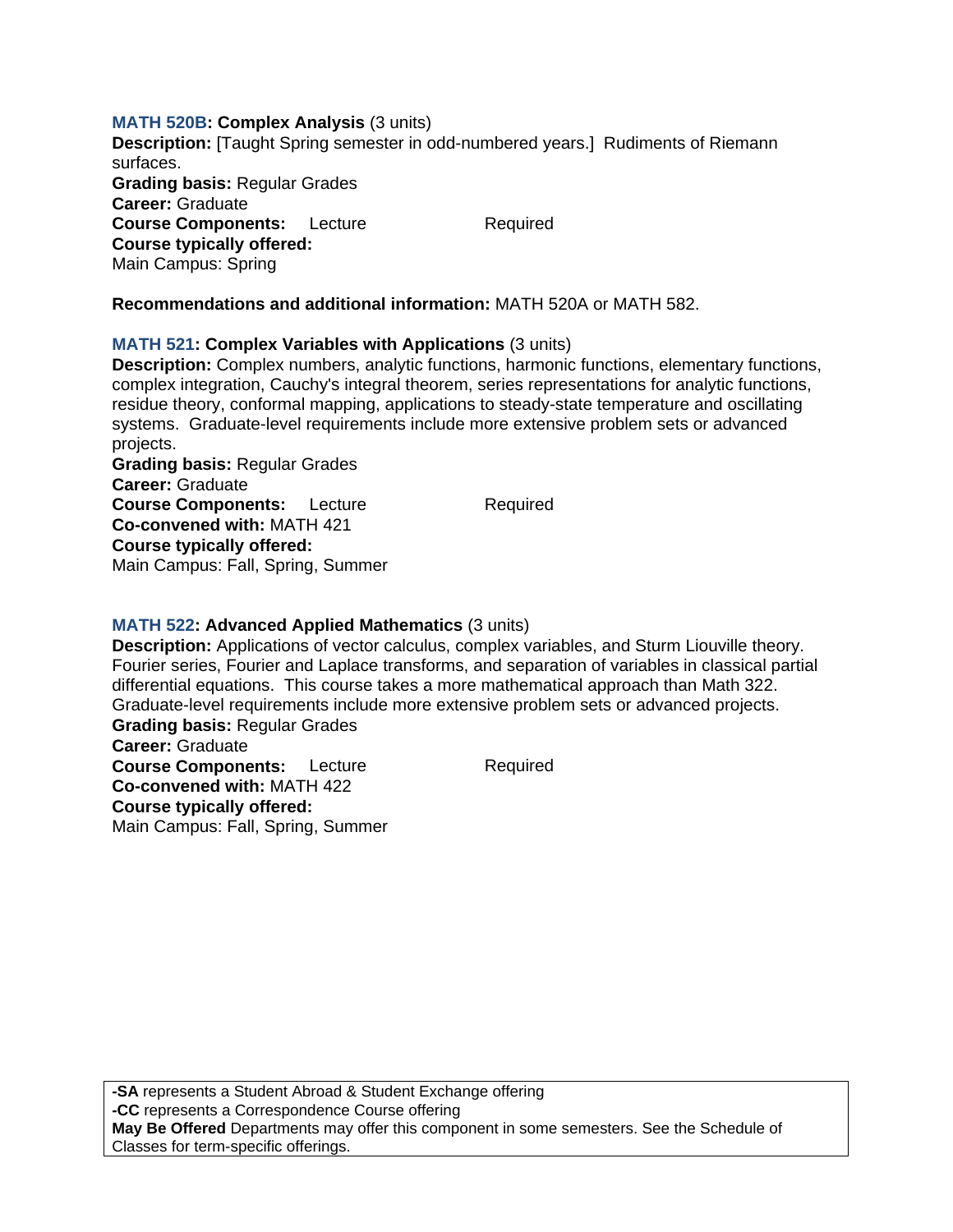### **MATH 523A: Real Analysis** (3 units)

**Description:** Lebesgue measure and integration, differentiation, Radon-Nikodym theorem, Lp spaces, applications. **Grading basis:** Regular Grades **Career:** Graduate **Course Components:** Lecture Required **Course typically offered:**  Main Campus: Fall

# **Recommendations and additional information:** MATH 425A.

## **MATH 523B: Real Analysis** (3 units)

**Description:** Lebesgue measure and integration, differentiation, Radon-Nikodym theorem, Lp spaces, applications. **Grading basis:** Regular Grades **Career:** Graduate **Course Components:** Lecture Required **Course typically offered:**  Main Campus: Spring

# **Recommendations and additional information:** MATH 523A.

## **MATH 524: Theory of Complex Variables** (3 units)

**Description:** Complex numbers, analytic functions, harmonic functions, elementary functions, complex integration, Cauchy's integral theorem, series representations for analytic functions, residue theory, conformal mapping, applications. Graduate-level requirements include more extensive problem sets or advanced project.

**Grading basis:** Regular Grades **Career:** Graduate **Course Components:** Lecture Required **Co-convened with:** MATH 424 **Course typically offered:**  Main Campus: Spring

### **MATH 525A: Real Analysis of One Variable** (3 units)

**Description:** Continuity and differentiation of functions of one variable. Riemann integration, sequences and series of functions and uniform convergence. Graduate-level requirements include more extensive problem sets or advanced projects.

**Grading basis:** Regular Grades **Career:** Graduate **Course Components:** Lecture Required **Co-convened with:** MATH 425A **Course typically offered:**  Main Campus: Fall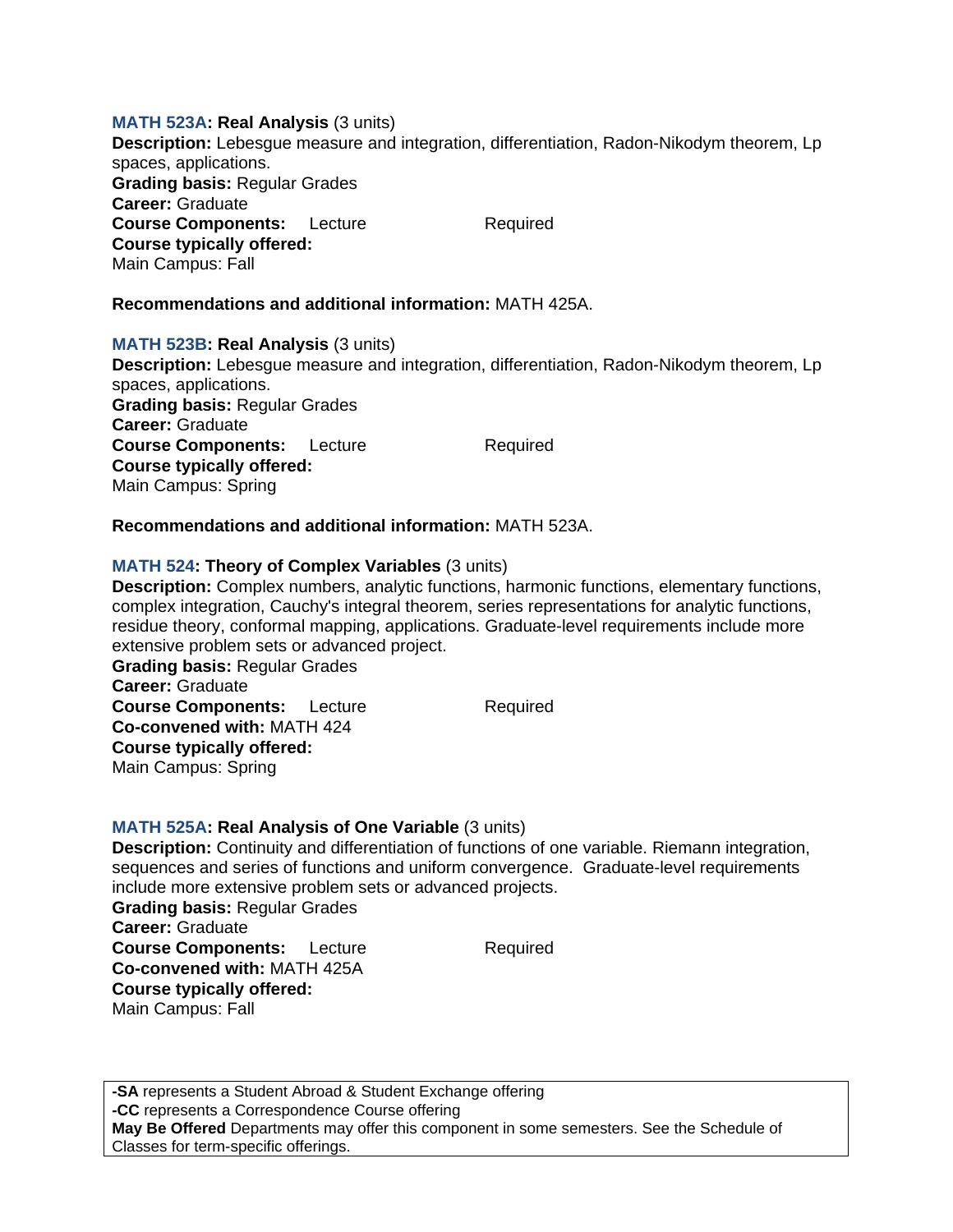## **MATH 525B: Real Analysis of Several Variables** (3 units)

**Description:** Continuity and differentiation in higher dimensions, curves and surfaces; change of coordinates; theorems of Green, Gauss and Stokes; inverse and implicit function theorems. Graduate-level requirements include more extensive problem sets or advanced projects. **Grading basis:** Regular Grades **Career:** Graduate **Course Components:** Lecture Required **Co-convened with:** MATH 425B **Course typically offered:**  Main Campus: Spring

# **MATH 528A: Banach and Hilbert Spaces** (3 units)

**Description:** Introduction to the theory of normed spaces, Banach spaces and Hilbert spaces, operators on Banach spaces, spectral theory of operators on Hilbert spaces, applications. **Grading basis:** Regular Grades

**Career:** Graduate **Course Components:** Lecture Required **Course typically offered:**  Main Campus: Fall

## **Recommendations and additional information:** MATH 527B or MATH 523A.

### **MATH 528B: Banach and Hilbert Spaces** (3 units)

**Description:** [Taught Spring semester in even-numbered years.] Introduction to the theory of normed spaces, Banach spaces and Hilbert spaces, operators on Banach spaces, spectral theory of operators on Hilbert spaces, applications. **Grading basis:** Regular Grades

**Career:** Graduate **Course Components:** Lecture Required **Course typically offered:**  Main Campus: Spring (even years only)

### **Recommendations and additional information:** MATH 528A.

### **MATH 529: Topics in Modern Analysis** (3 units)

**Description:** Advanced topics in measure and integration, complex analysis in one and several complex variables, probability, functional analysis, operator theory; content varies. **Grading basis:** Regular Grades **Career:** Graduate **Course Components:** Lecture Required **Course typically offered:**  Main Campus: Fall, Spring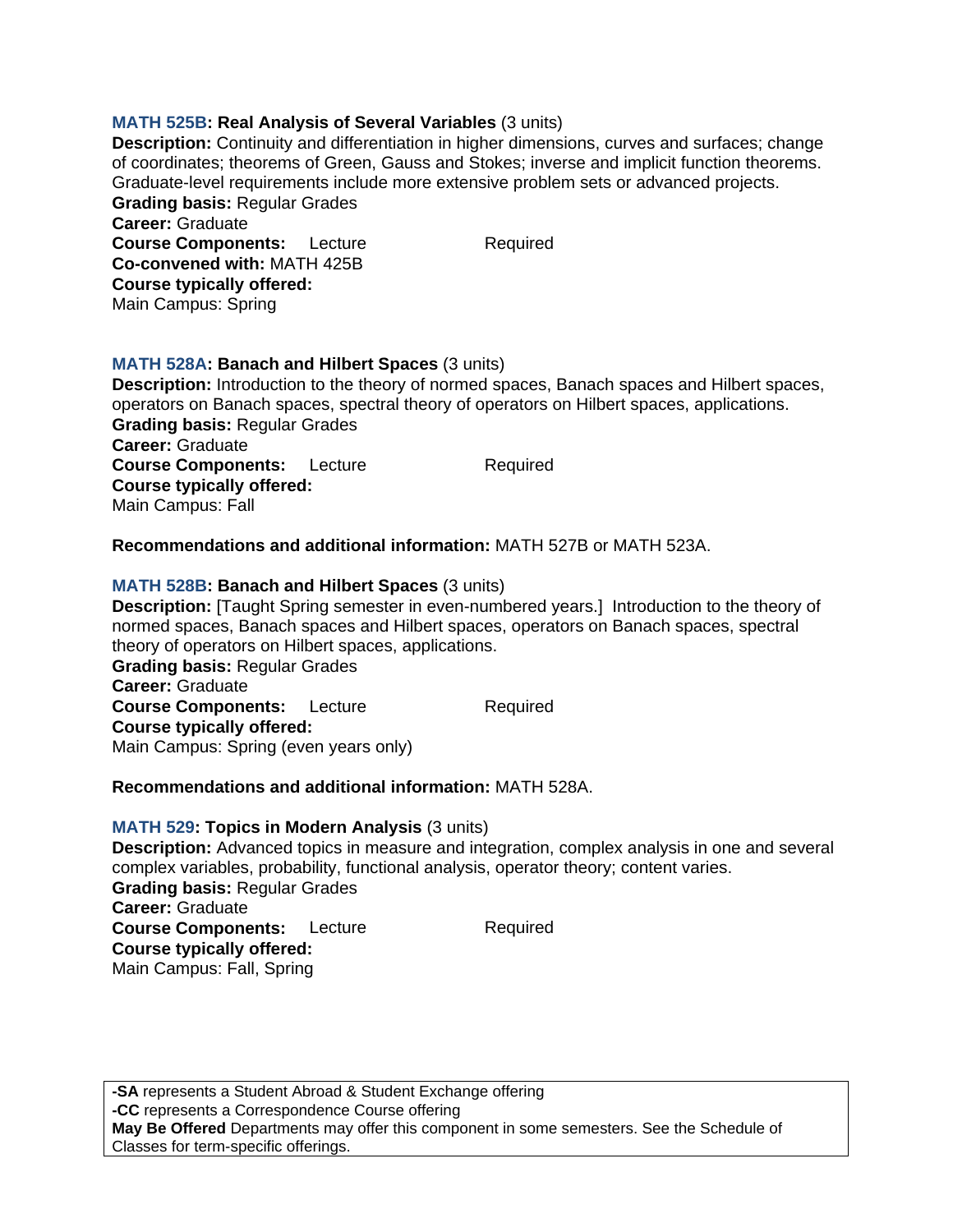### **MATH 532: Topological Spaces** (3 units)

**Description:** Set theory (countability/uncountability), topological spaces and continuous maps, metric spaces, connectedness and compactness, separability axioms and Hausdorff spaces, Tychonoff product theorem, introductory topics from algebraic topology (homotopy, fundamental group) or category theory. Graduate-level requirements include additional assignments and/or projects. **Grading basis:** Regular Grades **Career:** Graduate **Course Components:** Lecture Required

**MATH 534A: Topology-Geometry** (3 units)

**Co-convened with:** MATH 432 **Course typically offered:**  Main Campus: Spring

**Description:** Point set topology, the fundamental group, calculus on manifolds. Homology, de Rham cohomology, other topics. Examples will be emphasized. **Grading basis:** Regular Grades **Career:** Graduate **Course Components:** Lecture Required **Course typically offered:**  Main Campus: Fall

**Recommendations and additional information:** MATH 415A, MATH 425A.

### **MATH 534B: Topology-Geometry** (3 units)

**Description:** Point set topology, the fundamental group, calculus on manifolds. Homology, de Rham cohomology, other topics. Examples will be emphasized. **Grading basis:** Regular Grades **Career:** Graduate **Course Components:** Lecture Required **Course typically offered:**  Main Campus: Spring

**Recommendations and additional information:** MATH 534A.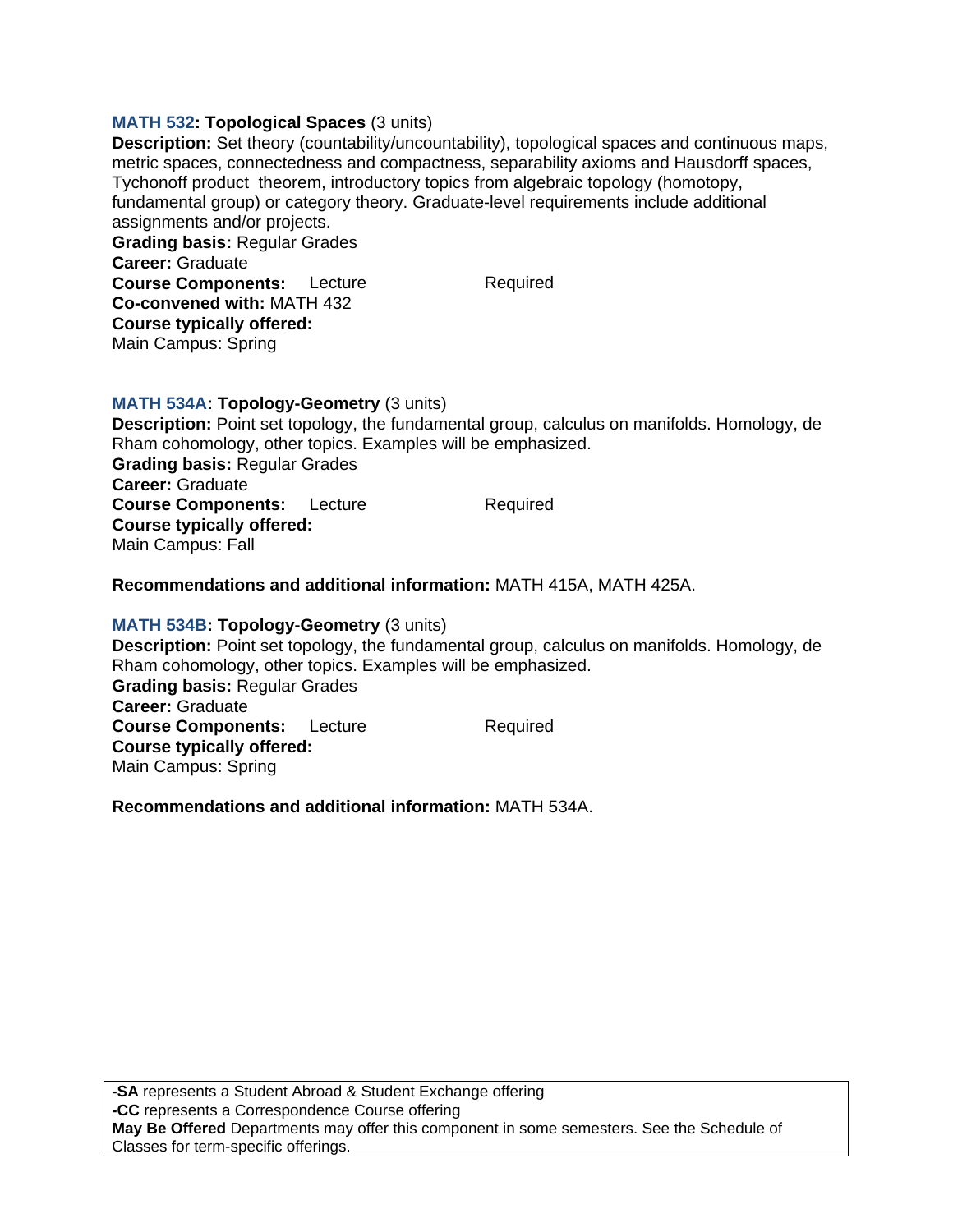# **MATH 536A: Algebraic Geometry** (3 units)

**Description:** [Taught Fall semester in even numbered years] Affine and projective varieties, morphisms and rational maps. Dimension, degree and smoothness. Basic coherent sheaf theory and Cech cohomology. Line bundles, Riemann-Roch theorem. **Grading basis:** Regular Grades **Career:** Graduate **Course Components:** Lecture Required **Course typically offered:**  Main Campus: Fall (even years only)

# **Recommendations and additional information:** MATH 520A, MATH 534A.

# **MATH 536B: Algebraic Geometry** (3 units)

**Description:** [Taught Spring semester in odd-numbered years] Affine and projective varieties, morphisms and rational maps. Dimension, degree and smoothness. Basic coherent sheaf theory and Cech cohomology. Line bundles, Riemann-Roch theorem. **Grading basis:** Regular Grades **Career:** Graduate **Course Components:** Lecture Required **Course typically offered:**  Main Campus: Spring (odd years only)

# **Recommendations and additional information:** MATH 536A.

# **MATH 537A: Global Differential Geometry** (3 units)

**Description:** [Taught Fall semester in odd-numbered years] Surfaces in R3, structure equations, curvature. Gauss-Bonnet theorem, parallel transport, geodesics, calculus of variations, Jacobi fields and conjugate points, topology and curvature; Riemannian geometry, connections, curvature tensor, Riemannian submanifolds and submersions, symmetric spaces, vector bundles. Morse theory, symplectic geometry.

**Grading basis:** Regular Grades **Career:** Graduate **Course Components:** Lecture Required **Course typically offered:**  Main Campus: Fall (odd years only)

### **Recommendations and additional information:** MATH 534A, MATH 534B.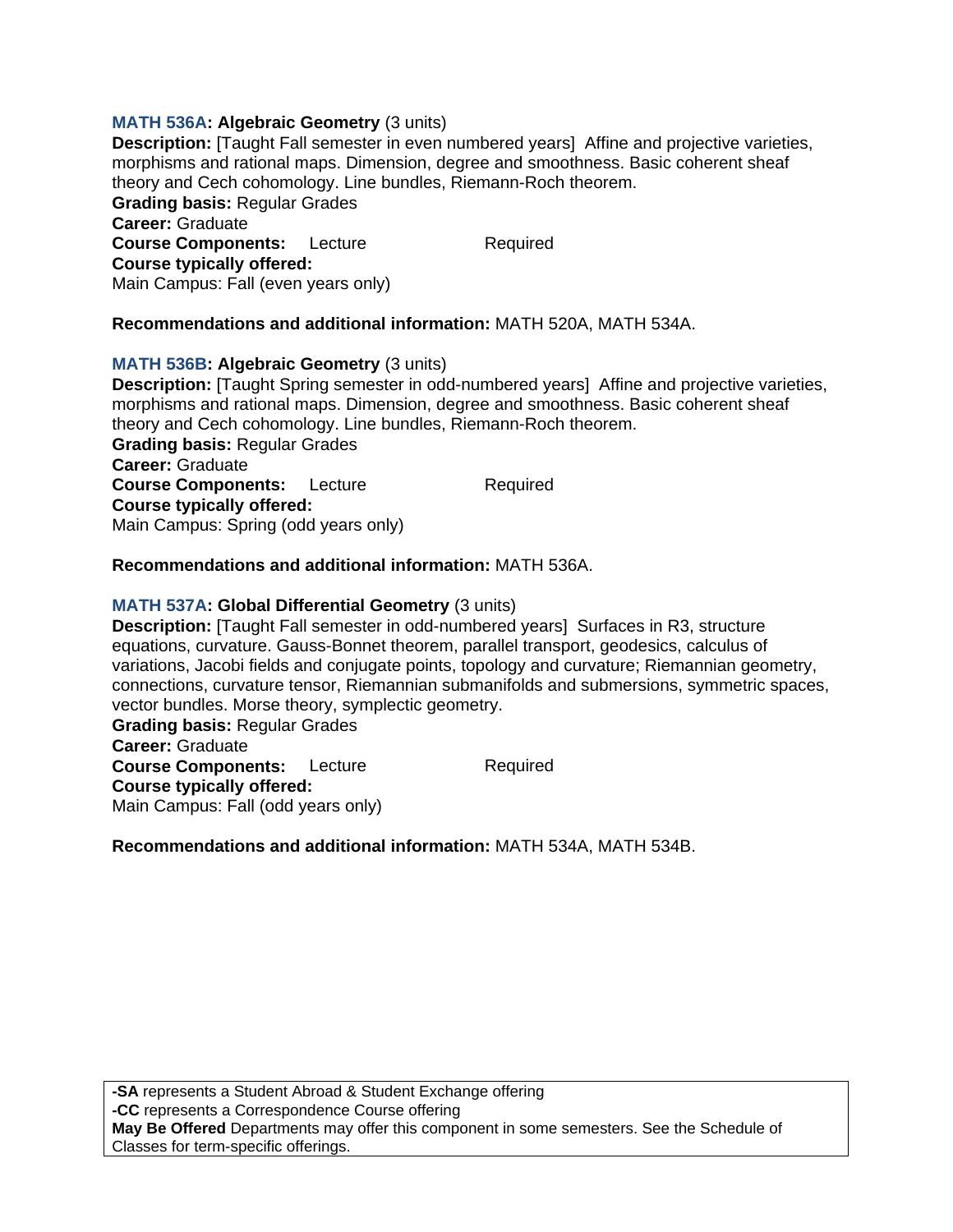# **MATH 537B: Global Differential Geometry** (3 units)

**Description:** [Taught Spring semester in even-numbered years] Surfaces in R3, structure equations, curvature. Gauss-Bonnet theorem, parallel transport, geodesics, calculus of variations, Jacobi fields and conjugate points, topology and curvature; Riemannian geometry, connections, curvature tensor, Riemannian submanifolds and submersions, symmetric spaces, vector bundles. Morse theory, symplectic geometry.

**Grading basis:** Regular Grades **Career:** Graduate **Course Components:** Lecture Required **Course typically offered:**  Main Campus: Spring (even years only)

## **Recommendations and additional information:** MATH 537A.

# **MATH 538: Topics in Geometry and Topology** (3 units) **Description:** Advanced topics in point set and algebraic topology, algebraic geometry, differential geometry; content varies. **Grading basis:** Regular Grades **Career:** Graduate **Course Components:** Lecture Required **Repeatable:** Course can be repeated a maximum of 5 times. **Course typically offered:**  Main Campus: Fall, Spring

# **MATH 539: Algebraic Coding Theory** (3 units)

**Description:** [Taught Spring semester in even-numbered years] Construction and properties of error correcting codes; encoding and decoding procedures and information rate for various codes.

**Grading basis:** Regular Grades **Career:** Graduate **Course Components:** Lecture Required **Equivalent to:** ECE 539 **Also offered as:** ECE 539 **Course typically offered:**  Main Campus: Spring (even years only)

# **Recommendations and additional information:** MATH 415A.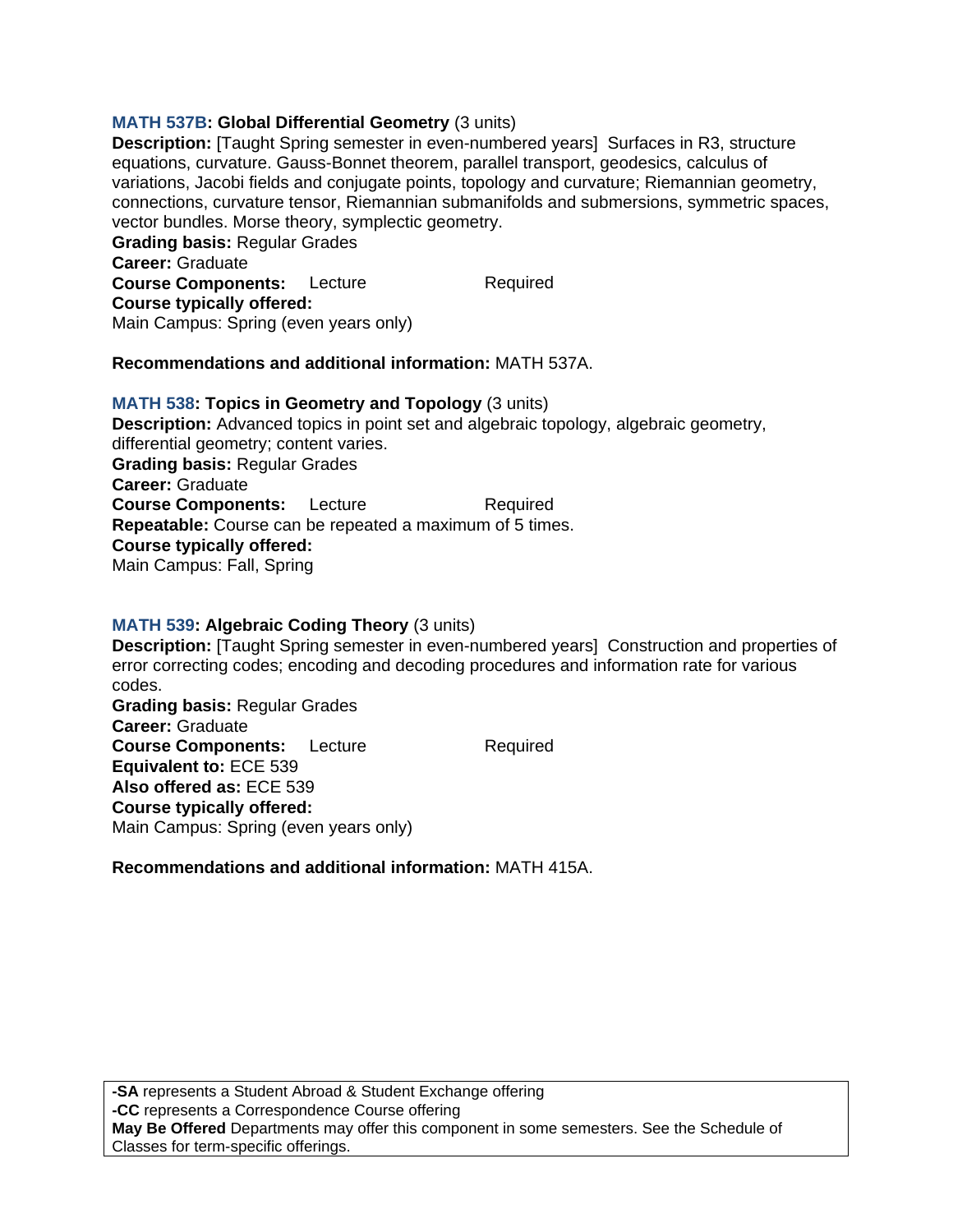## **MATH 541: Introduction to Mathematical Physics** (3 units)

**Description:** Mathematical formulation and problems of statistical physics, quantum physics and field theory, relations between macroscopic and microscopic and between classical and quantum descriptions of physical systems, analytical, probabilistic and geometric methods. Contents vary.

**Grading basis:** Regular Grades **Career:** Graduate **Course Components:** Lecture Required **Repeatable:** Course can be repeated a maximum of 3 times. **Equivalent to:** PHYS 541 **Also offered as:** PHYS 541 **Course typically offered:**  Main Campus: Fall

**Recommendations and additional information:** MATH 523A, MATH 523B or MATH 527A, MATH 527B or consent of instructor.

## **MATH 543: Theory of Graphs and Networks** (3 units)

**Description:** [Taught Fall semester in even-numbered years] Undirected and directed graphs, connectivity, circuits, trees, partitions, planarity, coloring problems, matrix methods, applications in diverse disciplines. Graduate-level requirements include more extensive problem sets or advanced projects.

**Grading basis:** Regular Grades **Career:** Graduate **Course Components:** Lecture Required **Equivalent to:** CSC 543 **Also offered as:** CSC 543 **Co-convened with:** MATH 443 **Course typically offered:**  Main Campus: Fall (even years only)

### **MATH 546: Theory of Numbers** (3 units)

**Description:** [Taught Spring semester in odd-numbered years]. Divisibility properties of primes, congruences, quadratic residues, number-theoretic functions, primality, factoring, applications to crytopgraphy, introduction to algebraic numbers. Graduate-level requirements include more extensive problem sets or advanced projects.

**Grading basis:** Regular Grades **Career:** Graduate **Course Components:** Lecture Required **Co-convened with:** MATH 446 **Course typically offered:**  Main Campus: Spring (odd years only)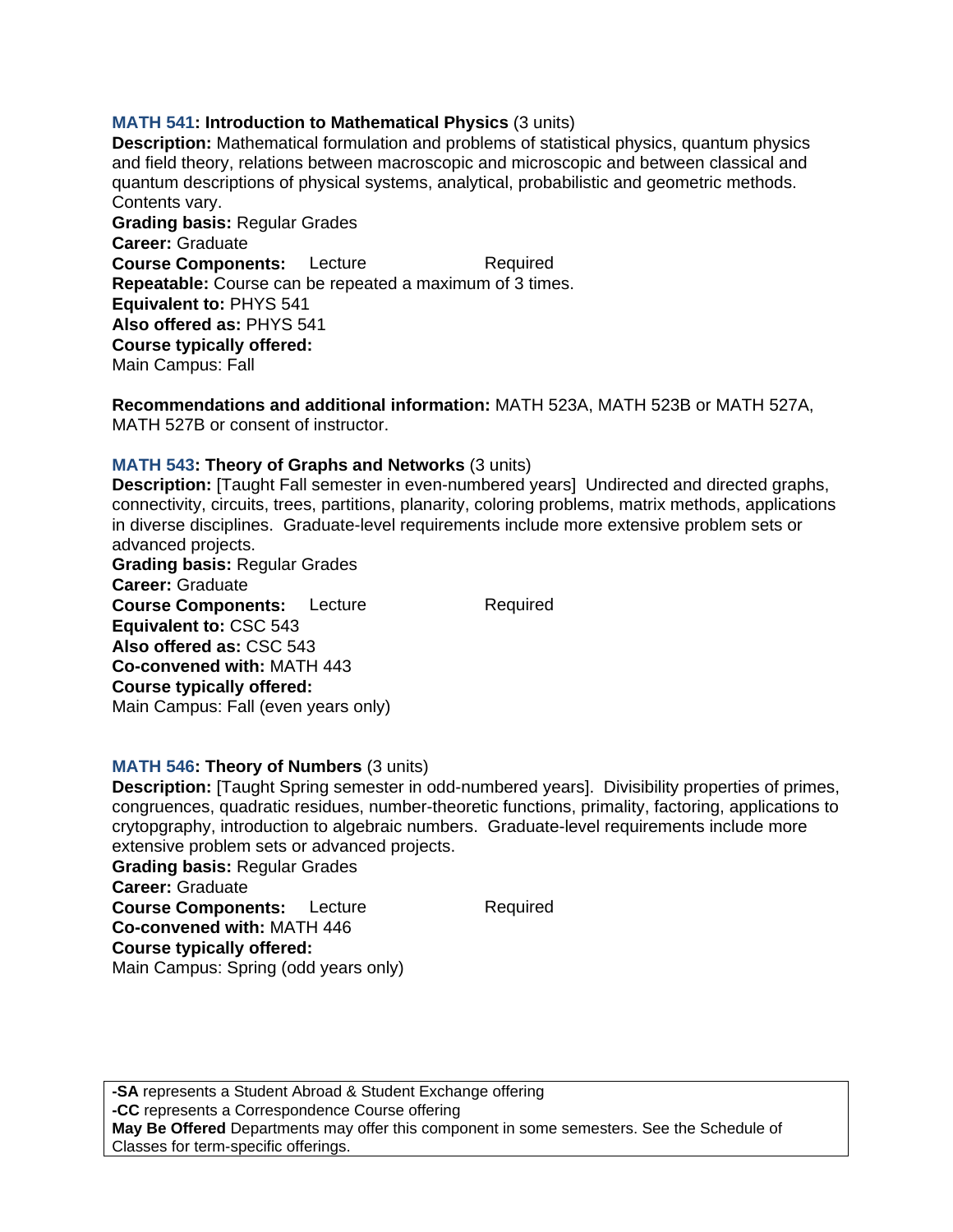# **MATH 547: Combinatorial Mathematics** (3 units)

**Description:** [Taught Spring semester in odd-numbered years]. Enumeration and construction of arrangements and designs; generating functions; principle of inclusion-exclusion; recurrence relations; a variety of applications. Graduate-level requirements include more extensive problem sets or advanced projects. **Grading basis:** Regular Grades

**Career:** Graduate **Course Components:** Lecture Required **Co-convened with:** MATH 447 **Course typically offered:**  Main Campus: Spring (odd years only)

# **MATH 553A: Partial Differential Equations** (3 units)

**Description:** [Taught Fall semester in odd-numbered years] Theory and examples of linear equations; characteristics, well-posed problems, regularity, variational properties, asymptotics. Topics in nonlinear equations, such as shock waves, diffusion waves, and estimates in Sobolev spaces.

**Grading basis:** Regular Grades **Career:** Graduate **Course Components:** Lecture Required **Course typically offered:**  Main Campus: Fall (odd years only)

### **Recommendations and additional information:** MATH 523B or MATH 527B or MATH 583B.

### **MATH 553B: Partial Differential Equations** (3 units)

**Description:** [Taught Spring semester in even-numbered years] Theory and examples of linear equations; characteristics, well-posed problems, regularity, variational properties, asymptotics. Topics in nonlinear equations, such as shock waves, diffusion waves, and estimates in Sobolev spaces.

**Grading basis:** Regular Grades **Career:** Graduate **Course Components:** Lecture Required **Course typically offered:**  Main Campus: Spring (even years only)

**Recommendations and additional information:** MATH 553A.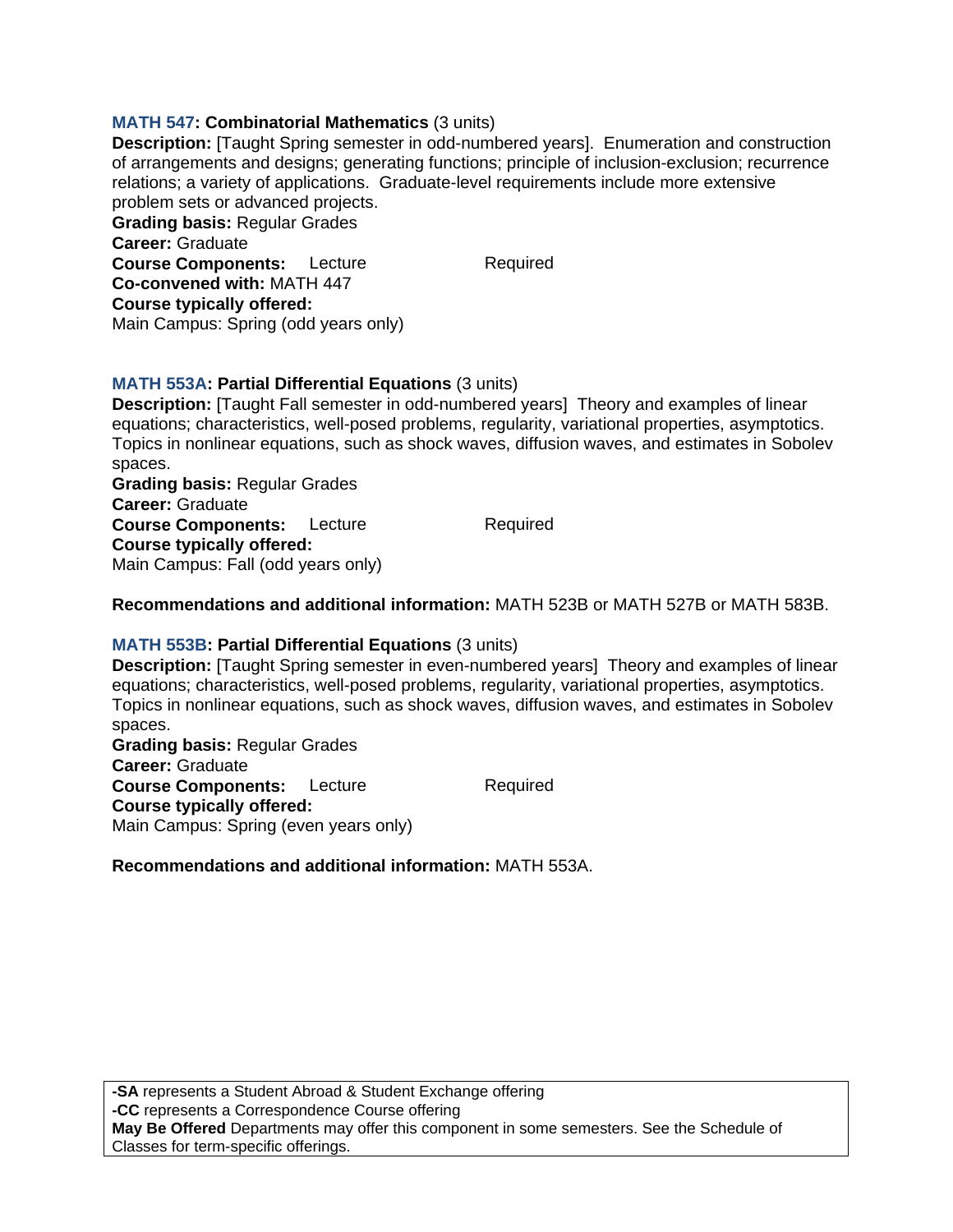# **MATH 554: Ordinary Differential Equations** (3 units)

**Description:** [Taught Spring semester in odd-numbered years.] General theory of linear systems, Foquet theory. Local theory of nonlinear systems, stable manifold and Hartman-Grobman theorems. Poincare-Bendixson theory, limit cycles, Poincare maps. Bifurcation theory, including the Hopf theorem. **Grading basis:** Regular Grades **Career:** Graduate **Course Components:** Lecture Required **Course typically offered:**  Main Campus: Spring (odd years only)

**Recommendations and additional information:** MATH 413 or consent of instructor.

# **MATH 556: Applied Partial Differential Equations** (3 units)

**Description:** Properties of partial differential equations and techniques for their solution: Fourier methods, Green's functions, numerical methods. Graduate-level requirements include more extensive problem sets or advanced projects.

**Grading basis:** Regular Grades **Career:** Graduate **Course Components:** Lecture Required **Co-convened with:** MATH 456 **Course typically offered:**  Main Campus: Spring

**Recommendations and additional information:** Some exposure to linear algebra at the level of MATH 215, MATH 410, MATH 322, or MATH 422 is necessary.

# **MATH 557A: Dynamical Systems and Chaos** (3 units)

**Description:** [Taught Fall semester in odd-numbered years.] Qualitative theory of dynamical systems, phase space analysis, bifurcation, period doubling, universal scaling, onset of chaos. Applications drawn from atmospheric physics, biology, ecology, fluid mechanics and optics. **Grading basis:** Regular Grades **Career:** Graduate

**Course Components:** Lecture Required **Course typically offered:**  Main Campus: Fall (odd years only)

**Recommendations and additional information:** MATH 454 or (MATH 254 and MATH 422): and MATH 421 or MATH 424.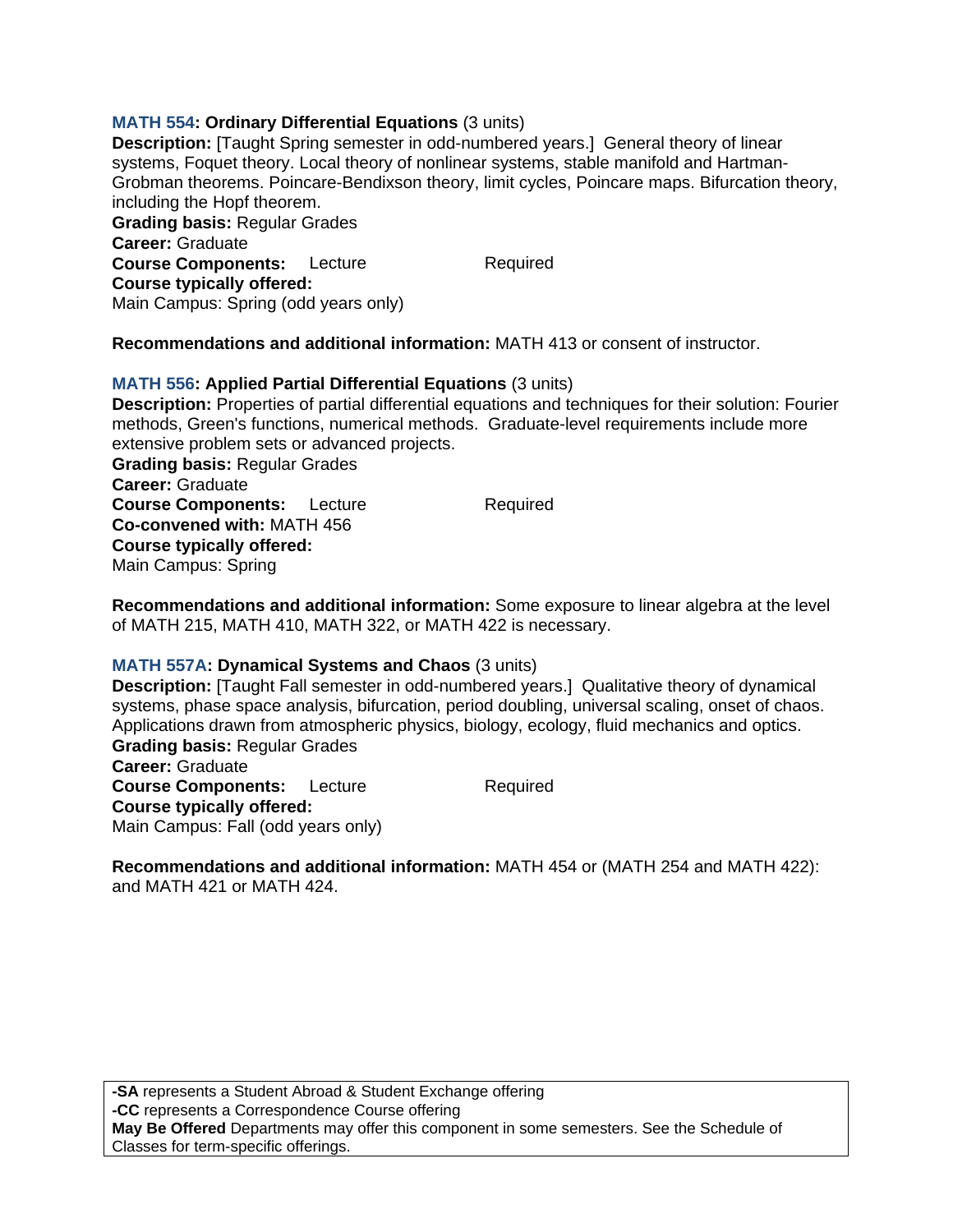# **MATH 557B: Dynamical Systems and Chaos** (3 units)

**Description:** [Taught Spring semester in even-numbered years.] Qualitative theory of dynamical systems, phase space analysis, bifurcation, period doubling, universal scaling, onset of chaos. Applications drawn from atmospheric physics, biology, ecology, fluid mechanics and optics.

**Grading basis:** Regular Grades **Career:** Graduate **Course Components:** Lecture Required **Course typically offered:**  Main Campus: Spring (even years only)

## **Recommendations and additional information:** MATH 557A.

## **MATH 559A: Lie Groups and Lie Algebras** (3 units)

**Description:** [Taught Fall semester in even-numbered years]. Correspondence between Lie groups and Lie algebras, structure and representation theory, applications to topology and geometry of homogeneous spaces, applications to harmonic analysis. **Grading basis:** Regular Grades **Career:** Graduate

**Course Components:** Lecture Required **Course typically offered:**  Main Campus: Fall (even years only)

**Recommendations and additional information:** MATH 511A, MATH 523A, MATH 534A, MATH 534B or consent of instructor.

### **MATH 559B: Lie Groups and Lie Algebras** (3 units)

**Description:** [Taught Spring semester in odd-numbered years]. Correspondence between Lie groups and Lie algebras, structure and representation theory, applications to topology and geometry of homogeneous spaces, applications to harmonic analysis.

**Grading basis:** Regular Grades **Career:** Graduate **Course Components:** Lecture Required **Course typically offered:**  Main Campus: Spring (odd years only)

**Recommendations and additional information:** MATH 559A.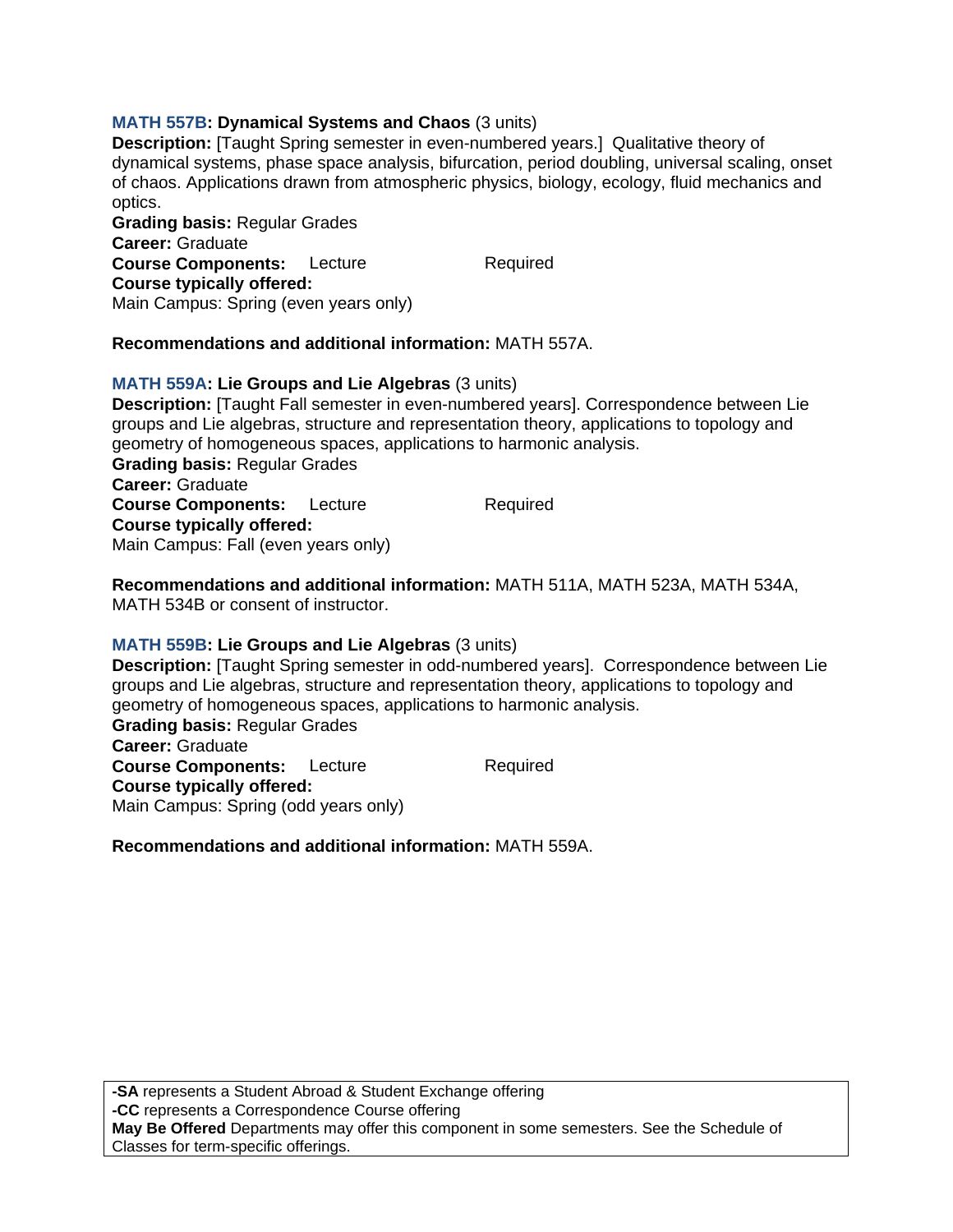### **MATH 563: Probability Math** (3 units)

**Description:** Random variables, expectation and integration, Borel-Cantelli lemmas, independence, sums of independent random variables, strong law of large numbers, convergence in distribution, central limit theorem, infinitely divisible distributions. **Grading basis:** Regular Grades **Career:** Graduate **Course Components:** Lecture Required **Equivalent to:** STAT 563 **Also offered as:** STAT 563 **Course typically offered:**  Main Campus: Fall

**Recommendations and additional information:** MATH 523B or MATH 527B or consent of instructor.

### **MATH 564: Theory of Probability** (3 units)

**Description:** Probability spaces, random variables, weak law of large numbers, central limit theorem, various discrete and continuous probability distributions. Graduate-level requirements include more extensive problem sets or advanced projects.

**Grading basis:** Regular Grades **Career:** Graduate **Course Components:** Lecture Required **Equivalent to:** STAT 564 **Also offered as:** STAT 564 **Co-convened with:** MATH 464 **Course typically offered:**  Main Campus: Fall

**Recommendations and additional information:** Calculus through multivariable/vector calculus (at the level of MATH 125, MATH 129, MATH 223).

#### **MATH 565A: Stochastic Processes** (3 units)

**Description:** [Taught Spring semester in odd-numbered years]. Stochastic Processes in continuous time: Levy processes, Martingales, Markov processes, introduction to stochastic integrals. **Grading basis:** Regular Grades **Career:** Graduate **Course Components:** Lecture Required **Course typically offered:**  Main Campus: Spring (odd years only)

**Recommendations and additional information:** Strong probability background.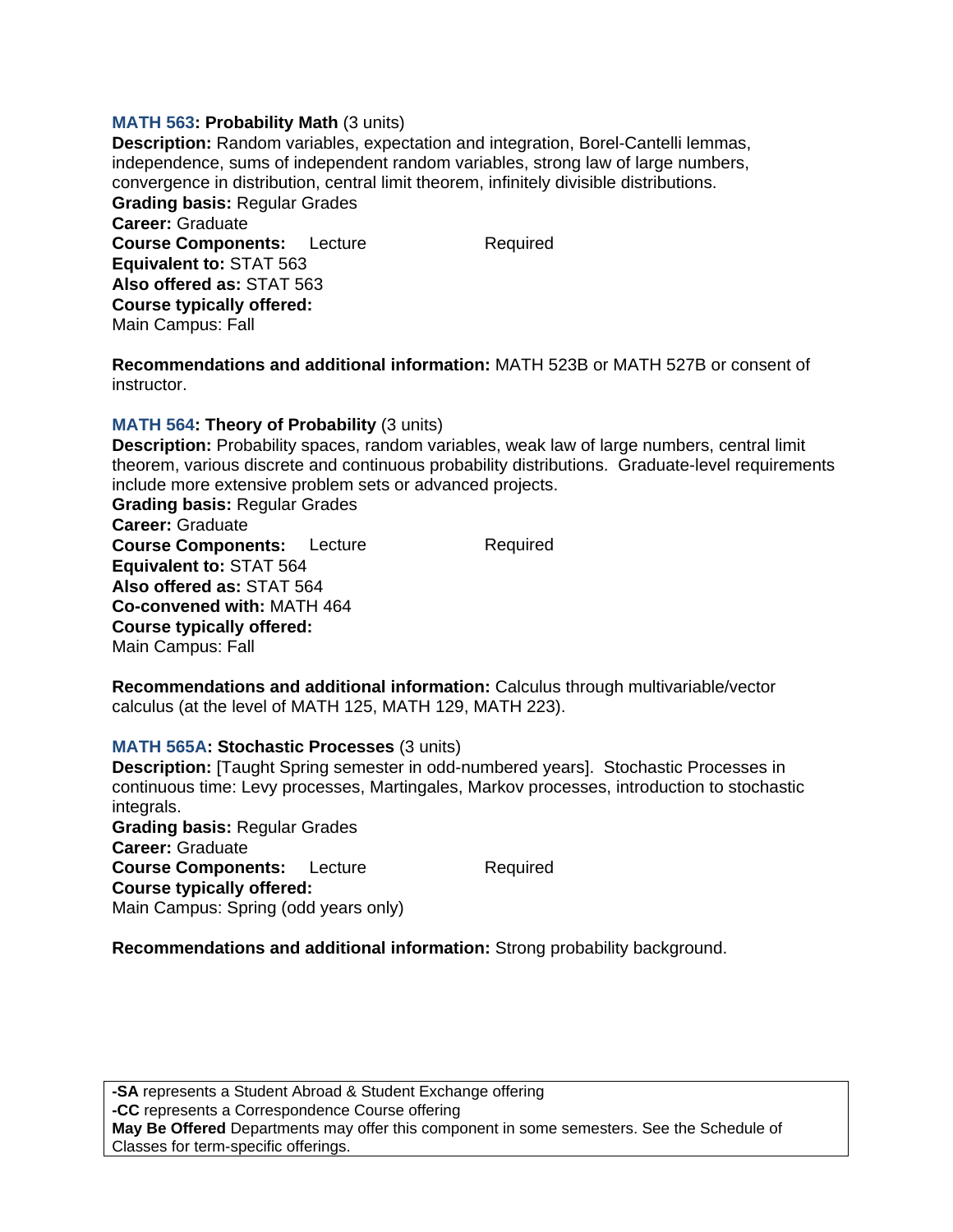# **MATH 565B: Stochastic Processes** (3 units)

**Description:** [Taught Fall semester in even-number years]. Stochastic processes in continuous time; Levy processes, martingales, Markov processes, introduction to stochastic integrals. **Grading basis:** Regular Grades

**Career:** Graduate **Course Components:** Lecture Required **Course typically offered:**  Main Campus: Fall (even years only)

**Recommendations and additional information:** MATH 565A.

## **MATH 565C: Stochastic Differential Equations** (3 units)

**Description:** [Taught Spring semester in even-numbered years] Brownian motion, stochastic integrals, Ito formula, stochastic differential equations, diffusions, applications including: Partial differential equations, filtering, stochastic control **Grading basis:** Regular Grades **Career:** Graduate **Course Components:** Lecture Required **Course typically offered:**  Main Campus: Spring (even years only)

**Recommendations and additional information:** MATH 565B, MATH 468/568 or consent of instructor.

**MATH 566: Theory of Statistics** (3 units) **Description:** Sampling theory. Point estimation. Limiting distributions. Testing Hypotheses. Confidence intervals. Large sample methods. **Grading basis:** Regular Grades **Career:** Graduate **Course Components:** Lecture Required **Equivalent to:** MATH 566B, STAT 566, STAT 566A, STAT 566B **Also offered as:** STAT 566 **Course typically offered:**  Main Campus: Spring

**Recommendations and additional information:** MATH 564.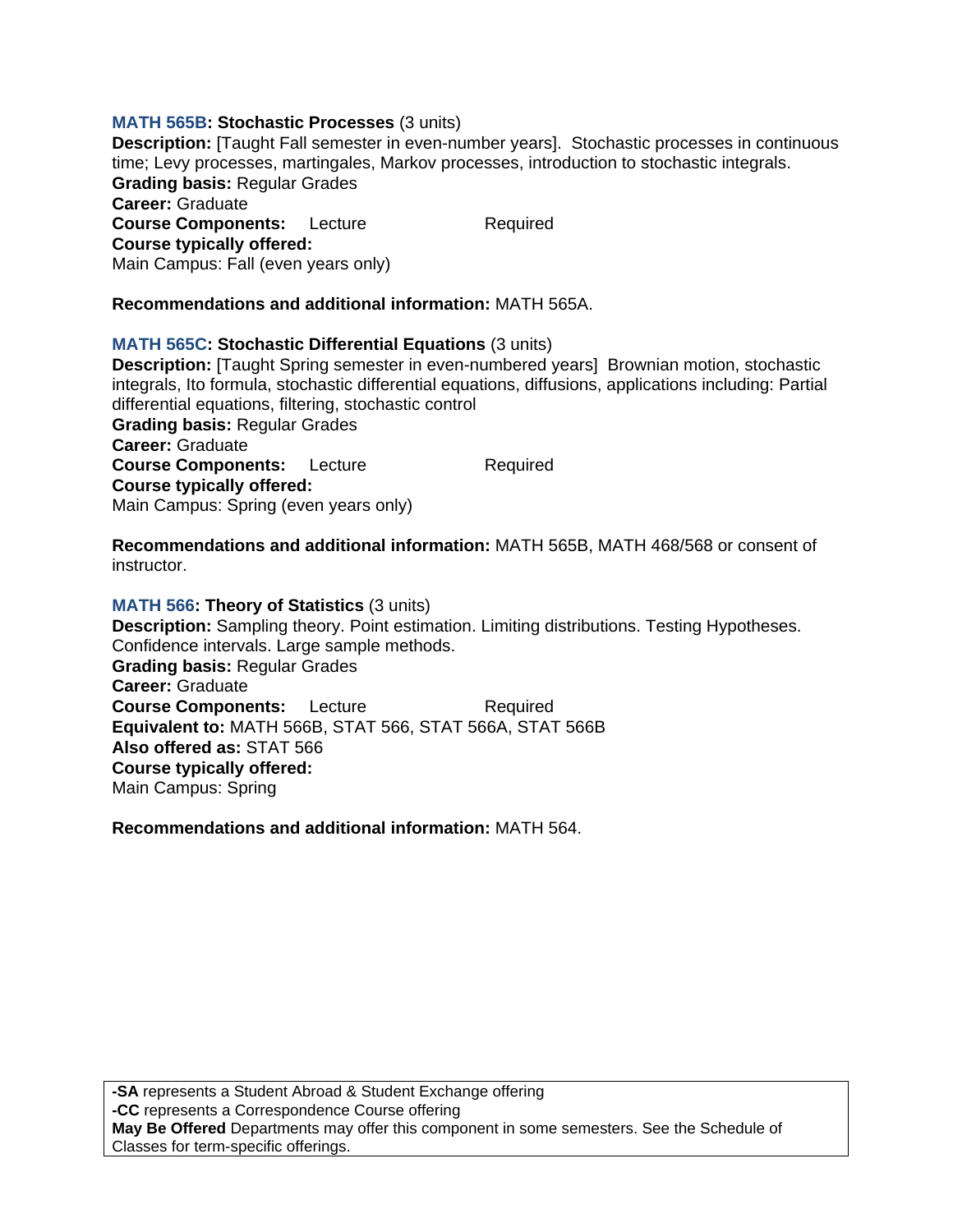# **MATH 567A: Theoretical Statistics I** (3 units)

**Description:** [Taught Spring semester in even-numbered years] Basic decision theory. Bayes' rules for estimation. Admissibility and completeness. The minimax theorem. Sufficiency. Exponential families of distributions. Complete sufficient statistics. Invariant decision problems. Location and scale parameters. Theory of nonparametric statistics. Hypothesis testing. Neyman-Pearson lemma. UMP and UMPU tests. Two-sided tests. Two-sample tests. Confidence sets. Multiple decision problems.

**Grading basis:** Regular Grades **Career:** Graduate **Course Components:** Lecture Required **Equivalent to:** STAT 567A **Also offered as:** STAT 567A **Course typically offered:**  Main Campus: Spring (even years only)

### **Recommendations and additional information:** MATH 563.

### **MATH 567B: Theoretical Statistics II** (3 units)

**Description:** [Taught Fall semester in even-numbered years] Large sample theory of estimation: modes of convergence, central limit theorems, consistency and asymptotic distribution of estimators,asymptotic relative efficiencies of estimators, autoregressive time series, Cramer-Rao bounds and asymptotic efficiency of the MLE, asymptotic theory of Bayes estimators, semi-parametric linear regression,nonparametric regression and density estimation. Large sample theory of tests: likelihood ratio and Wald's tests in parametric models, the chisquare tests for multinomials, tests for goodness of fit, asymptotic relative efficiencies of tests, nonparametric one- and two-sample tests. Statistical computation: nonparametric bootstrap, Markov Chain Monte Carlo and Bayes theory, hierarchical models.

**Grading basis:** Regular Grades **Career:** Graduate **Course Components:** Lecture Required **Equivalent to:** STAT 567B **Also offered as:** STAT 567B **Course typically offered:**  Main Campus: Fall (even years only)

**Recommendations and additional information:** MATH 567A.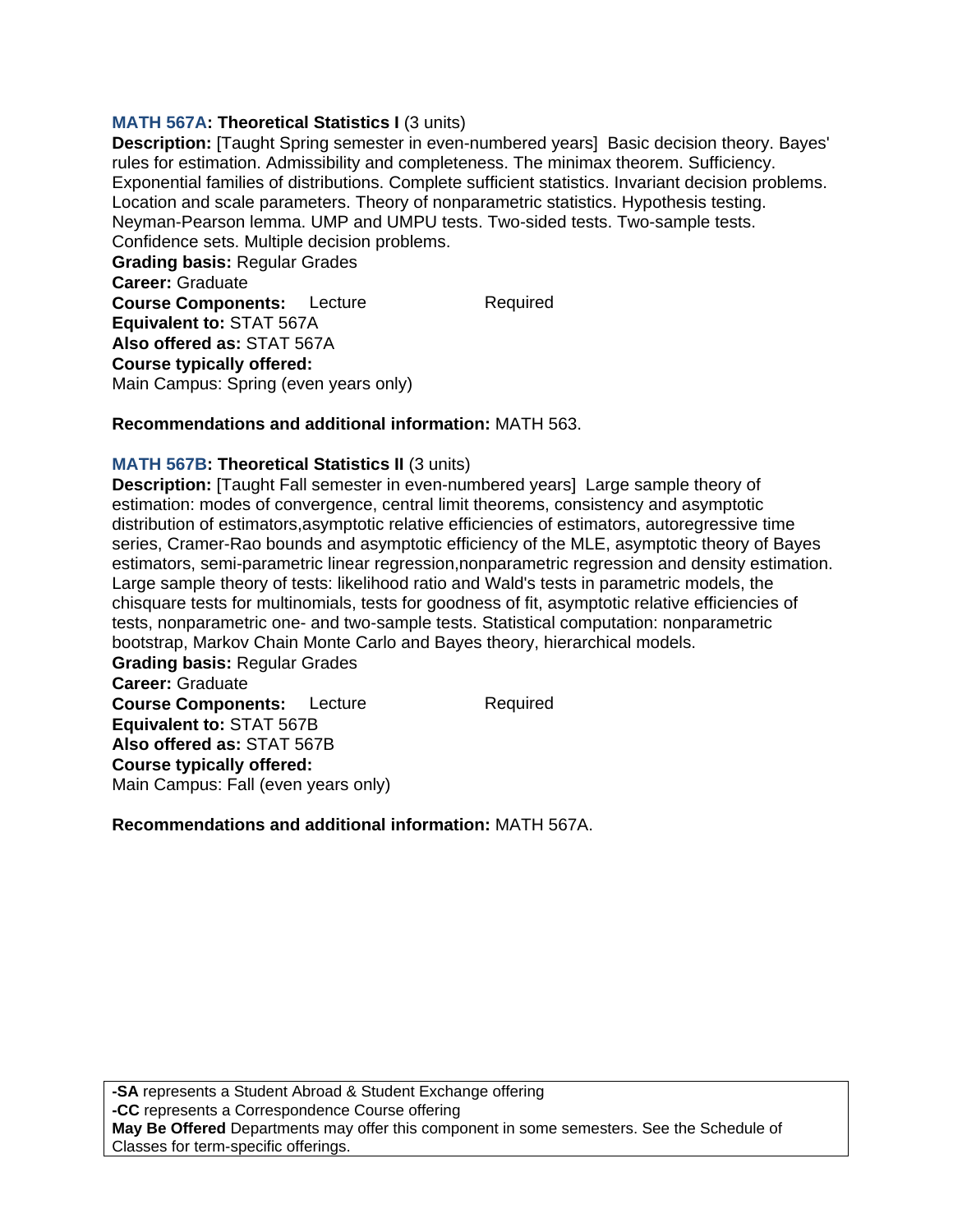### **MATH 568: Applied Stochastic Processes** (3 units)

**Description:** Applications of Gaussian and Markov processes and renewal theory; Wiener and Poisson processes, queues. Graduate-level requirements include more extensive problem sets or advanced projects. **Grading basis:** Regular Grades **Career:** Graduate **Course Components:** Lecture Required **Equivalent to:** STAT 568 **Co-convened with:** MATH 468 **Course typically offered:** 

# **MATH 571A: Advanced Statistical Regression Analysis** (3 units)

**Description:** Regression analysis including simple linear regression and multiple linear regression. Matrix formulation and analysis of variance for regression models. Residual analysis, transformations, regression diagnostics, multicollinearity, variable selection techniques, and response surfaces. Students will be expected to utilize standard statistical software packages for computational purposes.

**Grading basis:** Regular Grades **Career:** Graduate **Course Components:** Lecture Required **Equivalent to:** STAT 571A **Also offered as:** STAT 571A **Course typically offered:**  Main Campus: Fall

Main Campus: Spring

**Recommendations and additional information:** MATH 410 or MATH 413, or equivalent; MATH 461 or MATH 466, or equivalent. Graduate standing.

#### **MATH 571B: Design of Experiments** (3 units)

**Description:** Principles of designing experiments. Randomization, block designs, factorial experiments, response surface designs, repeated measures, analysis of contrasts, multiple comparisons, analysis of variance and covariance, variance components analysis. **Grading basis:** Regular Grades **Career:** Graduate **Course Components:** Lecture Required **Equivalent to:** STAT 571B **Also offered as:** STAT 571B **Course typically offered:**  Main Campus: Spring

**Recommendations and additional information:** MATH 223 or equivalent; MATH 571A.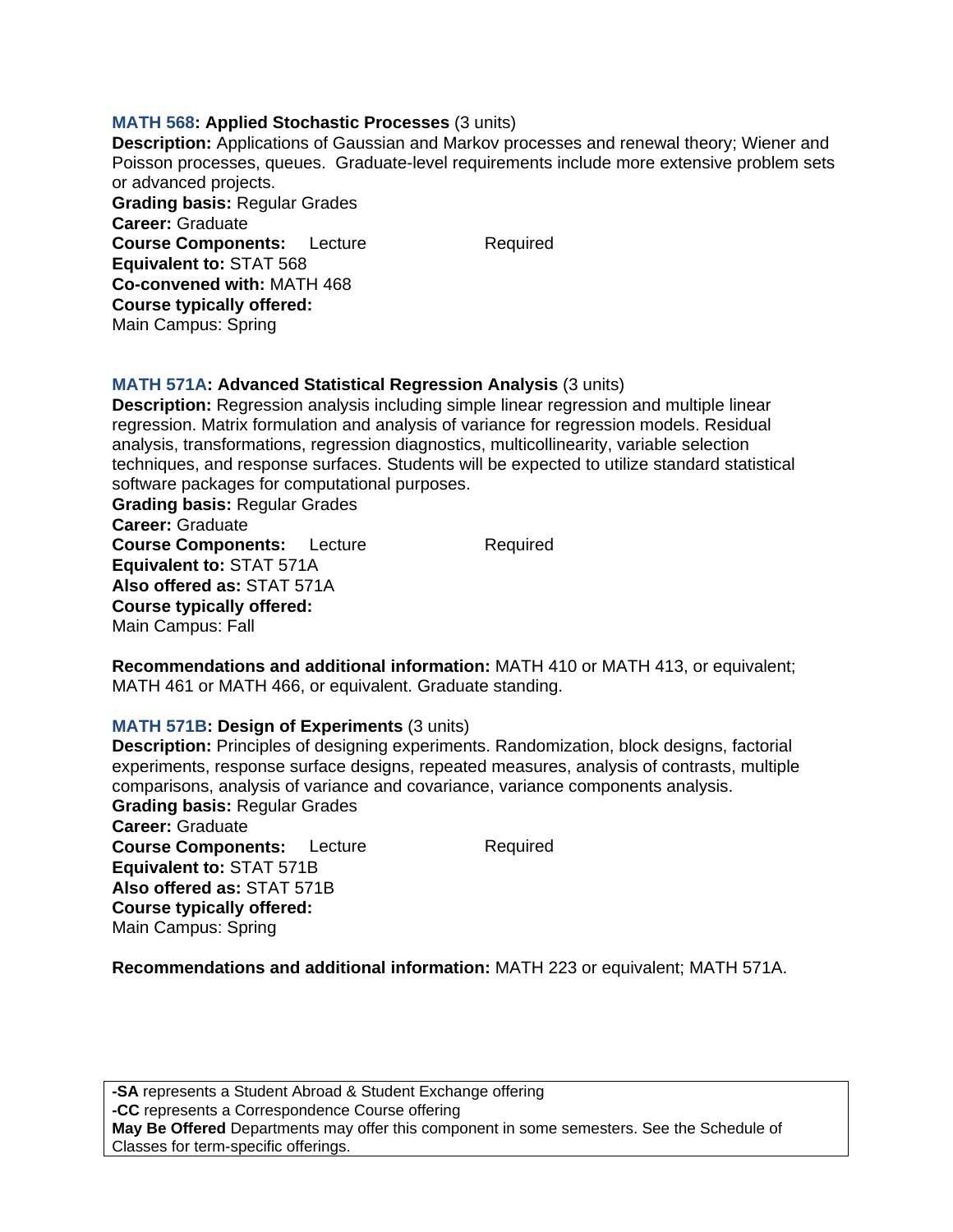## **MATH 573: Theory of Computation** (3 units)

**Description:** Chomsky hierarchy, undecidability; general recursive functions; recursion theory; computational complexity theory, NP-complete and provably intractable problems. **Grading basis:** Regular Grades **Career:** Graduate **Course Components:** Lecture Required **Equivalent to:** MATH 573 **Also offered as:** CSC 573 **Course typically offered:**  Main Campus: Spring

**Recommendations and additional information:** CSC 473. **Home department:** Computer Science

**MATH 574E: Environmental Statistics** (3 units)

**Description:** Statistical methods for environmental and ecological sciences, including nonlinear regression, generalized linear models, temporal analyses, spatial analyses/kriging, quantitative risk assessment. **Grading basis:** Regular Grades **Career:** Graduate **Course Components:** Lecture Required **Equivalent to:** CPH 574E, MATH 574E **Also offered as:** BIOS 574E, STAT 574E **Course typically offered:**  Main Campus: Spring

**Recommendations and additional information:** MATH 571B, or PSYC 507C, or equivalent. **Home department:** Committee on Statistics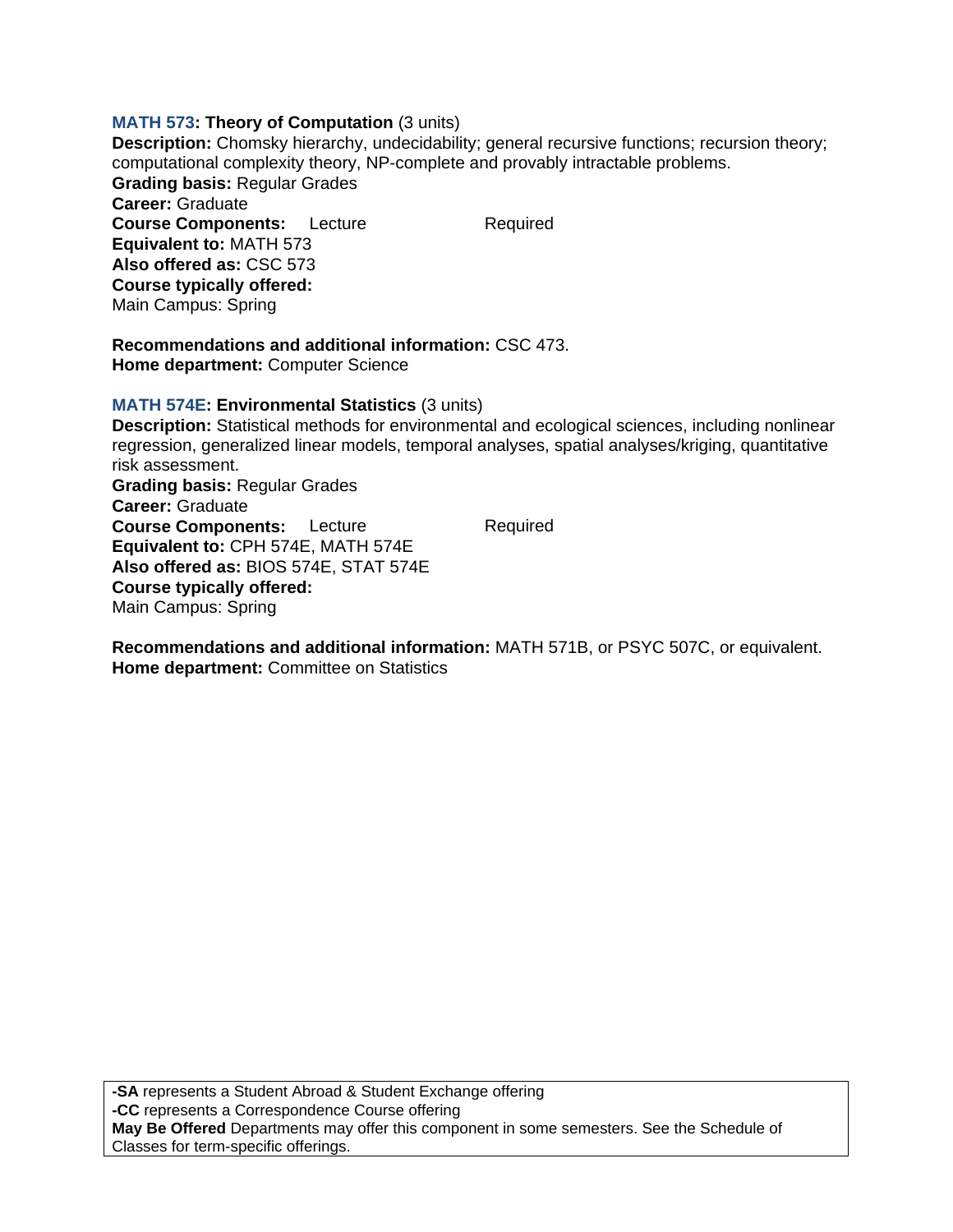# **MATH 574G: Introduction to Geostatistics** (3 units)

**Description:** [Taught Spring semester in odd-numbered years] Exploratory spatial data analysis, random function models for spatial data, estimation and modeling of variograms and covariances, ordinary and universal kriging estimators and equations, regularization of variograms, estimation of spatial averages, non-linear estimators, includes use of geostatistical software. Application of hydrology, soil science, ecology, geography and related fields.

**Grading basis:** Regular Grades **Career:** Graduate **Flat Fee:** \$50 **Course Components:** Lecture Required **Equivalent to:** MATH 574G, STAT 574G **Also offered as:** GEOG 574G, STAT 574G **Course typically offered:**  Main Campus: Fall

**Recommendations and additional information:** Linear algebra, basic course in probability and statistics, familiarity with DOS/Windows, UNIX. **Home department:** School of Geography and Development

## **MATH 574M: Statistical Machine Learning** (3 units)

**Description:** Basic statistical principles and theory for modern machine learning, high dimensional data analysis, parametric and nonparametric methods, sparse analysis, shrinkage methods, variable selection, model assessment, model averaging, kernel methods, and unsupervised learning.

**Grading basis:** Regular Grades **Career:** Graduate **Course Components:** Lecture Required **Course typically offered:**  Main Campus: Spring

**Recommendations and additional information:** Probability at the level of MATH 464, statistics at the level of MATH 363 or MATH 466, and linear algebra.

### **MATH 574T: Time Series Analysis** (3 units)

**Description:** Methods for analysis of time series data. Time domain techniques. ARIMA models. Estimation of process mean and autocovariance. Model fitting. Forecasting methods. Missing data. Students will be expected to utilize standard statistical software packages for computational purposes.

**Grading basis:** Regular Grades **Career:** Graduate **Course Components:** Lecture Required **Equivalent to:** STAT 574T **Also offered as:** STAT 574T **Course typically offered:**  Main Campus: Fall, Spring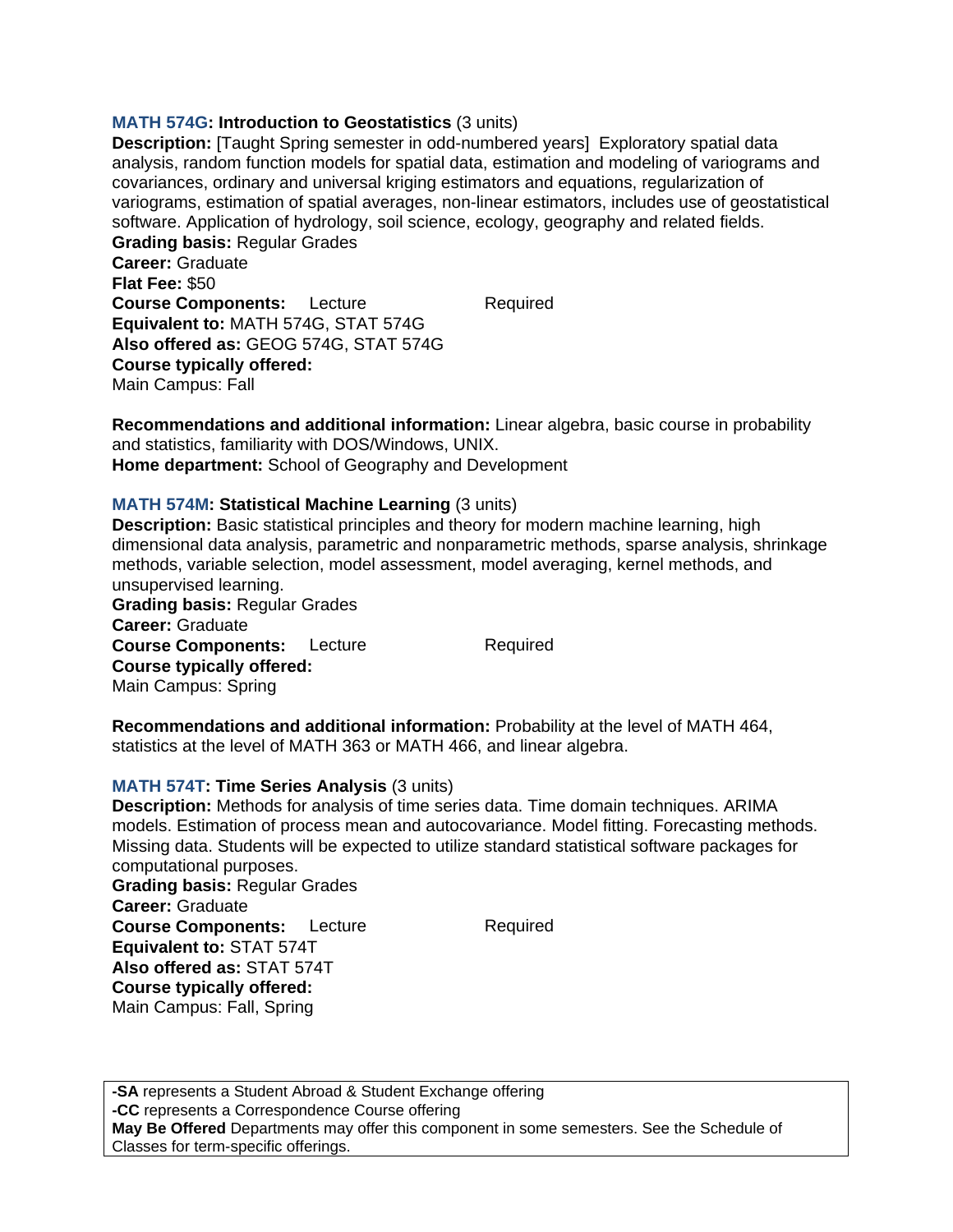# **MATH 576A: Numerical Analysis PDE** (3 units)

**Description:** [Taught Fall semester in even numbered years] Finite difference, finite element, and spectral discretization methods; semidiscrete, matrix, and Fourier analysis.

**Grading basis:** Regular Grades

**Career:** Graduate **Course Components:** Lecture Required **Course typically offered:**  Main Campus: Fall (even years only)

# **Recommendations and additional information:** MATH 413, MATH 456, MATH 575B.

### **MATH 576B: Numerical Analysis PDE** (3 units)

**Description:** [Taught Spring semester in odd-numbered years] Well-posedness, numerical boundary conditions, nonlinear instability, time-split algorithms, special methods for stiff and singular problems. **Grading basis:** Regular Grades **Career:** Graduate **Course Components:** Lecture Required **Course typically offered:**  Main Campus: Spring (odd years only)

## **Recommendations and additional information:** MATH 576A.

## **MATH 577: Topics in Applied Mathematics** (3 units)

**Description:** Advanced topics in asymptotics, numerical analysis, approximation theory, mathematical theory of mechanics, dynamical systems, differential equations and inequalities, mathematical theory of statistics; content varies. **Grading basis:** Regular Grades **Career:** Graduate **Course Components:** Lecture Required **Repeatable:** Course can be repeated a maximum of 5 times. **Equivalent to:** ATMO 577 **Course typically offered:**  Main Campus: Fall, Spring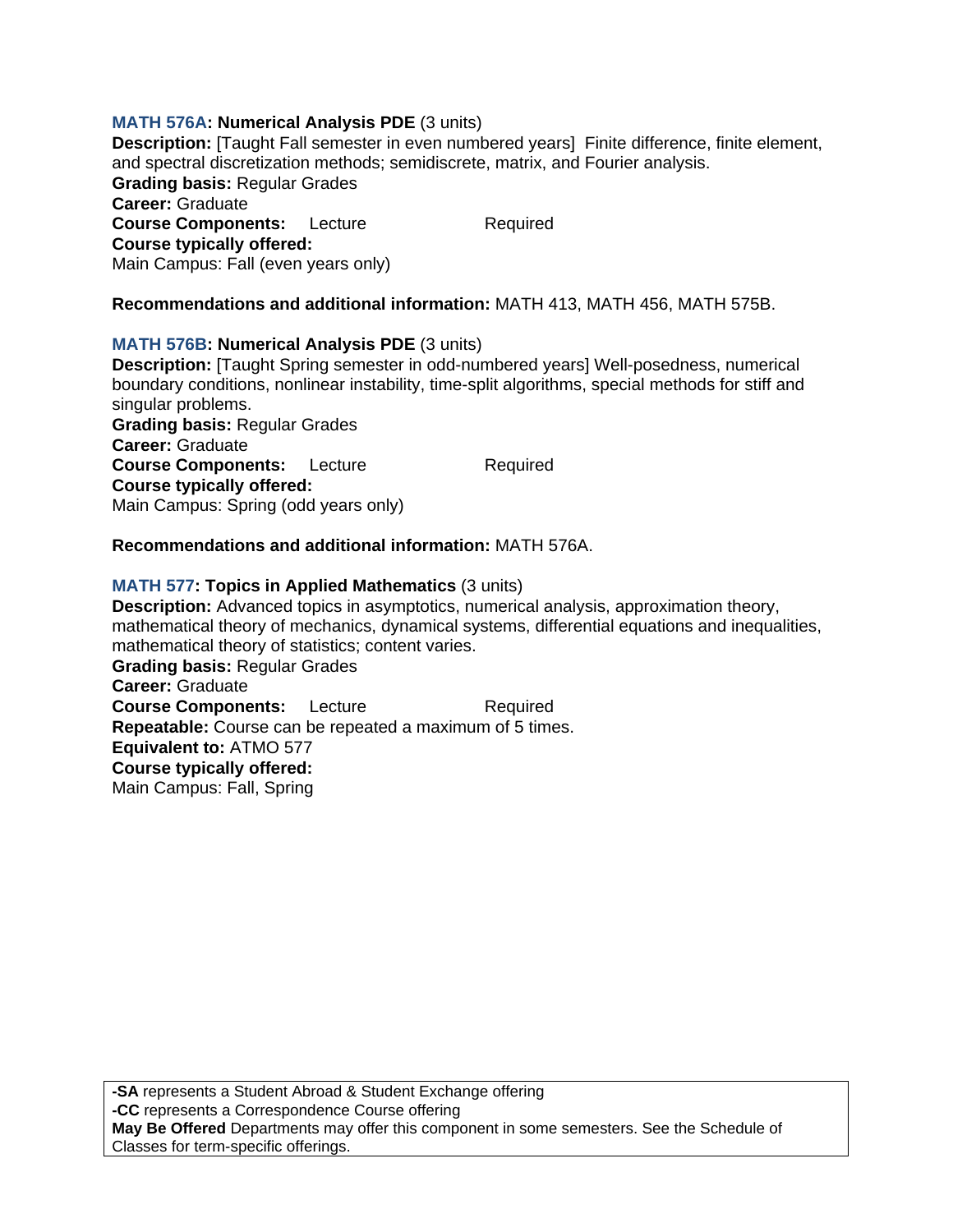# **MATH 580: Mathematical Models in Biology** (3 units)

**Description:** For advanced undergraduates and graduate students in biological and ecological sciences, and math students: learn how to apply basic tools of mathematical tools (from simple back-of-the-envelope estimates to formal stability analysis using difference and differential equations) to biological problems including population dynamics, species coexistence, population genetics, links between ecosystems ecology and Global biogeochemistry, and biological scaling.

**Grading basis:** Regular Grades **Career:** Graduate **Course Components:** Lecture Required **Also offered as:** ECOL 580 **Co-convened with:** ECOL 480 **Course typically offered:**  Main Campus: Spring

**Recommendations and additional information:** MATH 129. **Home department:** Ecology & Evolutionary Biology

### **MATH 581A: Methods of Applied Mathematics I** (3 units)

**Description:** Complex Analysis: variables; functions; analyticity; integrals; residue calculus; saddle-point method. Fourier Analysis: Fourier transform; Fourier series; delta-function; Riemann-Lebesgue lemma; Gibbs phenomenon. Ordinary Differential Equations: parameter variations; integrals of motion; phase portraits; perturbative analysis; Green's functions; Sturm-Liouville theory. Partial Differential Equations: method of characteristics; classification of second order linear (elliptic, hyperbolic, parabolic); separation of variables for boundary value problems; nonlinear examples. Other topics as chosen by the instructor.

**Grading basis:** Regular Grades **Career:** Graduate **Course Components:** Lecture Required **Also offered as:** APPL 581A **Course typically offered:**  Main Campus: Fall

**Recommendations and additional information:** Admission to Applied Math GIDP or Math 422 or Math 424 or Math 454 or Math 456 or equivalent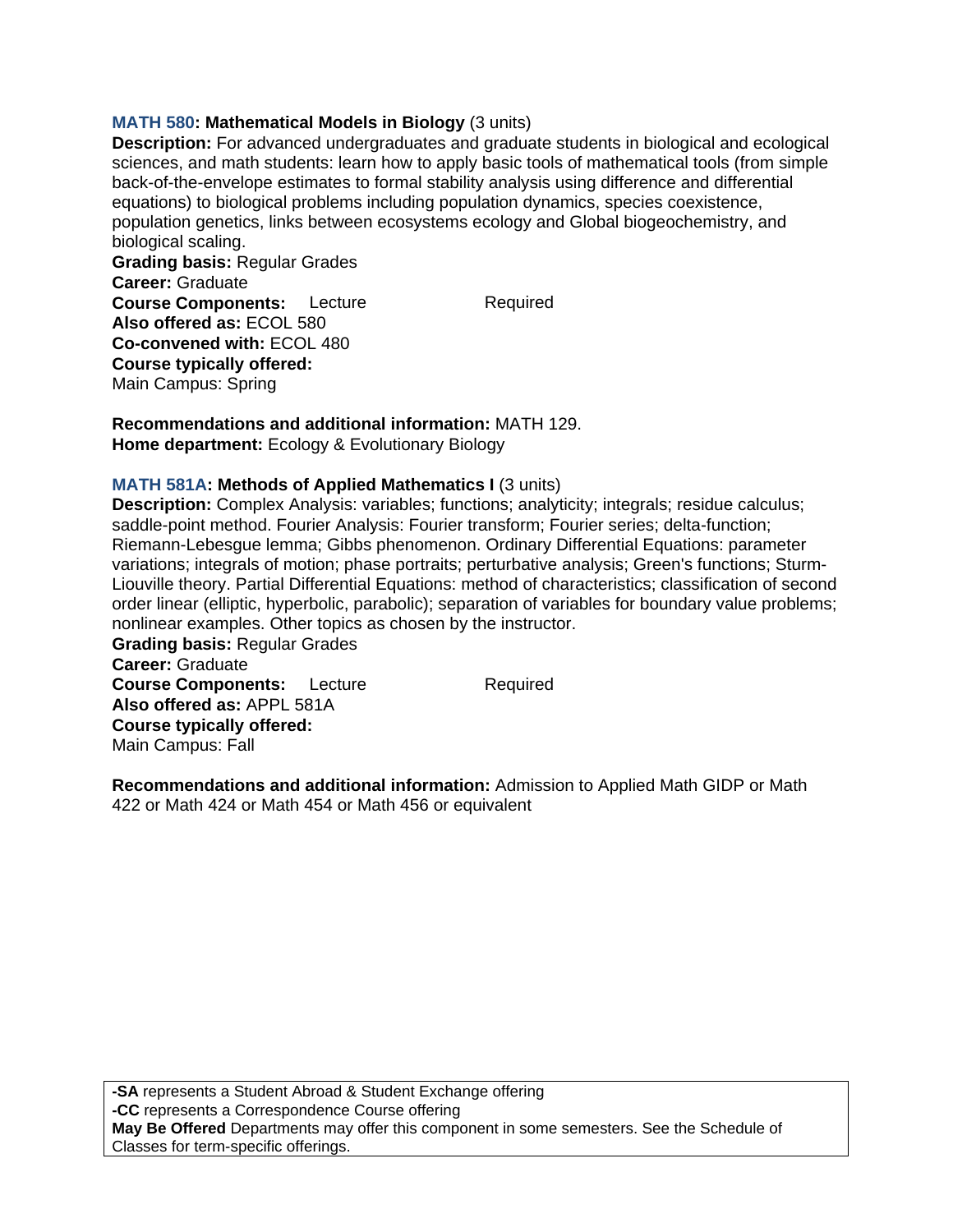# **MATH 581B: Methods of Applied Mathematics II** (3 units)

**Description:** Calculus of Variations: Euler-Lagrange; Classical Mechanics; Legendre-Fenchel; Elements of Convexity, Duality and Finite Dimensional Optimization; Lagrange multipliers. Optimal control and Dynamic Programming: Linear Quadratic Control; Bellman-Hamilton-Jacobi; Pontryagin Minimal Action Principle; DP in Optimal Control and Discrete Mathematics. Mathematics of Uncertainty: Basic Concepts from Statistics and Stochastic Processes. Inference and Learning Methods: exact and approximate inference and learning; sampling; Monte-Carlo methods; Graphical Models; Neural Networks. Other topics as chosen by the instructor.

**Grading basis:** Regular Grades **Career:** Graduate **Course Components:** Lecture Required **Also offered as:** APPL 581B **Course typically offered:**  Main Campus: Spring

Main Campus: Fall

## **Recommendations and additional information:** Math 581A

### **MATH 582: Applied Complex Analysis** (3 units)

**Description:** [Taught Spring semester in even-numbered years.] Representations of special functions, asymptotic methods for integrals and linear differential equations in the complex domain, applications of conformal mapping, Wiener-Hopf techniques. **Grading basis:** Regular Grades **Career:** Graduate **Course Components:** Lecture Required **Course typically offered:**  Main Campus: Spring (even years only)

# **Recommendations and additional information:** MATH 424.

# **MATH 584A: Theoretical Foundations of Applied Mathematics I** (3 units)

**Description:** Analysis: Euclidean space; Metric spaces; Limits; Vector spaces; Norms; Basic inequalities of functional analysis. Convexity and Optimization: Convexity of sets, functions, optimization; Duality Theorem; Optimization Algorithm (convergence, uniqueness, complexity). Topology: open & closed sets; Metric topology; Completeness; Compactness; Contraction mapping. Integration: Riemann integral; Convergence; Multi-dimensional integrals; Flux; Flow; Conservation Laws; Divergence theorem. Other topics as chosen by the instructor. **Grading basis:** Regular Grades **Career:** Graduate **Course Components:** Lecture Required **Also offered as:** APPL 584A **Course typically offered:** 

**Recommendations and additional information:** Admission to Applied Math GIDP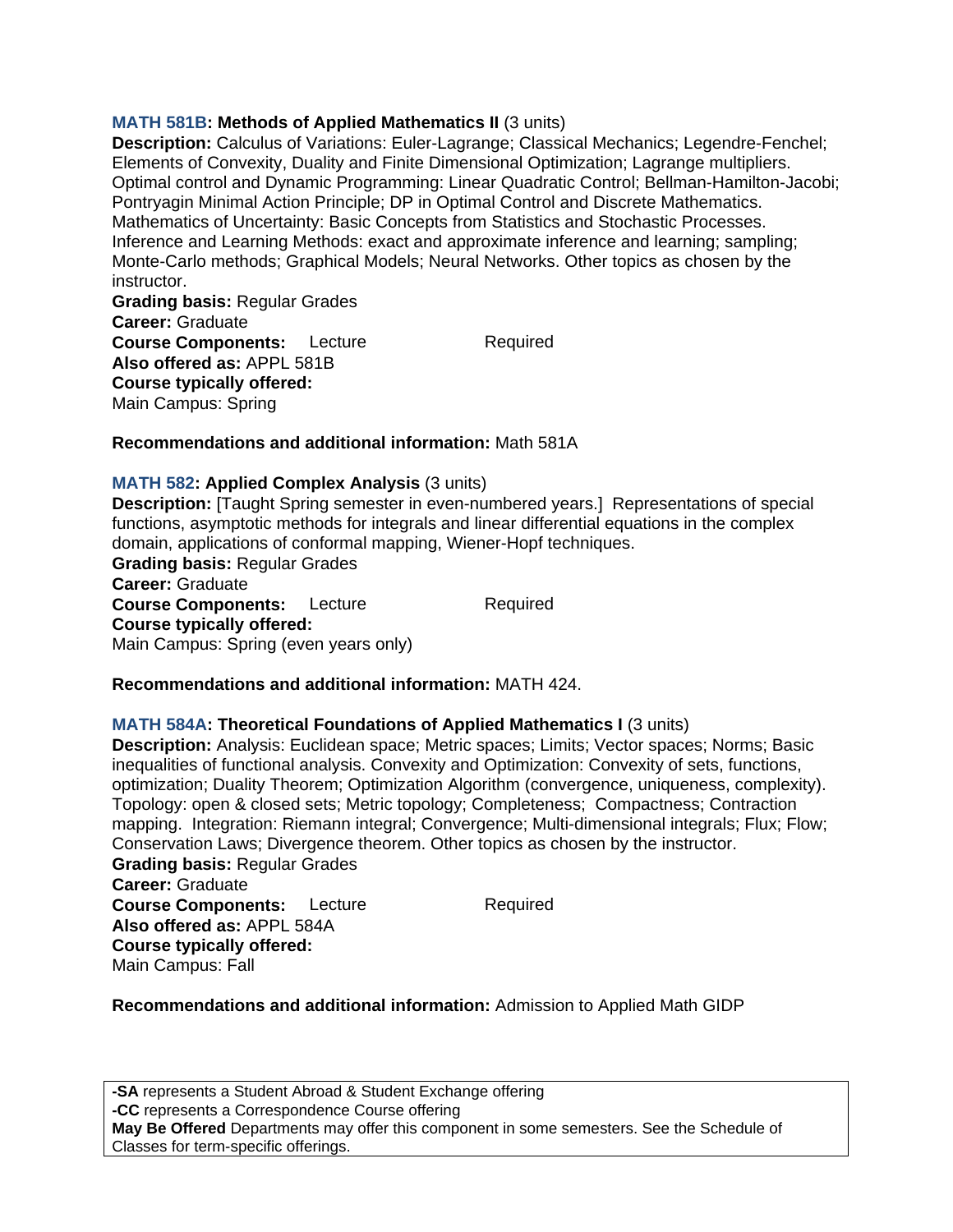**MATH 584B: Theoretical Foundations of Applied Mathematics II** (3 units) **Description:** Measure theory: Lebesque measures; Lebesgue Integral; Convergence theorems; Product measures; Differentiation. Probability: Random numbers; Probability; Moments; Generating function; Independence; Law of large numbers; Central Limit Theorem; Large Deviation. Foundations of information theory: Multivariate distributions; Marginalization; Conditioning; Bayes theorem; Entropy; mutual information, comparison of probabilities; Shannon Theorem. Markov Chains: Transition probabilities; Steady-State Analysis; Perron-Frobenius theorem. Fourier Analysis: Fourier series and convergence; applications to PDEs. Other topics as chosen by the instructor.

**Grading basis:** Regular Grades **Career:** Graduate **Course Components:** Lecture Required **Also offered as:** APPL 584B **Course typically offered:**  Main Campus: Spring

## **Recommendations and additional information:** Math 584A

### **MATH 585: Mathematical Modeling** (3 units)

**Description:** Development, analysis, and evaluation of mathematical models for physical, biological, social, and technical problems; both analytical and numerical solution techniques are required. Graduate-level requirements include more advanced projects. **Grading basis:** Regular Grades **Career:** Graduate **Flat Fee:** \$21 **Course Components:** Lecture Required **Co-convened with:** MATH 485 **Course typically offered:**  Main Campus: Spring

### **MATH 586: Case Studies in Applied Mathematics** (1 - 3 units)

**Description:** In-depth treatment of several contemporary problems or problem areas from a variety of fields, but all involving mathematical modeling and analysis; content varies. **Grading basis:** Regular Grades **Career:** Graduate **Course Components:** Lecture Required **Repeatable:** Course can be repeated for a maximum of 6 units. **Course typically offered:**  Main Campus: Fall, Spring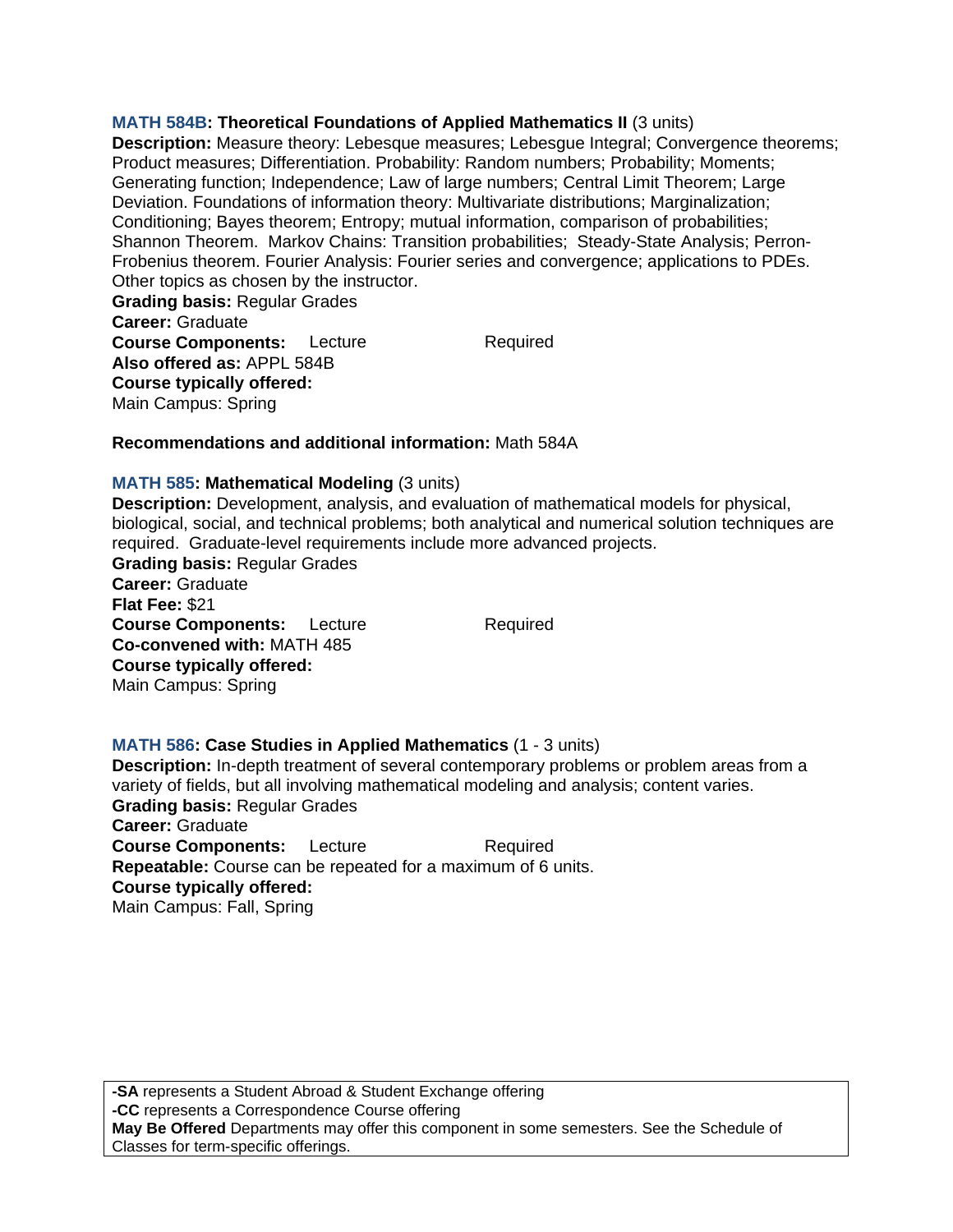# **MATH 587: Perturbation Methods in Applied Mathematics** (3 units)

**Description:** [Taught Spring semester in odd-numbered years]. Regular and singular perturbations, boundary layer theory, multiscale and averaging methods for nonlinear waves and oscillators.

**Grading basis:** Regular Grades **Career:** Graduate **Course Components:** Lecture Required **Course typically offered:**  Main Campus: Spring (odd years only)

## **Recommendations and additional information:** MATH 422; MATH 421 or MATH 454.

**MATH 588: Topics in Mathematical Physics** (3 units) **Description:** Advanced topics in field theories, mathematical theory of quantum mechanics, mathematical theory of statistical mechanics; content varies. Graduate-level requirements include additional assignments and/or projects. **Grading basis:** Regular Grades **Career:** Graduate **Course Components:** Lecture Required **Repeatable:** Course can be repeated a maximum of 5 times. **Co-convened with:** MATH 488 **Course typically offered:**  Main Campus: Fall, Spring

### **MATH 589A: Algorithms of Applied Mathematics I** (3 units)

**Description:** Floating point arithmetic. Numerical linear algebra: Singular Value Decomposition, QR and LU factorizations. Eigenvalues and eigenvectors. Systems of non-linear equations: functional iteration, Newton's method. Numerical Differential Equations: basic integration schemes, order of accuracy. Initial Value Problem: Euler method, explicit-implicit methods, stability, Runge-Kutta methods, adaptive step size. Boundary Value Problem: shooting method, quasi-linearization. Other topics as chosen by the instructor.

**Grading basis:** Regular Grades **Career:** Graduate **Course Components:** Lecture Required **Also offered as:** APPL 589A **Course typically offered:**  Main Campus: Fall

**Recommendations and additional information:** Admission to Applied Math GIDP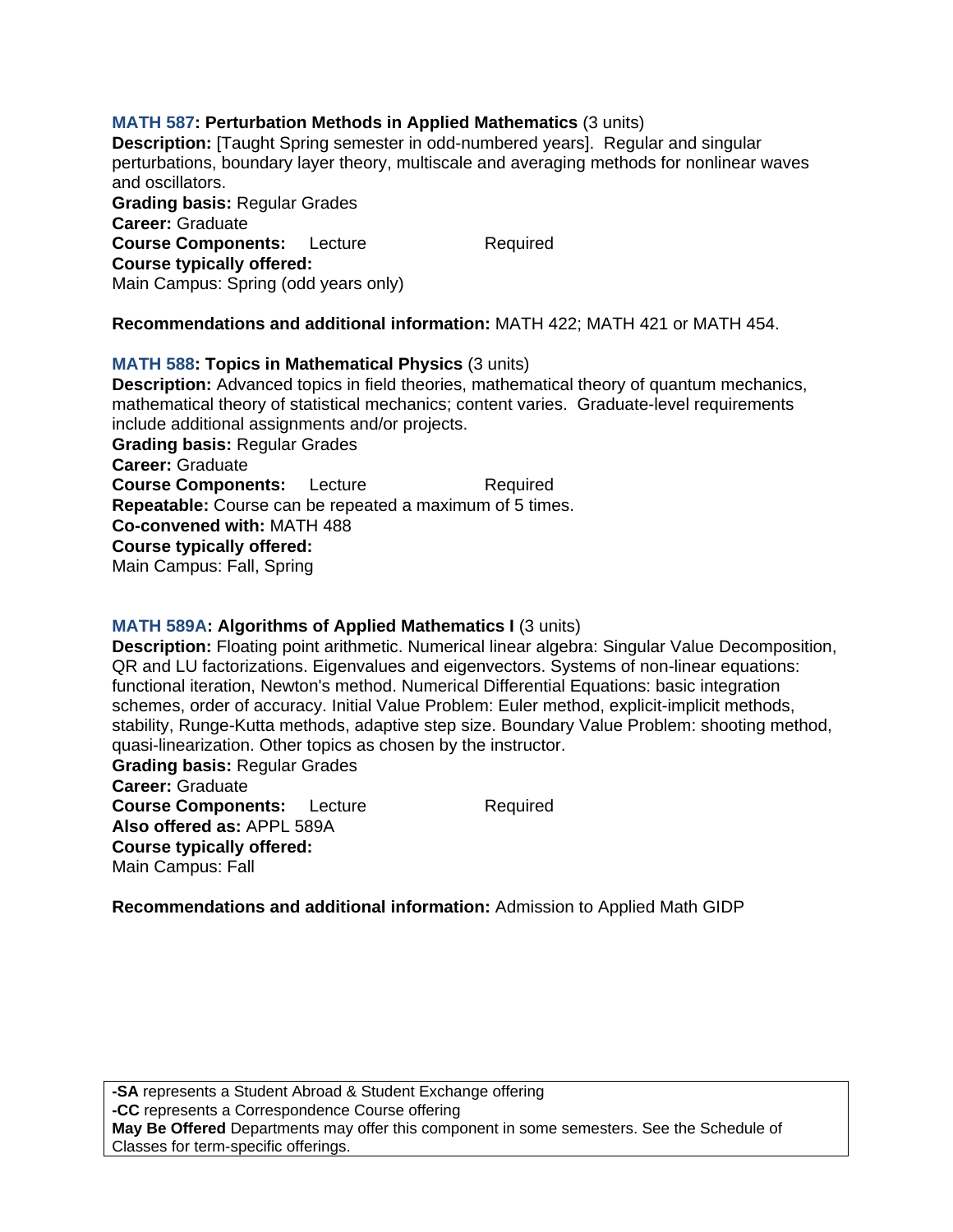# **MATH 589B: Algorithms of Applied Mathematics II** (3 units)

**Description:** Least squares problem. Unconstrained Optimization: gradient descent with backtracking, Newton method; constrained optimization: primal-dual Newton, interior point methods; linear programming. Inference and Learning Algorithms: sampling algorithms, Monte-Carlo method, importance sampling, stochastic optimization; regression, classification, clustering. Other topics as chosen by the instructor.

**Grading basis:** Regular Grades **Career:** Graduate **Course Components:** Lecture Required **Also offered as:** APPL 589B **Course typically offered:**  Main Campus: Spring

#### **Recommendations and additional information:** Math 589A

#### **MATH 593: Internship** (1 - 3 units)

**Description:** Specialized work on an individual basis, consisting of training and practice in actual service in a technical, business, or governmental establishment. **Grading basis:** Alternative Grading: S, P, F **Career:** Graduate **Course Components:** Independent Study Required **Repeatable:** Course can be repeated a maximum of 99 times. **Course typically offered:**  Main Campus: Fall, Spring

### **MATH 595A: Math Instruction** (1 unit)

**Description:** The exchange of scholarly information and/or secondary research, usually in a small group setting. Instruction often includes lectures by several different persons. Research projects may or may not be required of course registrants. **Grading basis:** Regular Grades **Career:** Graduate **Course Components:** Colloquium Required **Repeatable:** Course can be repeated a maximum of 12 times. **Course typically offered:**  Main Campus: Fall, Spring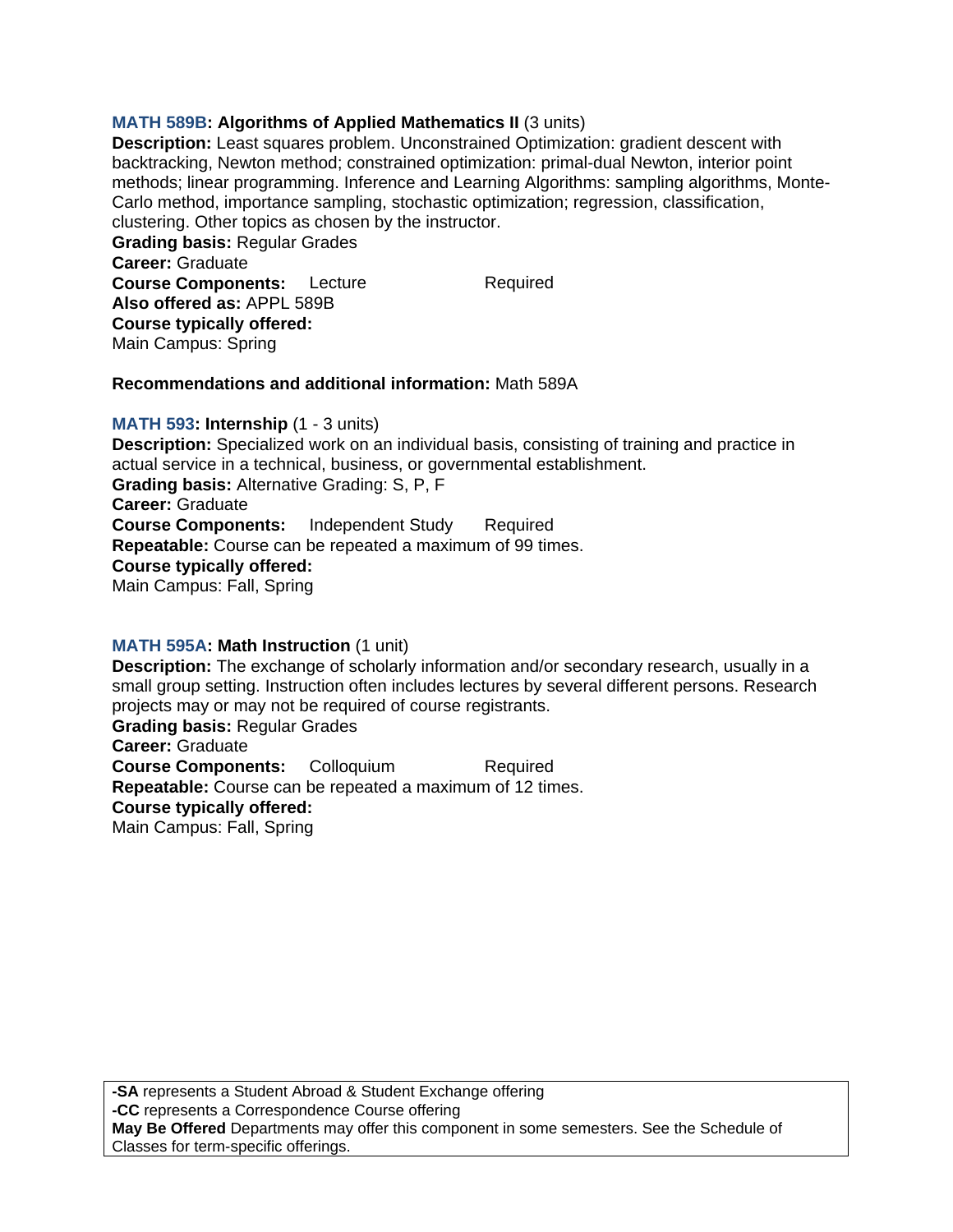# **MATH 595C: Research in Applied Mathematics** (1 unit)

**Description:** The exchange of scholarly information and/or secondary research, usually in a small group setting. Instruction often includes lectures by several different persons. Research projects may or may not be required of course registrants. **Grading basis:** Alternative Grading: S, P, F **Career:** Graduate **Course Components:** Colloquium Required **Repeatable:** Course can be repeated a maximum of 5 times. **Course typically offered:**  Main Campus: Fall, Spring

# **MATH 595D: Research in Mathematics Education** (1 - 3 units)

**Description:** Readings and discussion of research in Mathematics education, usually in small group setting. Course includes presentations by different persons. Research projects may or may not be required of course registrants. Emphasis on exchange of scholarly information. **Grading basis:** Regular Grades **Career:** Graduate **Course Components:** Colloquium Required

**Repeatable:** Course can be repeated for a maximum of 6 units.

**Course typically offered:** 

Main Campus: Fall, Spring

### **MATH 596A: Topics in Mathematics** (1 - 3 units)

**Description:** The development and exchange of scholarly information, usually in a small group setting. The scope of work shall consist of research by course registrants, with the exchange of the results of such research through discussion, reports, and/or papers. **Grading basis:** Regular Grades

**Career:** Graduate **Course Components:** Seminar Required **Repeatable:** Course can be repeated for a maximum of 12 units. **Course typically offered:**  Main Campus: Fall, Spring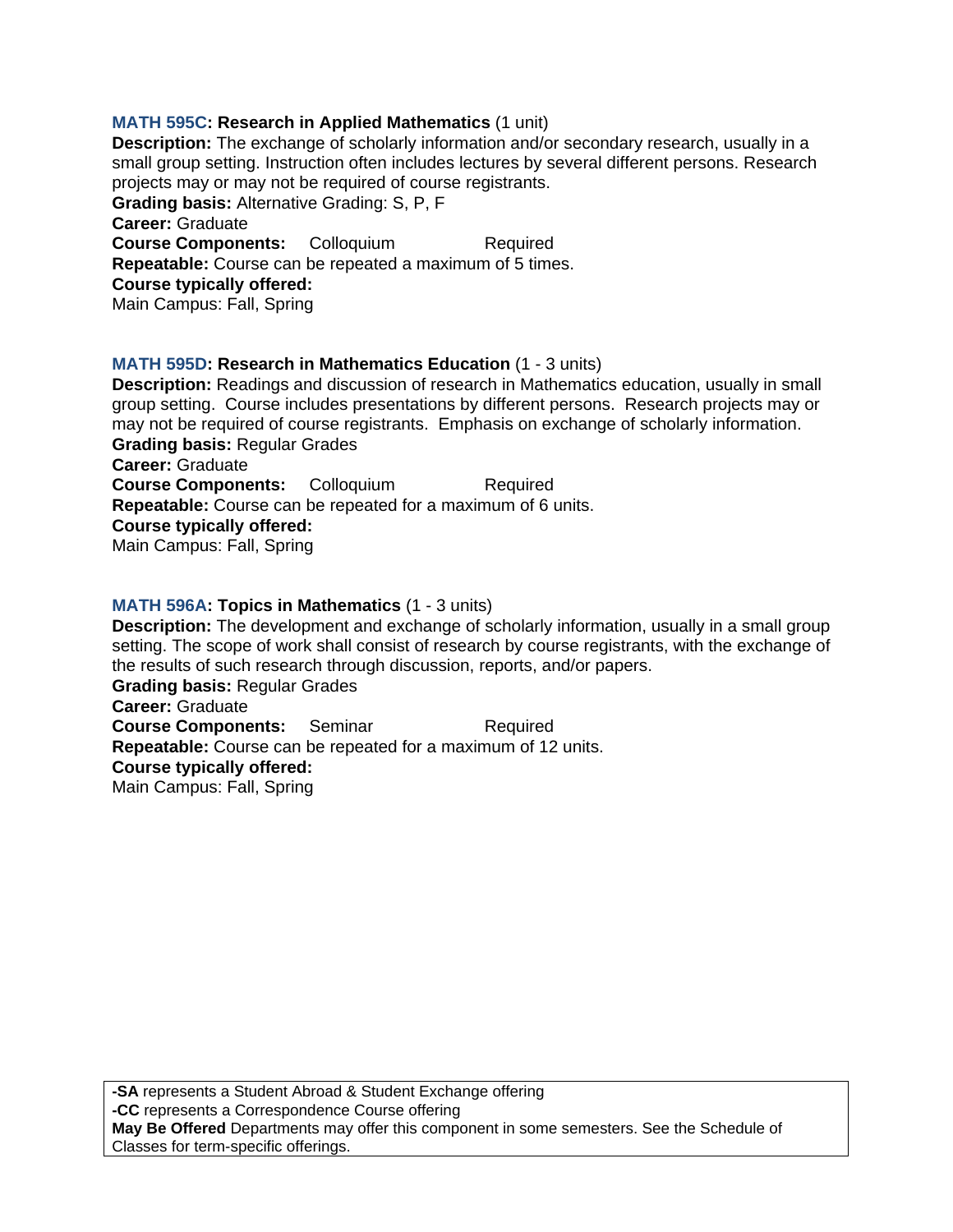# **MATH 596B: Mathematics Mentoring Methods** (1 unit)

**Description:** This course is designed to focus on adult learning theories in order that the participants can then assist other teachers to examine their own teaching practices so that lessons are designed and delivered to maximize student engagement and improve student achievement.

**Grading basis:** Regular Grades **Career:** Graduate **Course Components:** Seminar Required **Course typically offered:**  Main Campus: Summer

**Recommendations and additional information:** Bachelors in Elementary Education or Secondary certified in Mathematics.

**MATH 596C: Mathematics Instruction for English Language Learners** (2 - 3 units) **Description:** This course focuses on mathematics education and English Language Learners (e.g., sheltered mathematics teaching strategies, assessment). It addresses content and pedagogy around topics such as proportional reasoning, algebraic thinking, patterns and functions, and measurement. **Grading basis:** Regular Grades

**Career:** Graduate **Course Components:** Seminar Required **Course typically offered:**  Main Campus: Spring

**MATH 596F: Topics in Math for Elementary and Middle School Teachers** (3 units) **Description:** This course will focus on connections across key areas in K-8 mathematics (e.g., algebra, geometry, numbers and operations, data analysis and probability). The pedagogical approach will emphasize problem solving, use of technology, communication and hands-on materials.

**Grading basis:** Regular Grades **Career:** Graduate **Course Components:** Seminar Required **Repeatable:** Course can be repeated a maximum of 6 times. **Course typically offered:**  Main Campus: Fall

**-SA** represents a Student Abroad & Student Exchange offering **-CC** represents a Correspondence Course offering **May Be Offered** Departments may offer this component in some semesters. See the Schedule of Classes for term-specific offerings.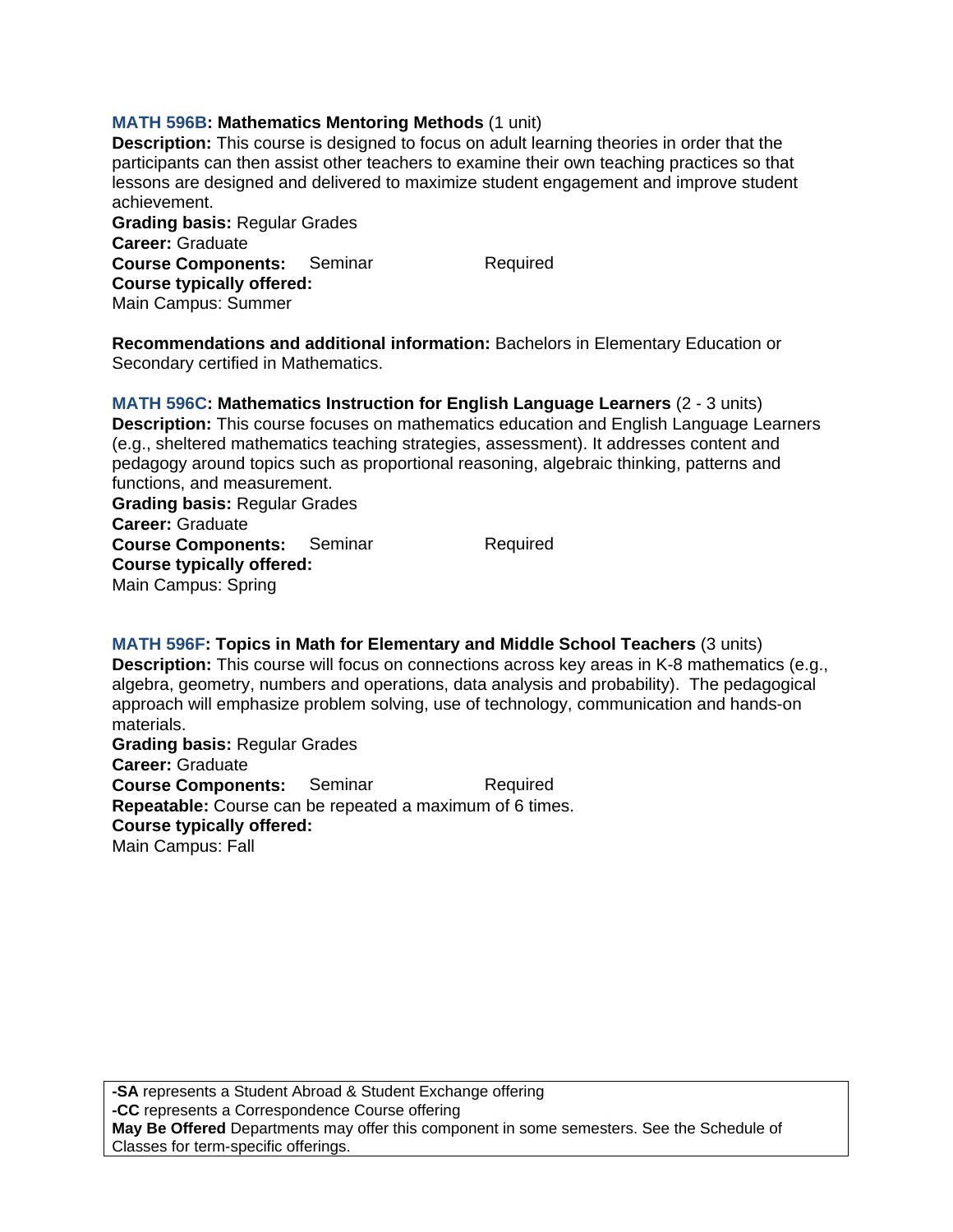# **MATH 596G: Research Tutorial Group** (1 - 3 units)

**Description:** Introduction to research interests of the faculty. Required in Spring of first year in Ph.D. program in Mathematics and in the following Fall. Content varies. **Grading basis:** Regular Grades **Career:** Graduate **Course Components:** Seminar Required **Repeatable:** Course can be repeated a maximum of 2 times. **Course typically offered:**  Main Campus: Fall, Spring

**Recommendations and additional information:** Ph.D student in Mathematics.

**MATH 597T: Professional Development Workshop in Teaching Mathematics** (1 unit) **Description:** Introduction to the theory and practice of teaching lower-division college mathematics courses. This course is required of and intended only for Math and Applied Math graduate student GATs who are teaching in the Math Department for the first time. **Grading basis:** Regular Grades **Career:** Graduate **Course Components:** Workshop Required **Course typically offered:**  Main Campus: Fall

**Recommendations and additional information:** Math/Applied Math GAT - first year teaching in the Math Department.

### **MATH 599: Independent Study** (1 - 6 units)

**Description:** Qualified students working on an individual basis with professors who have agreed to supervise such work. Graduate students doing independent work which cannot be classified as actual research will register for credit under course number 599, 699, or 799. **Grading basis:** Alternative Grading: S, P, F **Career:** Graduate **Course Components:** Independent Study Required **Repeatable:** Course can be repeated a maximum of 99 times. **Course typically offered:** 

Main Campus: Fall, Spring, Summer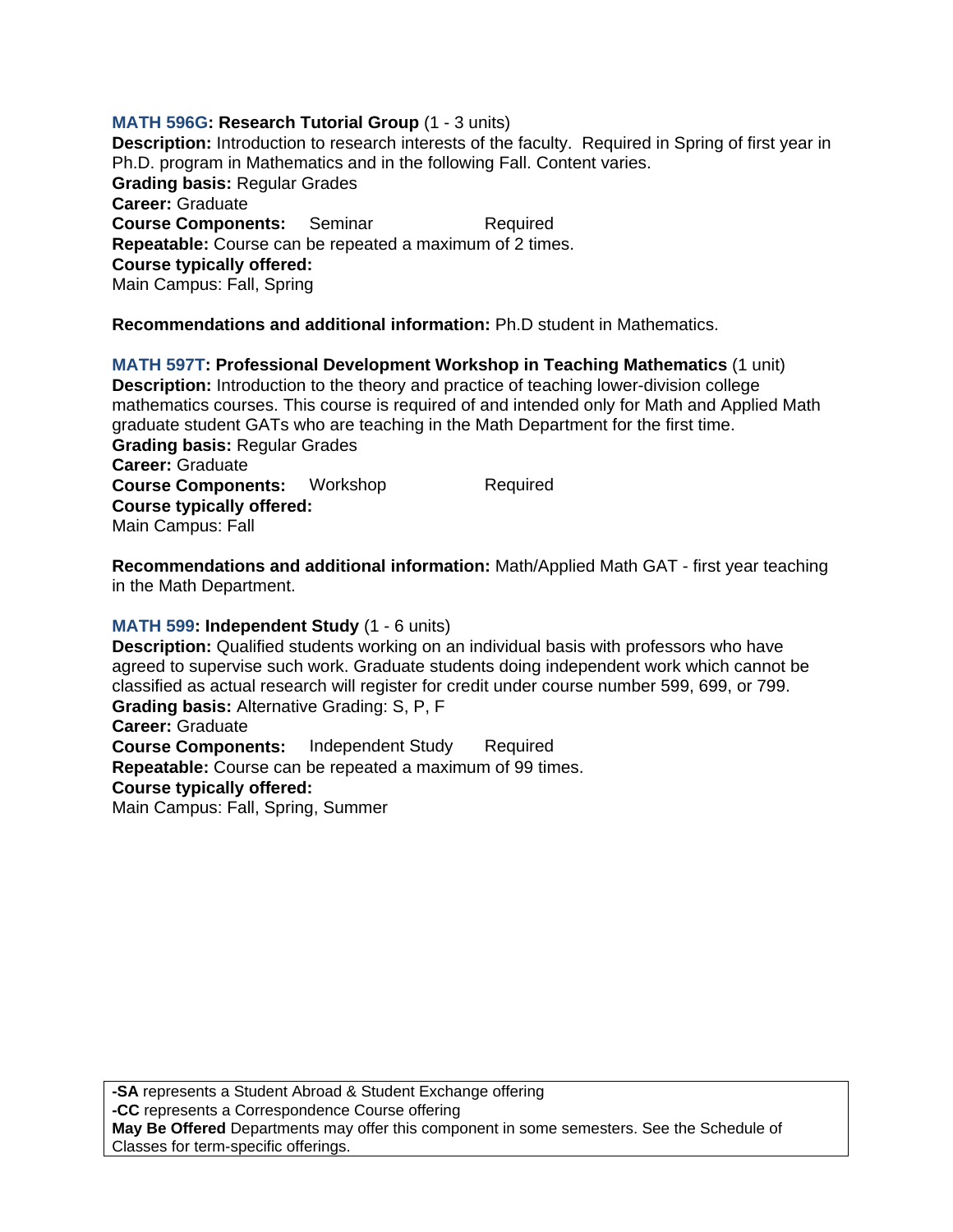### **MATH 636: Information Theory** (3 units)

**Description:** [Taught alternate years 2000-2001] Definition of a measure of information and study of its properties; introduction to channel capacity and error-free communications over noisy channels; rate distortion theory; error detecting and correcting codes. **Grading basis:** Regular Grades **Career:** Graduate **Course Components:** Lecture Required **Equivalent to:** MATH 636 **Also offered as:** ECE 636 **Course typically offered:**  Main Campus: Fall

**Recommendations and additional information:** ECE 503. **Home department:** Electrical & Computer Engr

### **MATH 697B: Applied Mathematics Laboratory** (3 units)

**Description:** The practical application of theoretical learning within a group setting and involving an exchange of ideas and practical methods, skills, and principles. **Grading basis:** Regular Grades **Career:** Graduate **Course Components:** Workshop Required **Equivalent to:** MSE 697B, PHYS 697B **Also offered as:** MSE 697B, PHYS 697B **Course typically offered:**  Main Campus: Spring

**Recommendations and additional information:** Applied math core or equivalent.

#### **MATH 699: Independent Study** (1 - 6 units)

**Description:** Qualified students working on an individual basis with professors who have agreed to supervise such work. Graduate students doing independent work which cannot be classified as actual research will register for credit under course number 599, 699, or 799. **Grading basis:** Alternative Grading: S, P, F

**Career:** Graduate

**Course Components:** Independent Study Required **Repeatable:** Course can be repeated a maximum of 99 times.